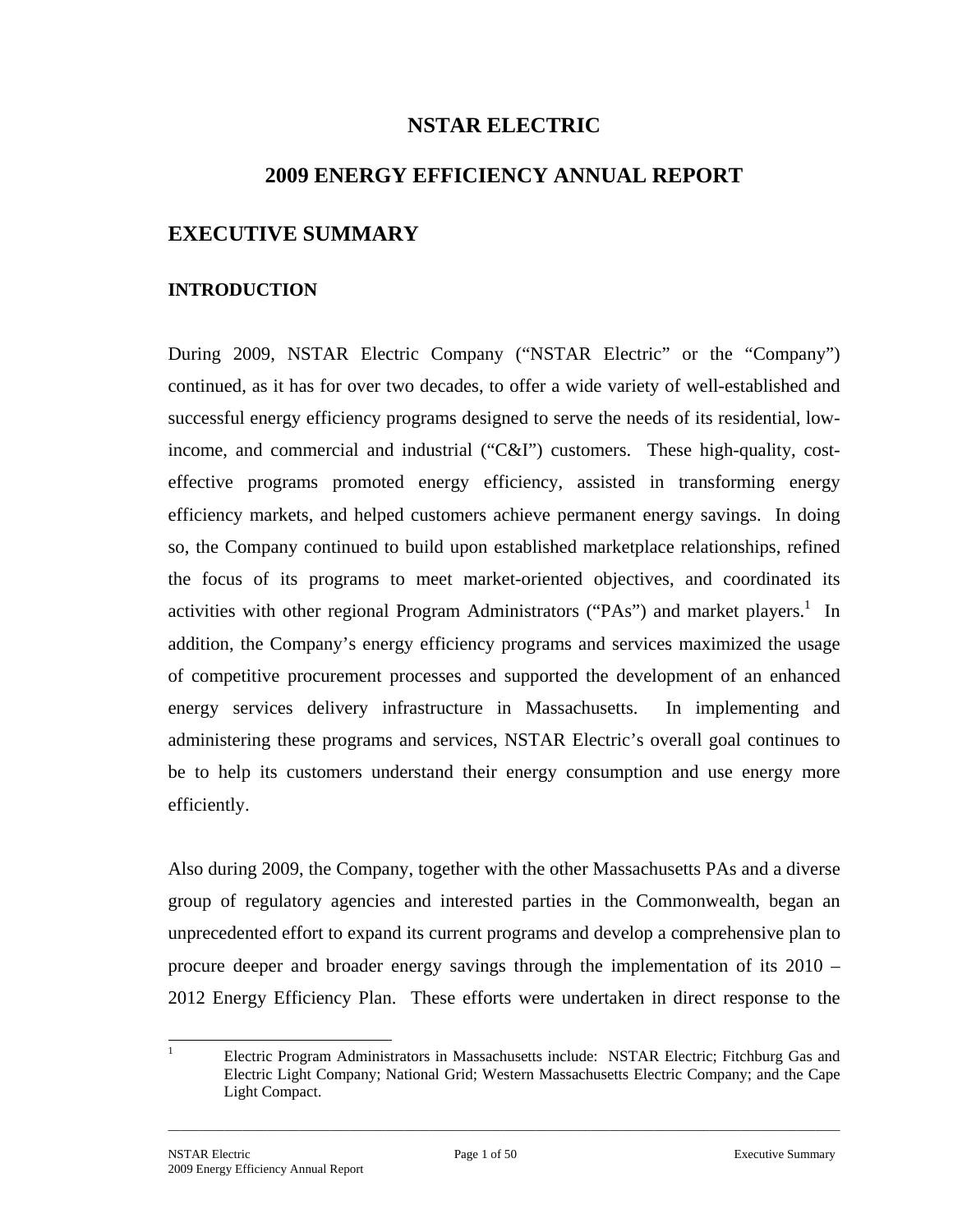requirements of the Green Communities  $Act<sup>2</sup>$  and culminated in collaborativelydeveloped statewide electric and gas energy efficiency plans for 2010 through 2012 that were approved by the Department of Public Utilities (the "Department') on January 28, 2010.

## **Report Organization**

NSTAR Electric's 2009 Energy Efficiency Annual Report (the "Report") documents the performance of the Company's energy efficiency programs and services approved by the Department in NSTAR Electric, D.P.U. 08-117 (May 29, 2009). The Report provides information on the Company's (1) spending levels; (2) energy and capacity savings; (3) electric and non-electric benefits; (4) evaluation studies; (5) cost-effectiveness; and (6) shareholder incentives.

This Executive Summary provides a high-level Summary of Results for calendar year 2009. The next section provides an Overview of Evaluation Methodologies used in preparing this Report. Program Impacts and a summary of Shareholder Incentives follow. Appendices 1-11, listed below, present detailed information on all of these topics. In particular, the Company would like to direct the Department's attention to Appendices 9 and 10 which are provided in response to the Department's directives in NSTAR Electric, D.P.U. 09-120 and a June 22, 2010 Hearing Officer Memorandum regarding contents of the 2009 Energy Efficiency Annual Reports.

| Appendix 1: Glossary of Terms and Abbreviations |  |
|-------------------------------------------------|--|
|-------------------------------------------------|--|

- Appendix 2: Impact Factors
- Appendix 3: Detailed Benefits and Costs by BCR Activity
- Appendix 4: Comparison of Planned and Reported Outsourced and Inhouse Expenditures

 An Act Relative to Green Communities, Chapter 169 of the Acts of 2008 ("Green Communities Act") was signed into law by Massachusetts Governor Deval Patrick on July 2, 2008.

\_\_\_\_\_\_\_\_\_\_\_\_\_\_\_\_\_\_\_\_\_\_\_\_\_\_\_\_\_\_\_\_\_\_\_\_\_\_\_\_\_\_\_\_\_\_\_\_\_\_\_\_\_\_\_\_\_\_\_\_\_\_\_\_\_\_\_\_\_\_\_\_\_\_\_\_\_\_\_\_\_\_\_\_\_\_\_\_\_\_\_\_\_\_\_\_\_\_\_\_\_\_\_\_\_\_\_\_

<sup>2</sup>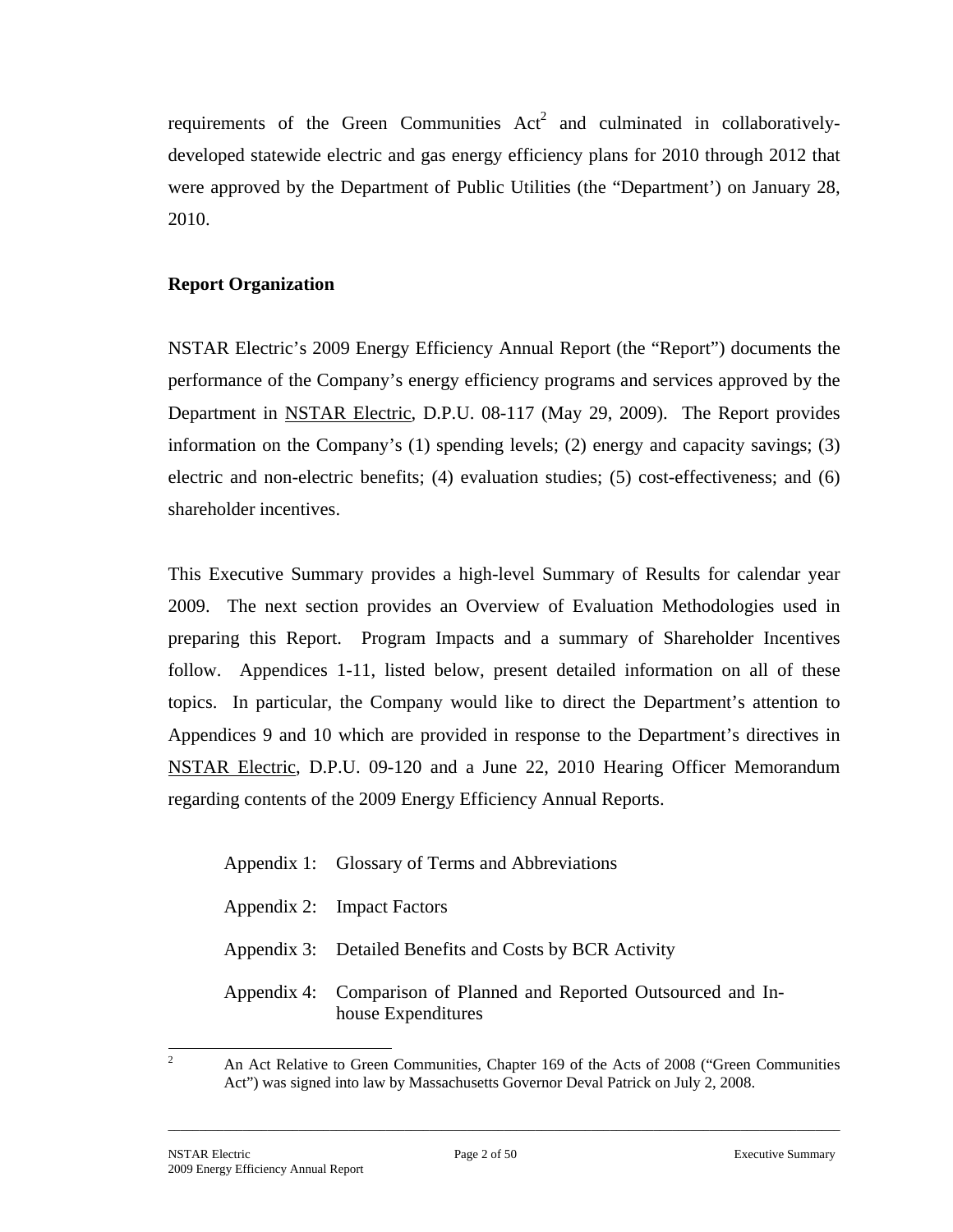| Appendix 5: Calculation of the Company's Incentive                                                                 |  |  |  |  |  |  |  |  |  |
|--------------------------------------------------------------------------------------------------------------------|--|--|--|--|--|--|--|--|--|
| Appendix 6: Energy Efficiency Evaluations & Studies                                                                |  |  |  |  |  |  |  |  |  |
| Appendix 7: Performance Metric Documentation                                                                       |  |  |  |  |  |  |  |  |  |
| Appendix 8: Detailed Savings Calculations of the 2009 Programs                                                     |  |  |  |  |  |  |  |  |  |
| Appendix 9: Progress Report/Updates on Compliance Items Consistent<br>with the Department's Order in D.P.U. 09-120 |  |  |  |  |  |  |  |  |  |
| Appendix 10: Variance Analysis Consistent with a Hearing Officer<br>Memorandum dated June 22, 2010                 |  |  |  |  |  |  |  |  |  |

Appendix 11: 2009 Summary of Annual MWh Saved

## **SUMMARY OF 2009 RESULTS**

Table 1 summarizes savings and expenses for the 2009 programs and compares 2009 evaluated results (the "Amount" column) to preliminary year-end projections and filed targets. The Company's targets were approved in accordance with NSTAR Electric's 2009 Energy Efficiency Plan.<sup>3</sup>

|                                       | <b>TABLE 1</b> |                |                                  |                     |  |  |  |  |  |  |  |  |
|---------------------------------------|----------------|----------------|----------------------------------|---------------------|--|--|--|--|--|--|--|--|
| <b>SAVINGS AND EXPENSES FOR 2009</b>  |                |                |                                  |                     |  |  |  |  |  |  |  |  |
| <b>Measurement</b>                    | Amount         | <b>Units</b>   | <b>Percent Change Comparison</b> |                     |  |  |  |  |  |  |  |  |
|                                       |                |                | Preliminary                      | <b>Filed Target</b> |  |  |  |  |  |  |  |  |
| Prorgram Implementation Expenses      | \$65           | \$ - Millions  | $0\%$                            | 4%                  |  |  |  |  |  |  |  |  |
| <b>Total Expenses</b>                 | \$90           | \$ - Millions  | $0\%$                            | 2%                  |  |  |  |  |  |  |  |  |
| <b>Annual Energy Savings</b>          | 191            | <b>GWh</b>     | $-22%$                           | $-12%$              |  |  |  |  |  |  |  |  |
| <b>Annual Summer Demand Savings</b>   | 29.61          | <b>MW</b>      | -8%                              | 5%                  |  |  |  |  |  |  |  |  |
| <b>Annual Winter Demand Savings</b>   | 24.38          | <b>MW</b>      | $-37%$                           | $-19%$              |  |  |  |  |  |  |  |  |
| <b>Lifetime Energy Savings</b>        | 2,326          | GWh            | $-13%$                           | $-4%$               |  |  |  |  |  |  |  |  |
| <b>Lifetime Demand Savings</b>        | 394.16         | <b>MW</b>      | $-4%$                            | 7%                  |  |  |  |  |  |  |  |  |
| Total Resource Cost Test - with DRIPE | 4.36           | Benefit / Cost | $-9%$                            | $-1%$               |  |  |  |  |  |  |  |  |
| Performance Incentive - After Taxes   | \$3.64         | \$ - Millions  | 0%                               | 6%                  |  |  |  |  |  |  |  |  |

 3

See NSTAR Electric's 2009 Energy Efficiency Plan, as approved in NSTAR Electric Company, D.P.U. 08-117 (May 29, 2009).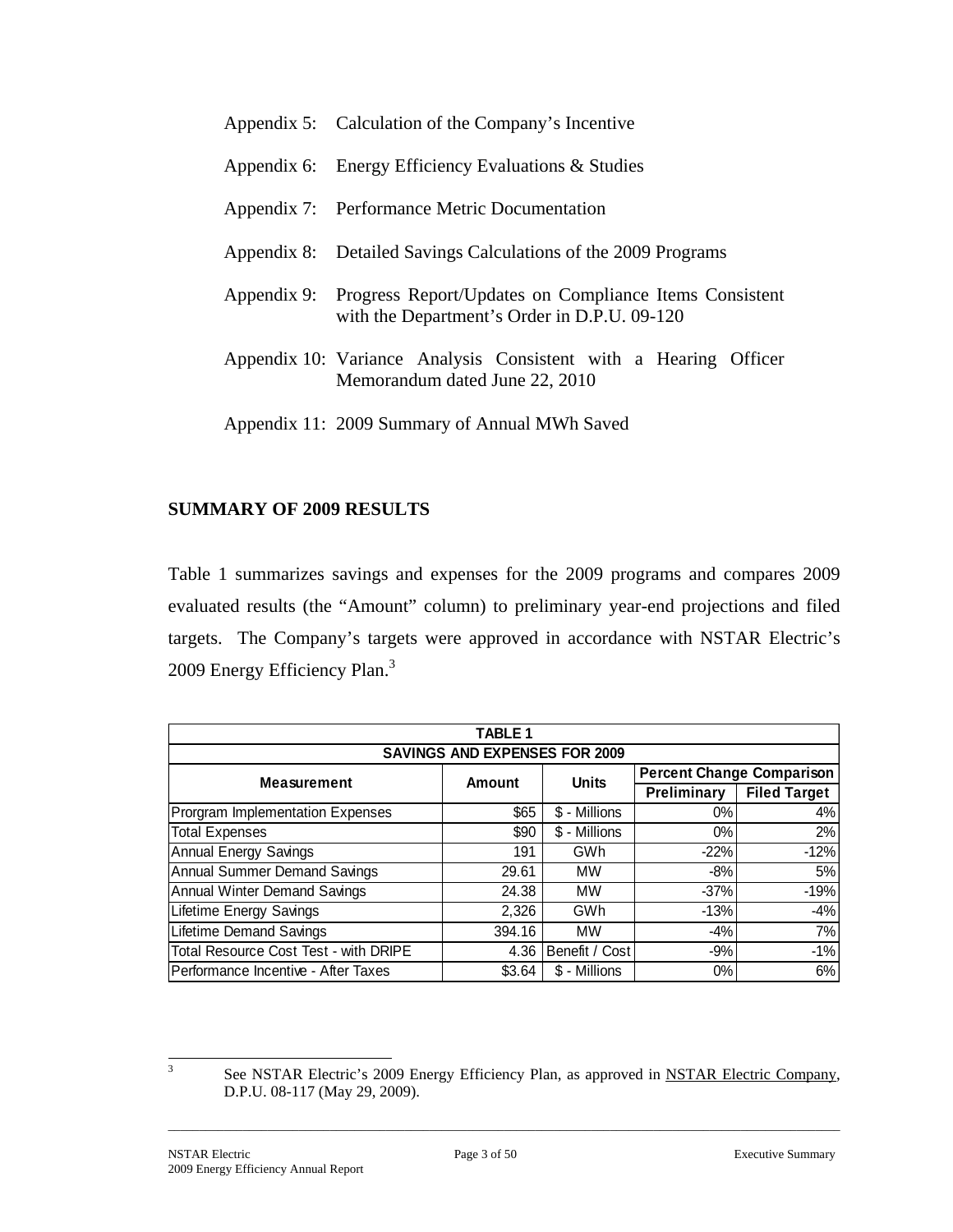The Company's Department-approved incentive mechanism for achieving performance goals related to its 2009 energy efficiency programs has three components: (1) a savings mechanism, (2) a value mechanism, and (3) performance metrics. The savings component provides an incentive to the Company for achieving portfolio-level lifetime energy (MWh) savings, demand (kW) savings, and non-electric benefits ("NEBs") goals. The value component provides an incentive for achieving cost-effective program implementation. Performance metrics provide an incentive to the Company for achieving other objectives related to program efforts. Of the \$3,635,944 the Company earned in after-tax incentives for its 2009 energy efficiency programs, \$1,577,614, or 43 percent, was earned from the savings incentive component; \$1,165,663, or 32 percent, was earned from the value incentive component; and \$892,667, or 25 percent, was earned from the performance incentive component. *See* Appendix 5 for details of the incentive calculation.

#### **Residential Programs**

 $\overline{a}$ 4

For 2009, NSTAR Electric has reported the results of its residential energy efficiency programs and services for six Benefit-Cost Ratio ("BCR") Activities as follows: lost opportunity; HVAC; retrofit 1-4; retrofit multi-family; lighting; and appliances. Table 2 below summarizes lifetime energy and demand savings, lifetime NEBs,<sup>4</sup> and the total resource benefits and costs associated with the Company's 2009 residential energy efficiency programs. Benefits from NSTAR Electric's residential programs were three

Negative lifetime NEBs provided in Table 2 for the Residential HVAC BCR Activity are due to increased gas usage associated with electronic commutated motors ("ECM"). An ECM is an ultrahigh efficiency, programmable, brushless DC motor utilizing a permanent magnet rotor and a built-in inverter. DC motors are significantly more energy-efficient than conventional split capacitor motors. Power loss due to magnetic, thermal and frictional effects are dramatically reduced at all loads. At low speed the ECM is over 30 percent more efficient than a standard induction motor. Improving the motor and fan systems of residential furnaces and heat pumps results in significant, cost-effective efficiency gains. The electricity it uses is a heat source for the house thereby augmenting the gas burned. If the furnace is to provide the same comfort level, wasting less high-cost electricity means burning slightly more gas.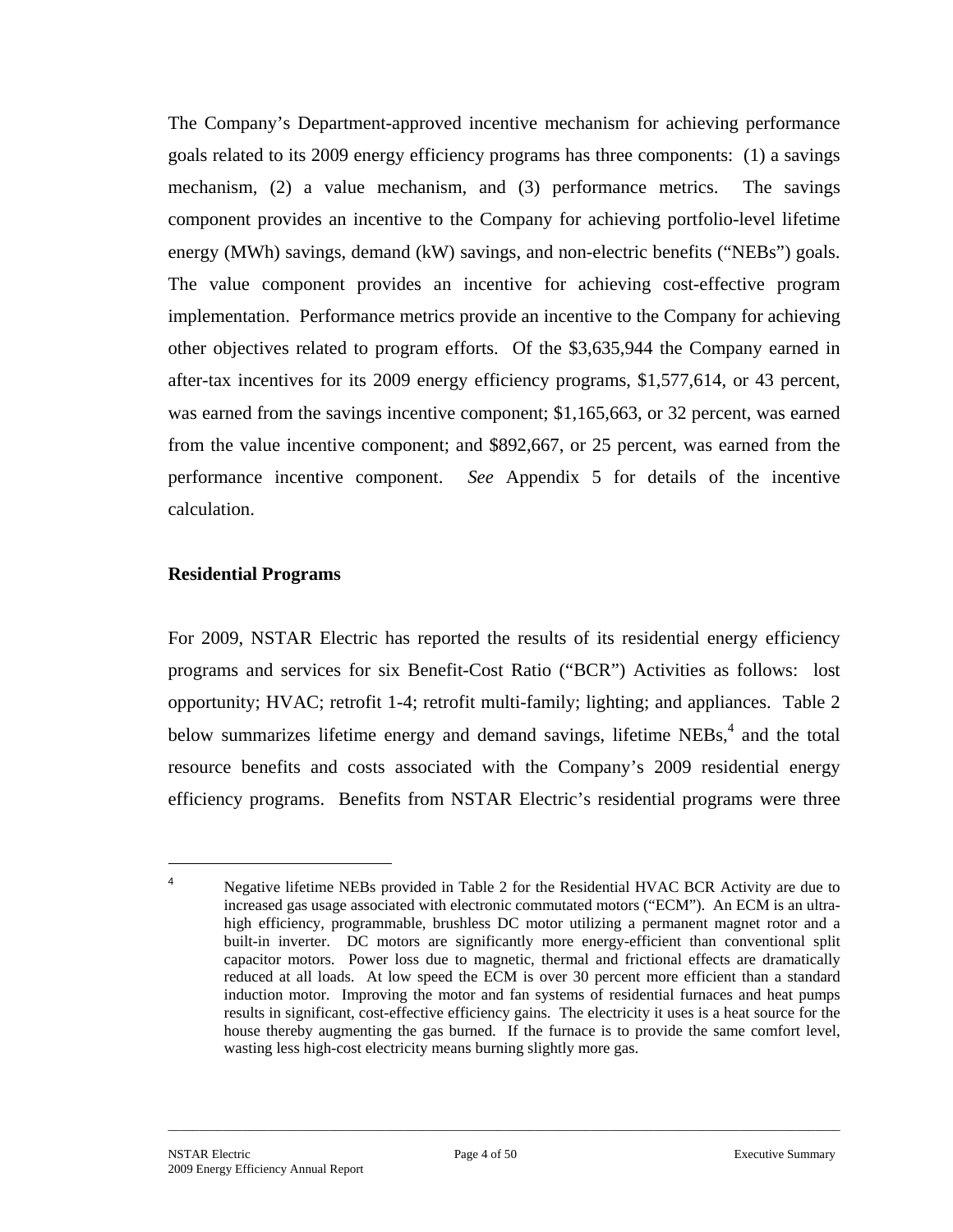times greater than the associated costs, resulting in an overall BCR of 3.19 in this customer sector.

|                                       | <b>TABLE 2</b>     |           |             |           |                           |                        |                   |              |  |  |  |  |  |
|---------------------------------------|--------------------|-----------|-------------|-----------|---------------------------|------------------------|-------------------|--------------|--|--|--|--|--|
| SUMMARY OF RESIDENTIAL BCR ACTIVITIES |                    |           |             |           |                           |                        |                   |              |  |  |  |  |  |
| <b>Benefit-Cost Ratio</b>             | Lifetime MWH       |           | Lifetime kW |           |                           | <b>Lifetime \$ NEB</b> | <b>TRC Values</b> |              |  |  |  |  |  |
| Activity                              | <b>Preliminary</b> | Report    | Preliminary | Report    | Preliminary               | Report                 | \$-Benefits       | \$-Costs     |  |  |  |  |  |
| A02a Residential Lost Opportunity     | 12,266             | 12.266    | 6.415       | 6.415     | \$5,313,875               | \$5,313,875            | \$8,372,609       | \$2,782,539  |  |  |  |  |  |
| A02b Residential HVAC                 | 10.754             | 11,512    | 8,347       | 8.347     | (\$157,592)               | (\$157,592)            | \$3,665,170       | \$2,558,284  |  |  |  |  |  |
| A03a Residential Retrofit 1-4         | 76.762             | 76.762    | 36.929      | 36,929    | \$23,238,653              | \$23,238,653           | \$41,910,104      | \$13.649.149 |  |  |  |  |  |
| A03b Residential Retrofit Multifamily | 29,431             | 29,431    | 2,028       | 2.028     | \$1,646,273               | \$1,646,273            | \$5,141,135       | \$2,697,560  |  |  |  |  |  |
| A03c Residential Load Response        | NA.                | <b>NA</b> | NA.         | <b>NA</b> | <b>NA</b>                 | <b>NA</b>              | NA.               | NA.          |  |  |  |  |  |
| A04a Residential Lighting             | 499,287            | 206.545   | 33.159      | 16.367    | \$3,647,954               | \$1,695,926            | \$28,381,155      | \$5,220,853  |  |  |  |  |  |
| A04b Residential Appliances           | 6.306              | 6.306     | 1.386       | 1.386     | \$0                       | \$0                    | \$1.058.840       | \$820,135    |  |  |  |  |  |
| Total                                 | 634,806            | 342.821   | 88.264      | 71.472    | \$33,689,163 \$31,737,134 |                        | \$88,529,013      | \$27.728.520 |  |  |  |  |  |

Figures 1 through 4 show the contribution by residential BCR Activity to: total lifetime energy savings (Figure 1); total lifetime summer demand savings (Figure 2); total lifetime NEBs (Figure 3); and Total Resource Cost ("TRC") values (Figure 4). Energy impacts, demand impacts, and NEBs are compared to preliminary year-end estimates. Total costs are compared to total benefits.

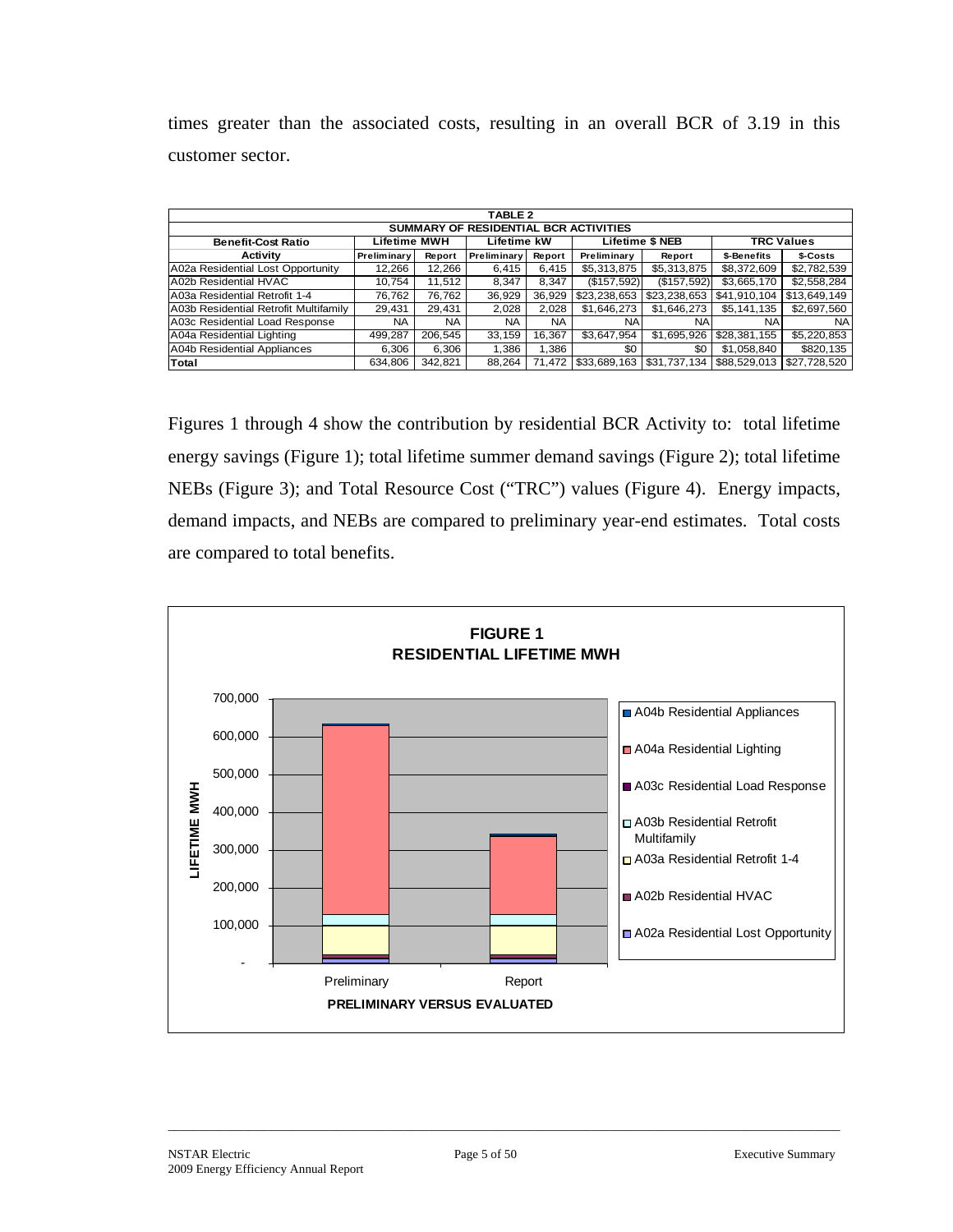

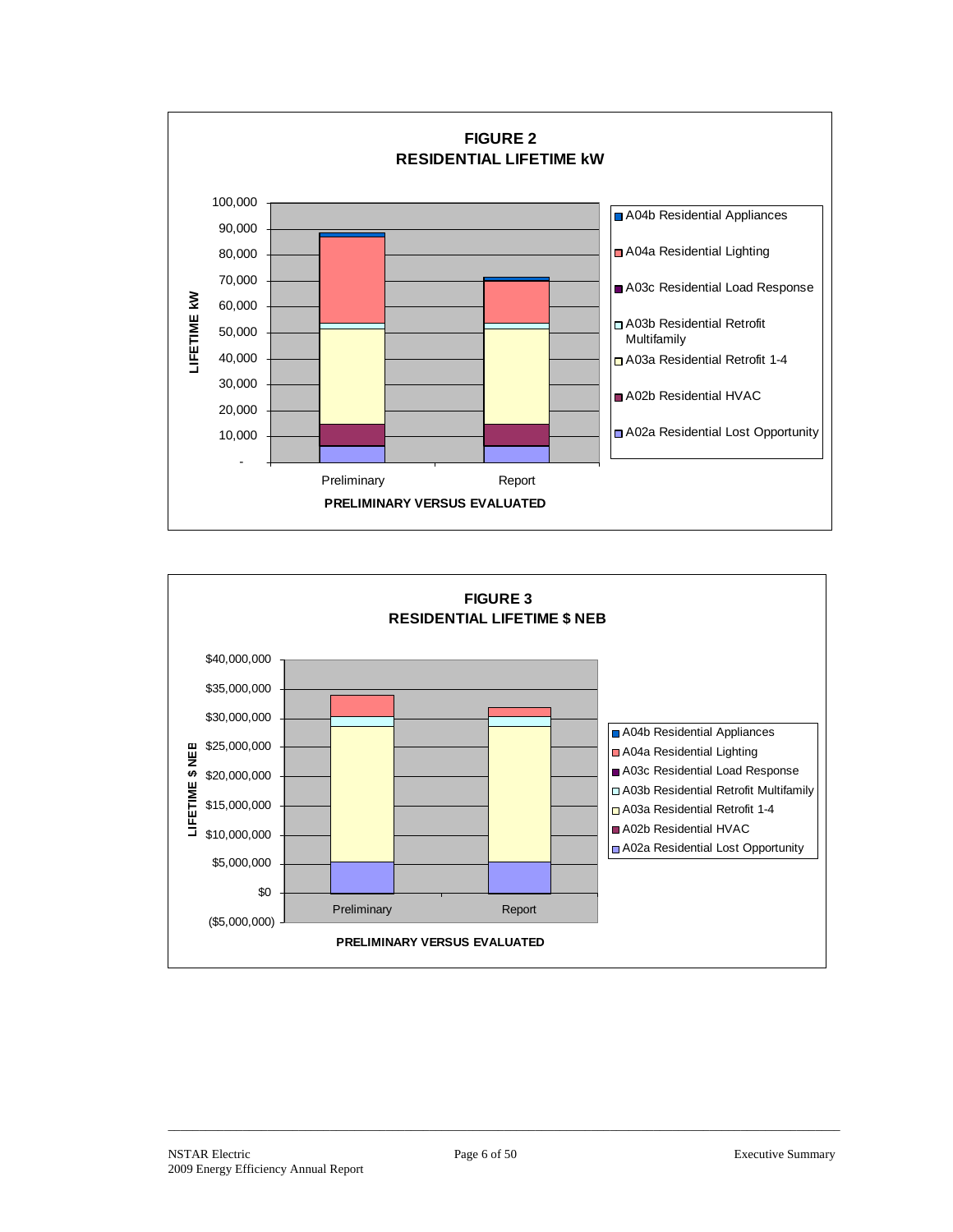

**Low-Income Programs** 

For 2009, the Company has reported the results of its residential low-income energy efficiency programs and services for three BCR activities: lost opportunity; retrofit 1-4; and retrofit multi-family. Table 3 summarizes lifetime energy and demand savings, lifetime NEBs, and the total resource benefits and costs associated with the Company's 2009 low-income energy efficiency programs. Benefits from NSTAR Electric's lowincome programs were more than three times greater than the associated costs, resulting in an overall BCR of 3.57 for this customer sector.

| TABLE 3                                                                                                        |                                                                                                    |        |       |       |                                     |             |              |             |  |  |  |
|----------------------------------------------------------------------------------------------------------------|----------------------------------------------------------------------------------------------------|--------|-------|-------|-------------------------------------|-------------|--------------|-------------|--|--|--|
| SUMMARY OF LOW-INCOME BCR ACTIVITIES                                                                           |                                                                                                    |        |       |       |                                     |             |              |             |  |  |  |
| <b>TRC Values</b><br><b>Lifetime \$ NEB</b><br><b>Lifetime MWH</b><br>Lifetime kW<br><b>Benefit-Cost Ratio</b> |                                                                                                    |        |       |       |                                     |             |              |             |  |  |  |
| <b>Activity</b>                                                                                                | \$-Costs<br>Preliminary<br>Preliminary<br>Preliminary<br>\$-Benefits<br>Report<br>Report<br>Report |        |       |       |                                     |             |              |             |  |  |  |
| B02a Low-Income Lost Opportunity                                                                               | 3.404                                                                                              | 3.404  | 2,103 | 2.103 | \$1.974.972                         | \$1,974,972 | \$2,891,873  | \$979,670   |  |  |  |
| B03a Low-Income Retrofit 1-4                                                                                   | 17.731                                                                                             | 17.731 | 1,373 |       | 1,373   \$11,496,727   \$11,496,727 |             | \$13,594,805 | \$3,506,441 |  |  |  |
| <b>IB03b Low-Income Retrofit Multifamily</b>                                                                   | 48,758                                                                                             | 48.758 | 4.575 | 4.575 | \$2,043,307                         | \$2,043,307 | \$7,792,579  | \$2,306,056 |  |  |  |
| Total                                                                                                          | 69,893                                                                                             | 69,893 | 8,050 |       | 8,050   \$15,515,005   \$15,515,005 |             | \$24,279,256 | \$6,792,168 |  |  |  |

Figures 5 through 8 show the contribution by low-income BCR Activity to: total lifetime energy savings (Figure 5); total lifetime summer demand savings (Figure 6); total lifetime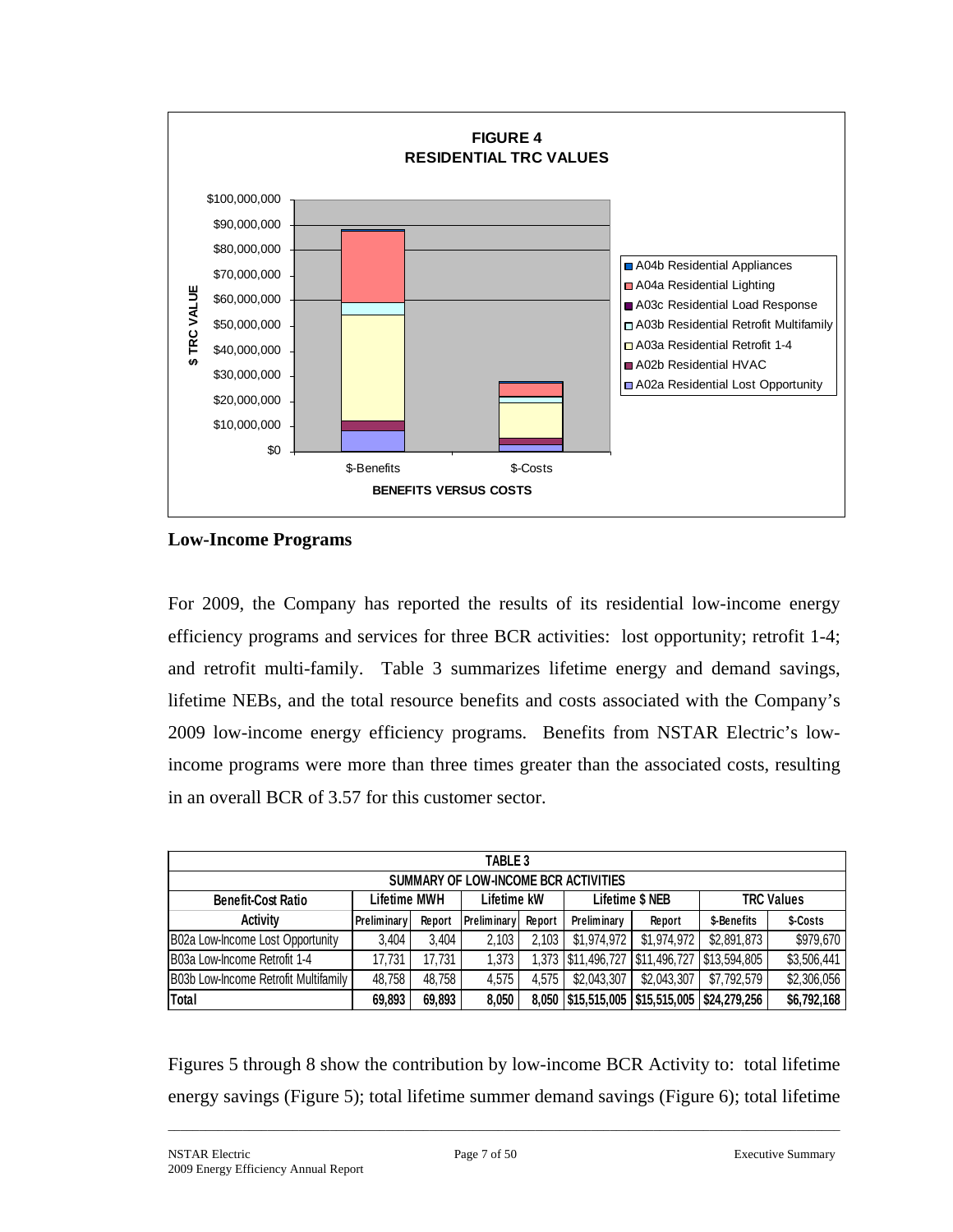NEBs (Figure 7); and TRC values (Figure 8). Energy impacts, demand impacts, and NEBs are compared to preliminary year-end estimates. Total costs are compared to total benefits.

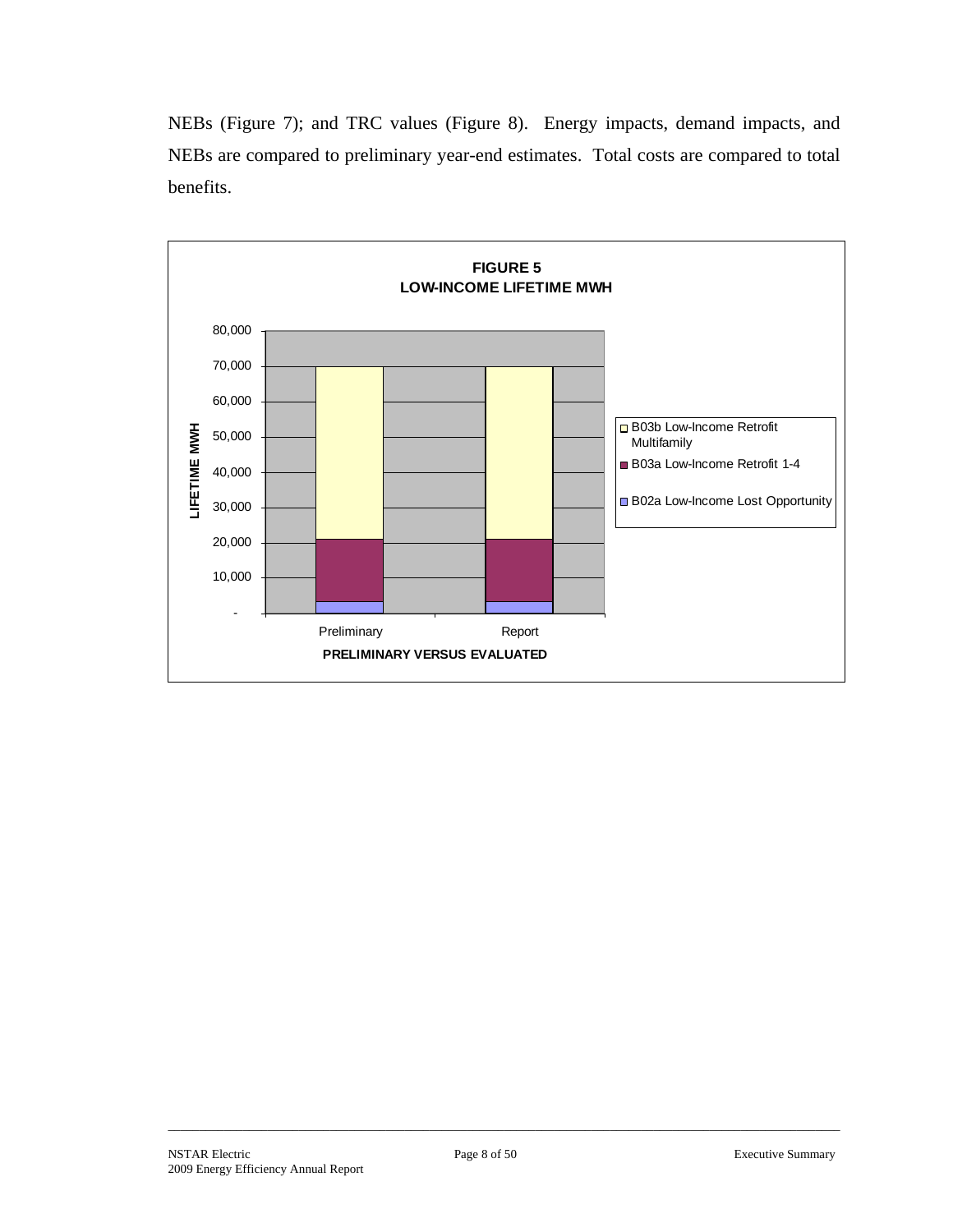

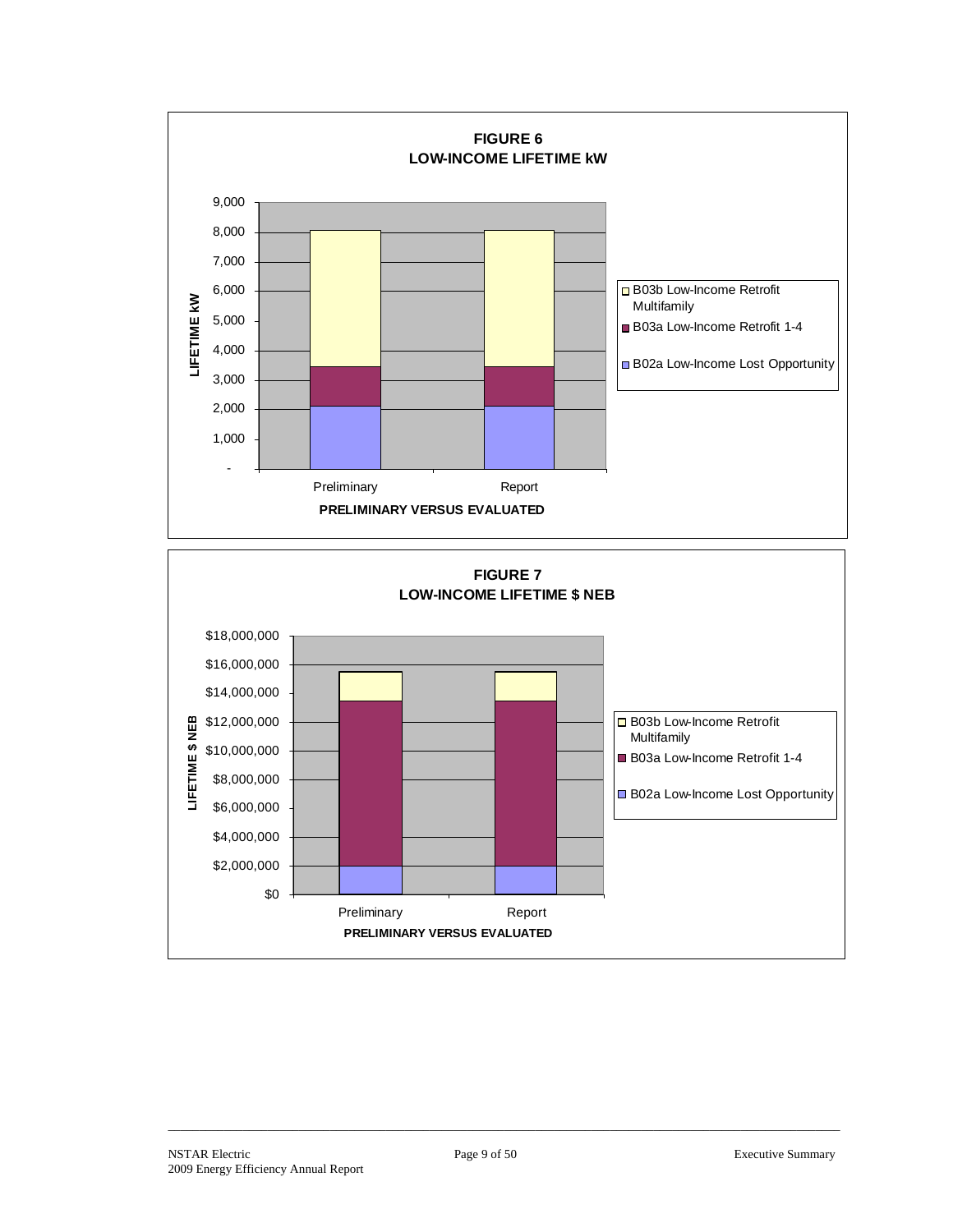

**Commercial & Industrial Programs** 

For 2009, the Company has reported the results of its C&I energy efficiency programs and services for three BCR activities: lost opportunity; large retrofit; and small retrofit. Table 4 summarizes lifetime energy and demand savings, lifetime NEBs, and the total resource benefits and costs associated with the Company's 2009 C&I energy efficiency programs. Benefits from NSTAR Electric's C&I programs were approximately five times greater than the associated costs, resulting in an overall BCR of 4.97 for this customer sector.

Negative lifetime NEBs in Table 4 for the C&I Lost Opportunity BCR Activity are due to a change in lighting from incandescent to fluorescent bulbs. This change results in less heat being generated by the bulbs, and as a result heating systems run more to offset the heat traditionally associated with incandescent bulbs. Therefore, the negative NEBs value accounts for this increased gas usage.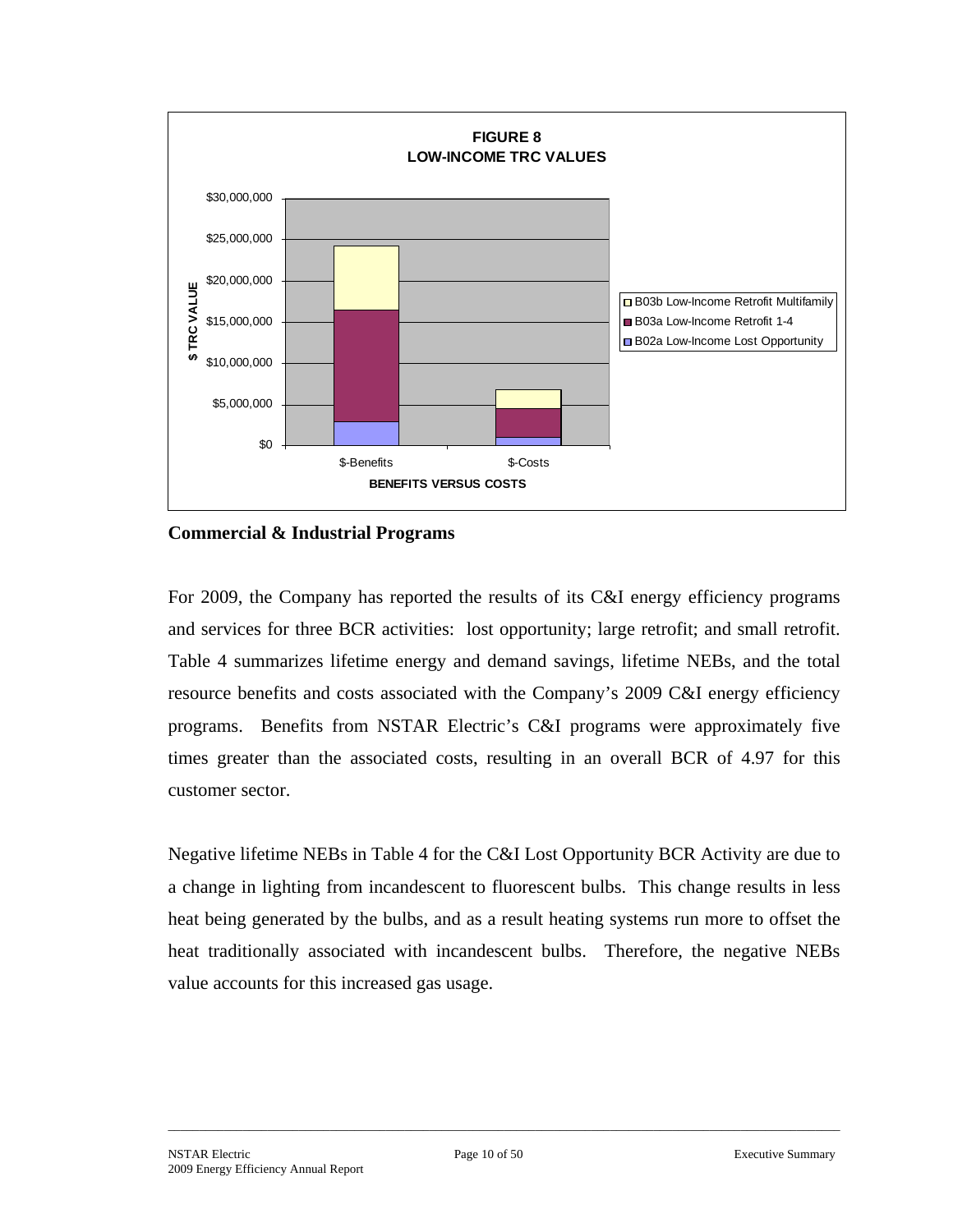| <b>TABLE 4</b>                           |                                                                            |          |             |         |                       |             |                                            |          |  |  |  |  |
|------------------------------------------|----------------------------------------------------------------------------|----------|-------------|---------|-----------------------|-------------|--------------------------------------------|----------|--|--|--|--|
| <b>SUMMARY OF C&amp;I BCR ACTIVITIES</b> |                                                                            |          |             |         |                       |             |                                            |          |  |  |  |  |
| <b>Benefit-Cost Ratio</b>                | <b>TRC Values</b><br>Lifetime \$ NEB<br><b>Lifetime MWH</b><br>Lifetime kW |          |             |         |                       |             |                                            |          |  |  |  |  |
| Activity                                 | Preliminary                                                                | Report   | Preliminary | Report  | Preliminary           | Report      | \$-Benefits                                | \$-Costs |  |  |  |  |
| C02a C&I Lost Opportunity                | 566,649                                                                    | 566,649  | 94,006      | 94.006  | \$365,542             | \$365,542   | \$89,232,555 \$11,075,896                  |          |  |  |  |  |
| C03a Large C&I Retrofit                  | 1,023,579                                                                  | ,023,579 | 151.504     | 151.504 | (\$945, 112)          |             | $(\$945,112)$ \$157,026,506 \\$28,133,145  |          |  |  |  |  |
| IC03b Small C&I Retrofit                 | 322.640                                                                    | 322,640  | 69,132      |         | 69,132 \$2,957,299    | \$2,957,299 | \$58,835,236 \$22,161,979                  |          |  |  |  |  |
| Total                                    | 1,912,869                                                                  | .912,869 | 314.641     |         | 314,641   \$2,377,729 |             | \$2,377,729   \$305,094,297   \$61,371,021 |          |  |  |  |  |

Figures 9 through 12 show the contribution by C&I BCR Activity to: total lifetime energy savings (Figure 9); total lifetime summer demand savings (Figure 10); total lifetime NEBs (Figure 11); and TRC values (Figure 12). Energy impacts, demand impacts, and NEBs are compared to preliminary year-end estimates. Total costs are compared to total benefits.

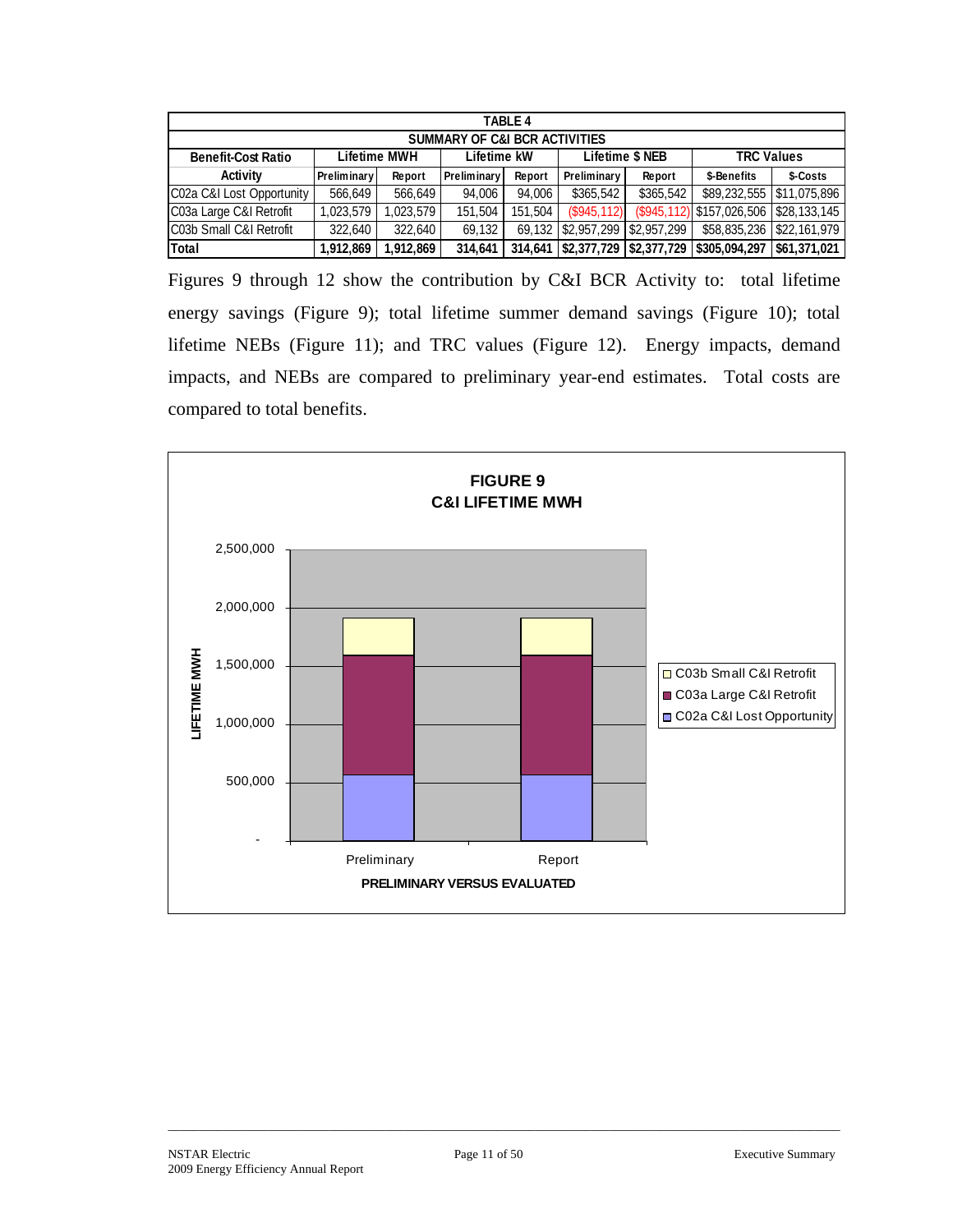

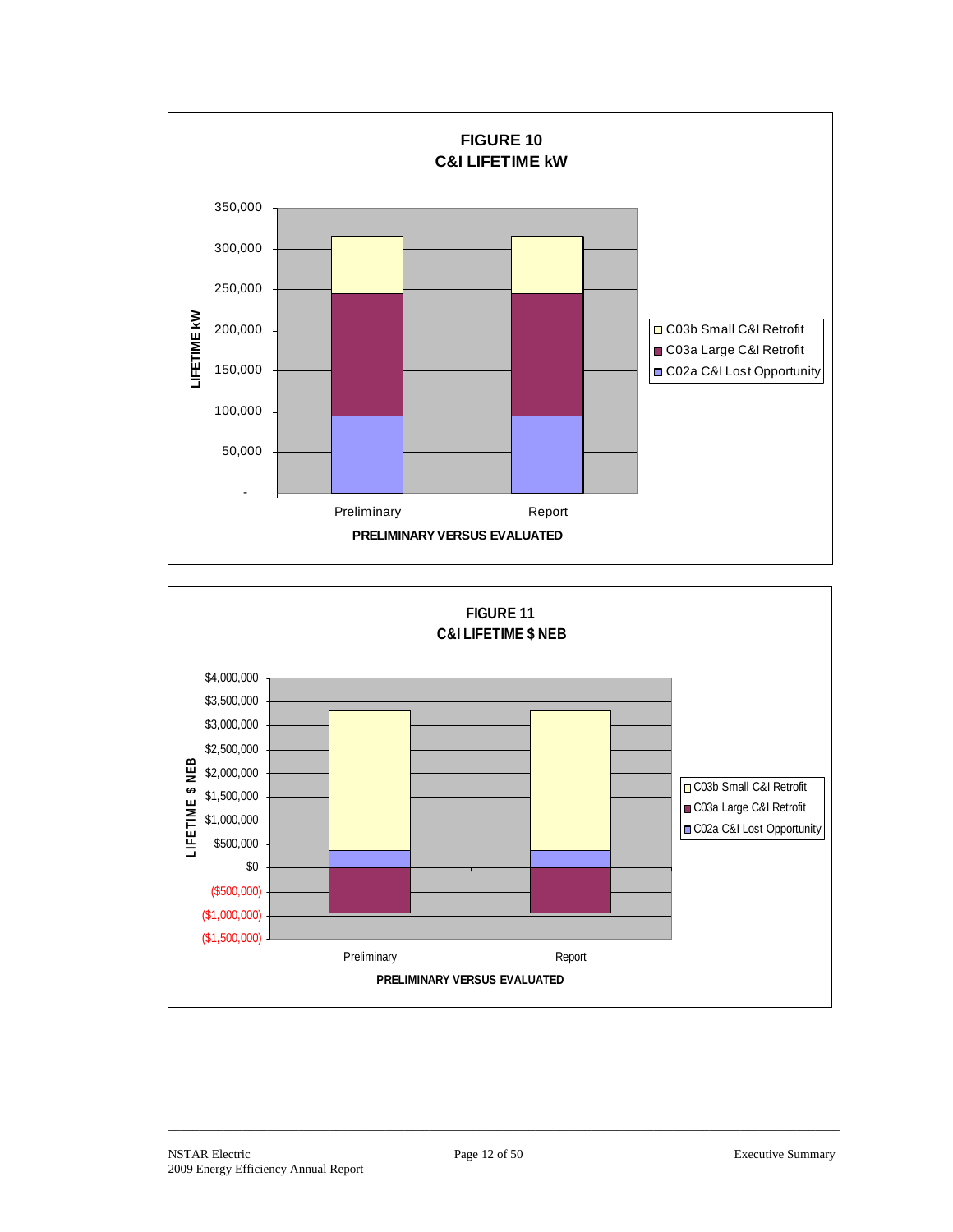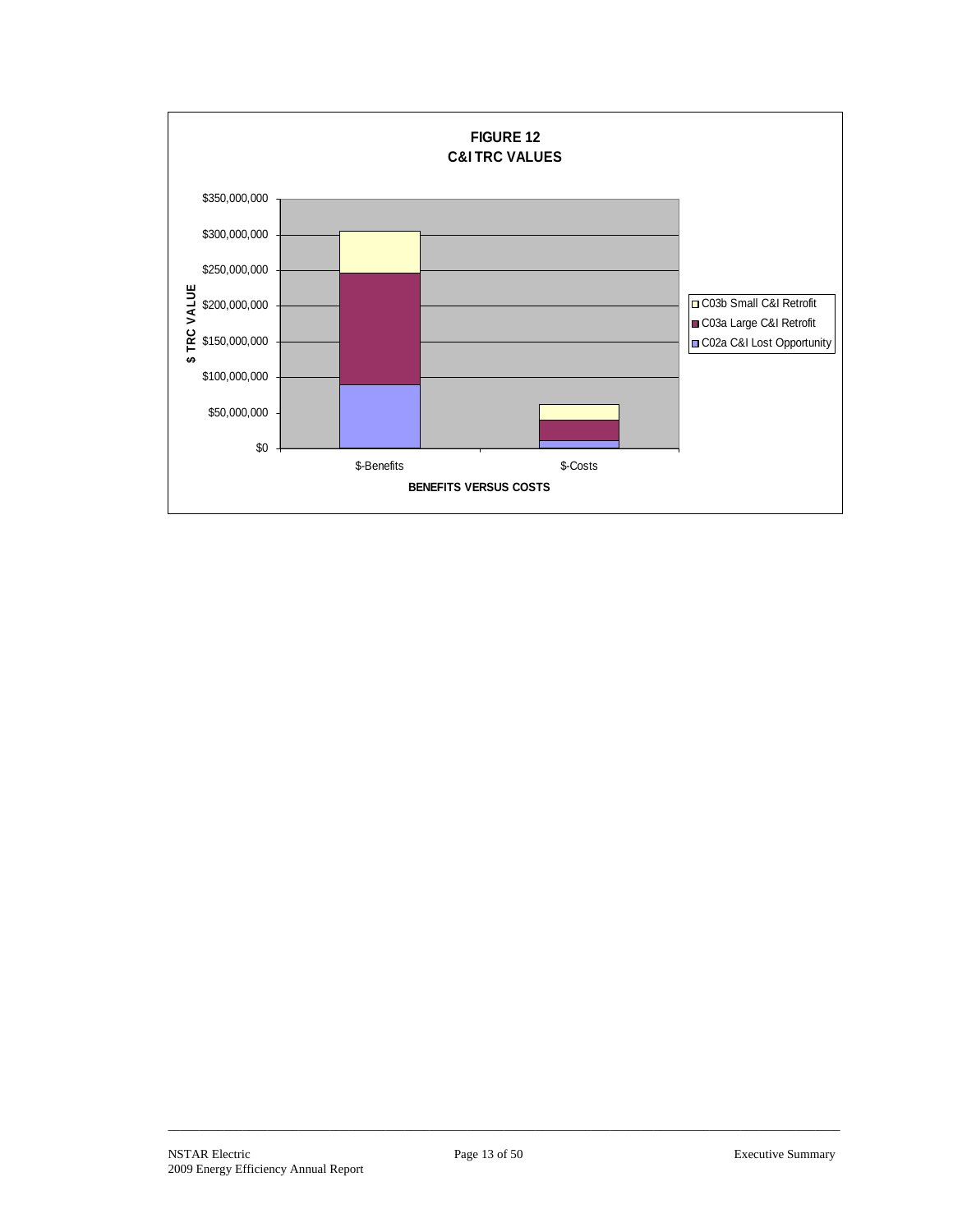# **OVERVIEW OF EVALUATION METHODOLOGY**

# **TYPES OF EVALUATION**

The evaluation of NSTAR Electric's 2009 energy efficiency program impacts reflects the Company's efforts to apply appropriate methodologies and adjust these methodologies for individual program characteristics. The diverse nature of the programs, including the magnitude of preliminary kW and kWh impacts, the number of customers served and the end-uses affected, calls for the adoption of different evaluation approaches. For program year 2009 ("PY09"), the Company utilized process and market progress evaluations, sitespecific gross measurement and verification ("M&V") evaluations, and net impact evaluations. Evaluations of some programs used several methodologies to develop overall impact results and provide meaningful feedback on program delivery and direction.

Evaluation results are used to report evaluated savings and to inform future planning. The methods utilized by the Company to incorporate the evaluations into its analysis of evaluated results varied by program and end-use.

## **Process and Market Progress Evaluations**

Process and market progress evaluations review energy efficiency program design and implementation and recommend modifications to program delivery. The scope of these evaluations includes all aspects of the program including administrative efficiency, the quality of service provided, and the databases used for program tracking and reporting. Process evaluations assess the early stages of energy efficiency programs. They specifically provide an assessment of: (1) whether or not actual operations resemble the intended program design and operation plan; and (2) whether or not real world experience shows that the original program design and implementation plan are appropriate given the existing field conditions.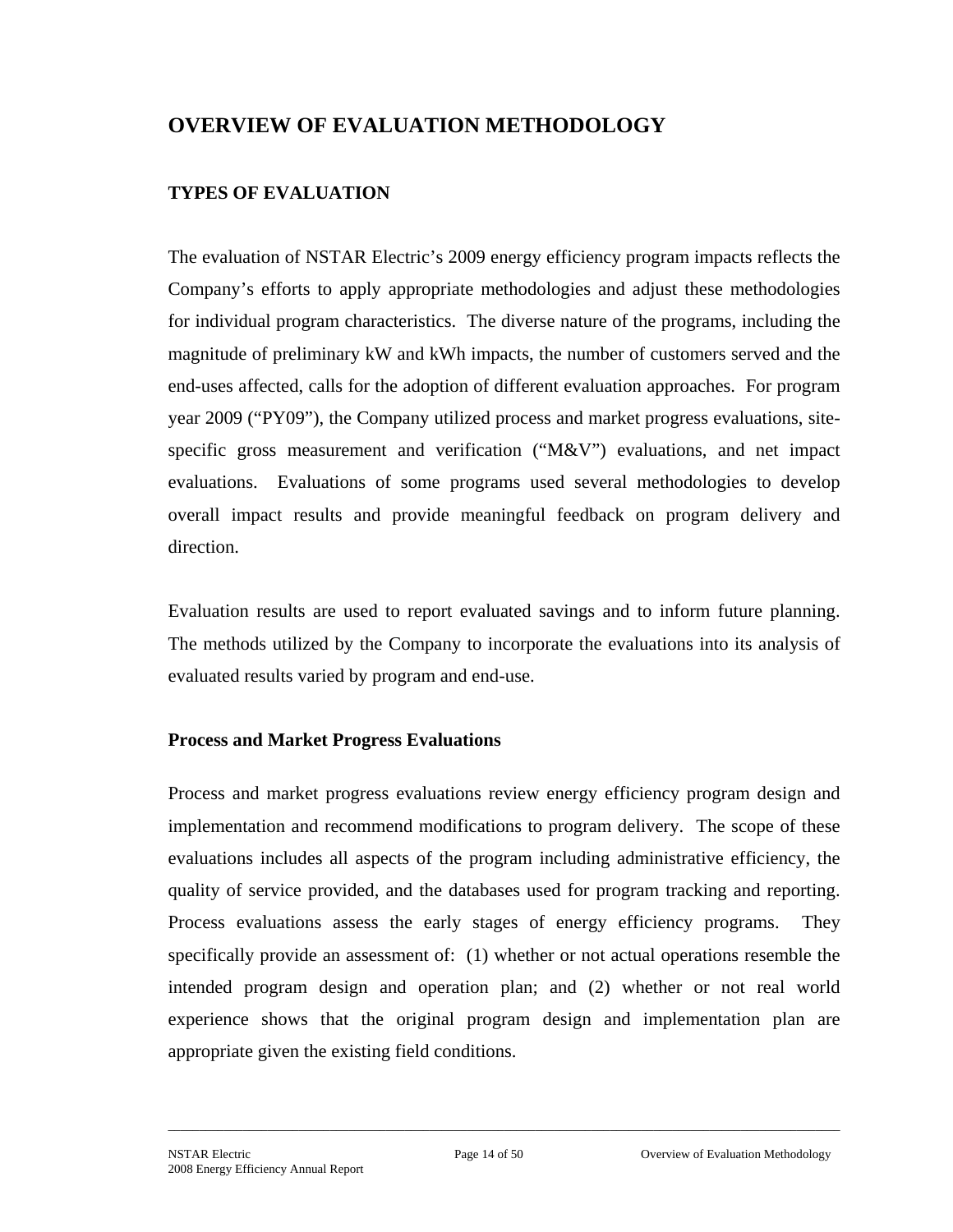## **Site-Specific Gross Measurement and Verification Evaluations**

Impact evaluations for some of the programs covered in this report rely on engineering estimates that are based on site-specific M&V of measure performance and persistence.

#### **Survey Based Net Impact Evaluations**

Survey-based impact studies focus on the analysis of information collected through customer surveys. They are generally used to measure the net factors of free-ridership and spillover, and to collect information on customer experience. These studies thus provide timely feedback to program managers as well as input to the impact evaluations.

## **CURRENT EVALUATION ACTIVITIES**

During 2009 and early 2010, NSTAR Electric conducted a number of evaluations, many in collaboration with other Massachusetts PAs. These evaluations include both traditional process and impact evaluation methodologies, as well as market progress and assessment studies for both the residential and C&I sectors. An executive summary of each of the evaluations listed below is included in Appendix 6 of this report.

- Study 1 *Evaluation of the Massachusetts New Homes with ENERGY STAR® Program, 2009 Findings and Analysis*, NMR Group Inc., May 26, 2010.
- Study 2 *Massachusetts New Homes with ENERGY STAR 2009 COOL SMART Quality Installation Verification Evaluation Report*, ICF International, February 24, 2010.
- Study 3 *Energy Savings Analysis for the Massachusetts New Homes with ENERGY STAR Program*, ICF International, June 4, 2009.
- Study 4 *The Massachusetts New Homes with ENERGY STAR® Program, 2009 Progress Report,* Dorothy Conant, May 26, 2010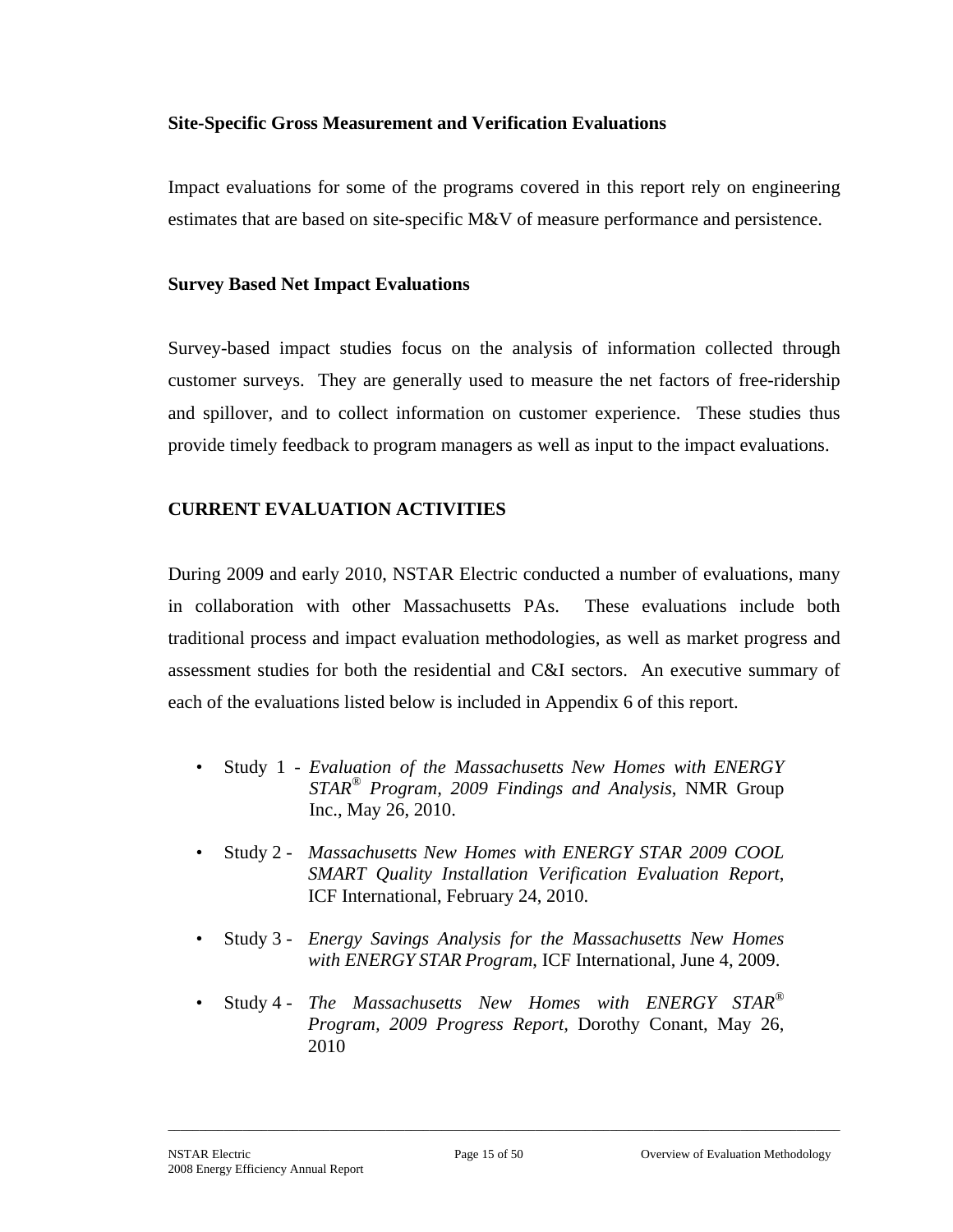- Study 5 *Residential Central AC Regional Evaluation*, ADM Associates, Inc., October 2009.
- Study 6 *Energy Pay and Save Pilot Program Survey & Analysis*, Black & Veatch, March 2010.
- Study 7 *2009 Massachusetts Multi-Family Program Assessment*, Nexus Market Research, Inc., October 16, 2009.
- Study 8 *The Market for CFLs in Massachusetts,* NMR Group, Inc., January 28, 2010.
- Study 9 *Results of the Multistate CFL Modeling Effort,* NMR Group, Inc., February 4, 2010.
- Study 10 *Market Assessment and Best Practices for Delivering Plug-Load Energy Efficiency in Business – Final Report*, PA Consulting, June 14, 2010.

## **GENERIC IMPACT EQUATIONS**

The general form of the impact equation for most measures installed is:

*Net Impacts = Gross Impacts \* Realization Rate \* (1 – Free ridership + Spillover)* 

Realization rates are study-specific parameters which compare the energy or demand performance of installed equipment to initial estimates of performance. They are typically based on M&V studies. Realization rates are summarized in Appendix 2. Note that as unit estimators or new algorithms are adopted, realization rates will be reset from year-to-year to reflect the revised evaluated estimator.

Free-ridership and spillover rates are determined on a regular basis and are required by the Department of Public Utilities' Order Promulgating Final Guidelines to Evaluate and Approve Energy Efficiency Programs, D.T.E. 98-100 (2000) ("D.T.E 98-100" or the "Guidelines"). In 2003, NSTAR Electric participated in the statewide C&I free-ridership and spillover study which developed a consistent methodology and survey instrument across electric PAs.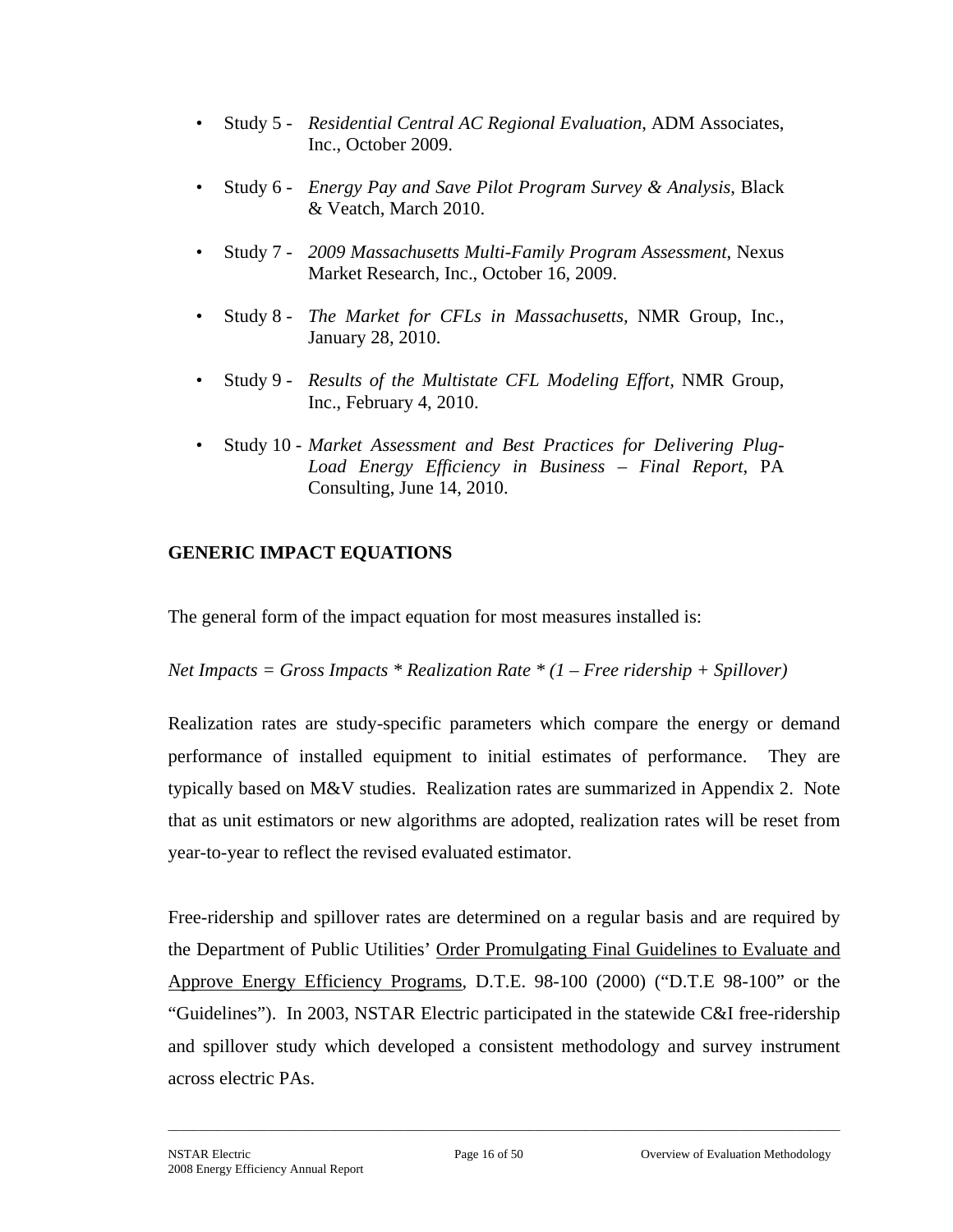The Company has since calculated free-ridership and spillover in a manner consistent with this approach. Free-ridership and spillover rates for all programs are also summarized with their sources in Appendix 2. As required in D.T.E 98-100, freeridership includes both partial and pure free-ridership.

In 2010, under the Special and Cross-Sector evaluation research area there is a statewide effort to revisit the C&I free-ridership and spillover study. NSTAR Electric is participating in this research effort.

## **FUTURE EVALUATION ACTIVITIES**

During 2009, the Energy Efficiency Advisory Council ("Council") and the Massachusetts PAs adopted a new framework for conducting evaluation, monitoring and verification ("EM&V") activities for the 2010 through 2012 program period. Based on principles of the EM&V Resolution approved by the Council on September 8, 2009, several specific research areas, based primarily on target markets, have been delineated for the three-year period. The research areas are: 1) Residential Retrofit and Low Income, 2) Residential Retail Products, 3) Residential New Construction, 4) Non-Residential Large Retrofit and New Construction, 5) Non-Residential Small Retrofit, and 6) Special and Cross-Sector Studies.

As a result of this new EM&V framework, the Council began assuming an oversight role for the EM&V activities of the PAs, with research area managers and the Council's evaluation consultants jointly preparing evaluation plans and budgets. Electric and gas evaluation efforts became integrated to the maximum extent possible and consideration was to be given to regional EM&V activities and Forward Market Capacity evaluation requirements.

Under the new evaluation framework, impact evaluations, and other studies, were to be performed at a statewide rather than an individual PAs level to the maximum extent possible, and the PAs were to transition their current individual evaluation efforts to the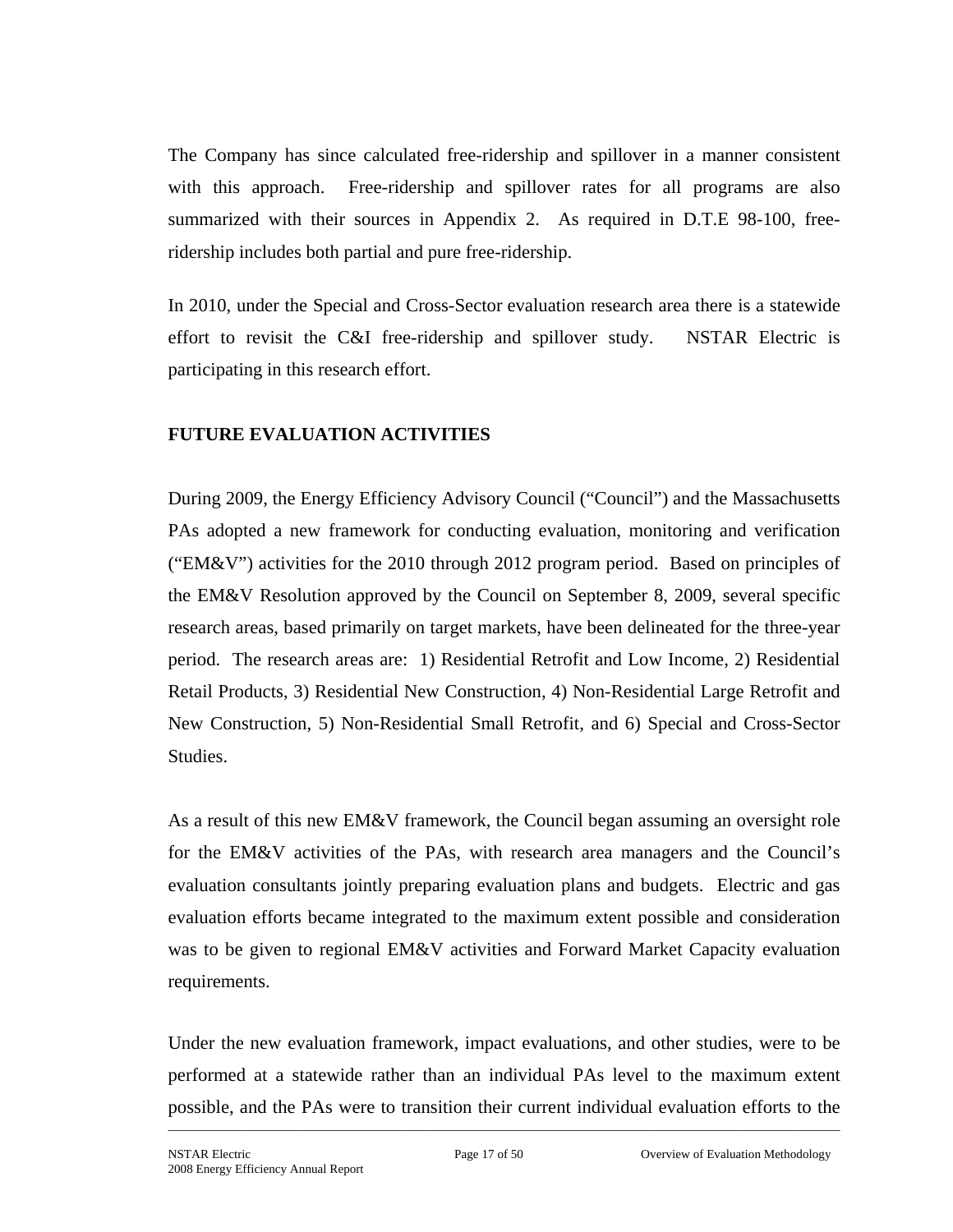new approach as soon possible. For the most part, residential evaluations were already conducted either statewide or regionally, so this transition impacted the C&I sector the most. To conform to the newly established resolution, NSTAR Electric worked within the new framework and as such, did not conduct any C&I Company-specific evaluations which normally would have been filed with this report.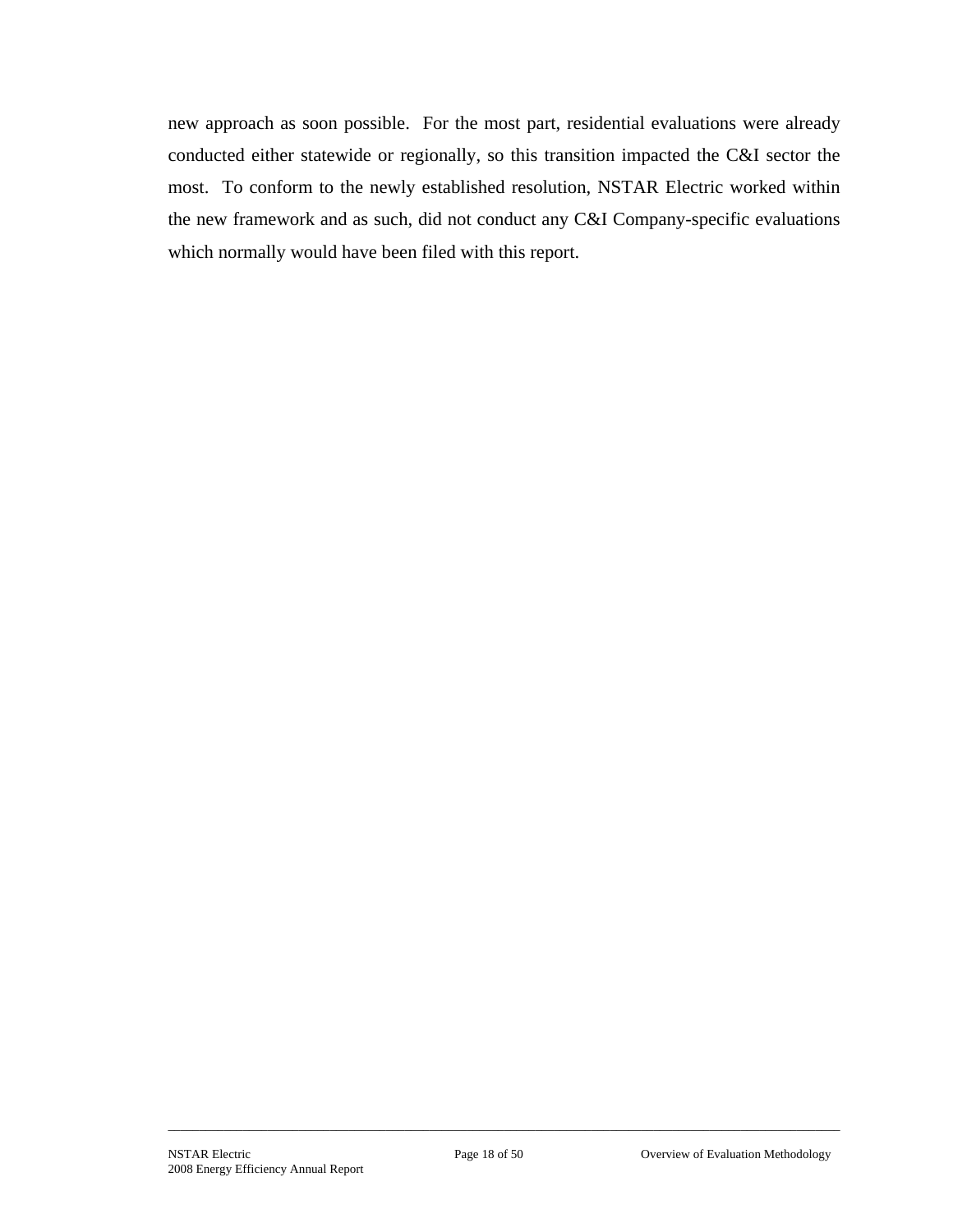# **IMPACTS BY BENEFIT-COST RATIO ACTIVITIES & END-USES**

The following sections provide high-level program descriptions and summarize the impact evaluations conducted for the Company's energy efficiency programs in 2009. Detailed benefit and cost information is provided by BCR Activity in Appendix 3. Correspondingly, detailed savings calculations by program are provided in Appendix 8.

## **RESIDENTIAL**

## **Impact by BCR Activity**

Table 5 highlights the net impact of the Company's residential energy efficiency programs by six BCR Activities: lost opportunity; HVAC;<sup>5</sup> retrofit 1-4; retrofit multifamily; lighting; and appliances.

|                                       |                                                |            |                 |          | TABLE 5     |            |          |                     |              |                  |                     |  |  |  |
|---------------------------------------|------------------------------------------------|------------|-----------------|----------|-------------|------------|----------|---------------------|--------------|------------------|---------------------|--|--|--|
|                                       | <b>IMPACT BY RESIDENTIAL BCR ACTIVITIES</b>    |            |                 |          |             |            |          |                     |              |                  |                     |  |  |  |
| <b>Benefit-Cost Ratio</b>             | مسه<br>$\equiv$<br>$\sim$<br>$\mathbf{\Omega}$ |            | Annual          |          |             |            | Lifetime |                     | Cost         | Benefit-<br>Cost |                     |  |  |  |
| <b>Activity</b>                       | Õ<br>Ξ<br>$\mathbf{a}$<br>൦                    | kWh        | kWh per<br>Cust | kW       | \$-NEB      | <b>MWH</b> | kW       | \$-NEB              | Activity     | per<br>Cust      | TRC<br>(with DRIPE) |  |  |  |
| A02a Residential Lost Opportunity     | 595                                            | ,183,598   | ,989            | 301.88   | \$223,766   | 12,266     | 6,415    | \$5,313,875         | \$2,782,539  | \$4,677          | 3.01                |  |  |  |
| A02b Residential HVAC                 | 2,829                                          | 723,325    | 256             | 675.57   | (\$8,755)   | 11,512     | 8,347    | (\$157,592)         | \$2,558,284  | \$904            | 1.43                |  |  |  |
| A03a Residential Retrofit 1-4         | 7,174                                          | 8,994,550  | ,254            | .943.12  | \$1,260,598 | 76,762     |          | 36,929 \$23,238,653 | \$13,649,149 | \$1,903          | 3.07                |  |  |  |
| A03b Residential Retrofit Multifamily | 3,982                                          | 2,975,288  | 747             | 195.27   | \$121,347   | 29,431     | 2,028    | \$1,646,273         | \$2,697,560  | \$677            | 1.91                |  |  |  |
| A03c Residential Load Response        | NA                                             | NA         | NA              | NA       | NA          | NA         | NA       | NA                  | NA           | <b>NA</b>        | NA                  |  |  |  |
| A04a Residential Lighting             | 149,755                                        | 26,749,344 | 179             | 2,106.53 | \$231,574   | 206,545    | 16,367   | \$1,695,926         | \$5,220,853  | \$35             | 5.44                |  |  |  |
| A04b Residential Appliances           | 6,318                                          | 523,349    | 83              | 114.68   | \$0         | 6,306      | 1,386    | \$0                 | \$820,135    | \$130            | 1.29                |  |  |  |
| Total                                 | 170,653                                        | 41,149,454 | 241             | 5,337.05 | \$1,828,530 | 342,821    | 71,472   | \$31,737,134        | \$27,728,520 | \$162            | 3.19                |  |  |  |

5

The negative lifetime NEBs for the Residential HVAC BCR Activity are due to increased gas usage associated with ECMs as described in footnote 4 above.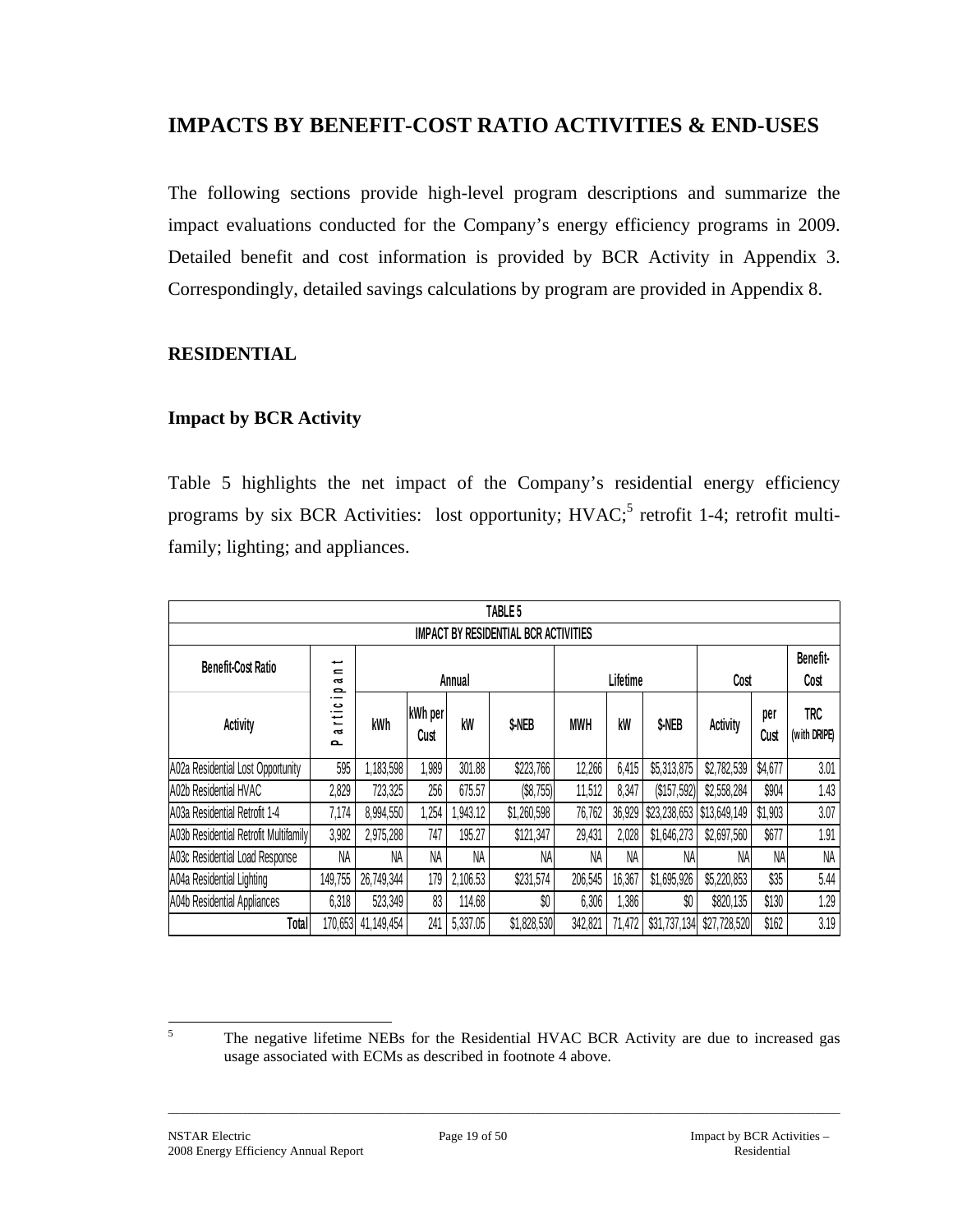#### LOST OPPORTUNITY

#### Residential New Construction

The Residential New Construction program promotes energy efficiency in the design and construction of new homes, regardless of heating fuel, by establishing ENERGY STAR Homes' building performance standards for energy consumption and efficiency. It targets homebuyers and builders involved in the construction of single- and multi-family homes. The program offers technical assistance, quality assurance inspections, and financial rebates.

#### *Program Evaluation*

Savings attributed to the Residential New Construction program come from two main areas: (1) those associated with heating, cooling, and water heating in the home; and (2) those associated with appliances and lighting installed in the home.

Heating, Cooling, Water Heating Savings - As part of the ENERGY STAR certification process, projected energy use is calculated for each ENERGY STAR home and a User Defined Reference Home ("UDRH") (a geometrically matching baseline home) using REM/rate software. The REM/rate software, a detailed residential simulation tool, is also the tool used to determine compliance with ENERGY STAR standards. This process was used to calculate both electric and fossil fuel energy savings due to heating, cooling, and water heating for all homes, both single-family and multi-family, certified in 2009. The UDRH was last updated in 2005. Information garnered from a 2005 baseline study, combined with the revisions to the ENERGY STAR Homes specification for 2006, was used to create a new UDRH. The new UDRH is the basis for determining the energy savings for ENERGY STAR Homes completed in 2009.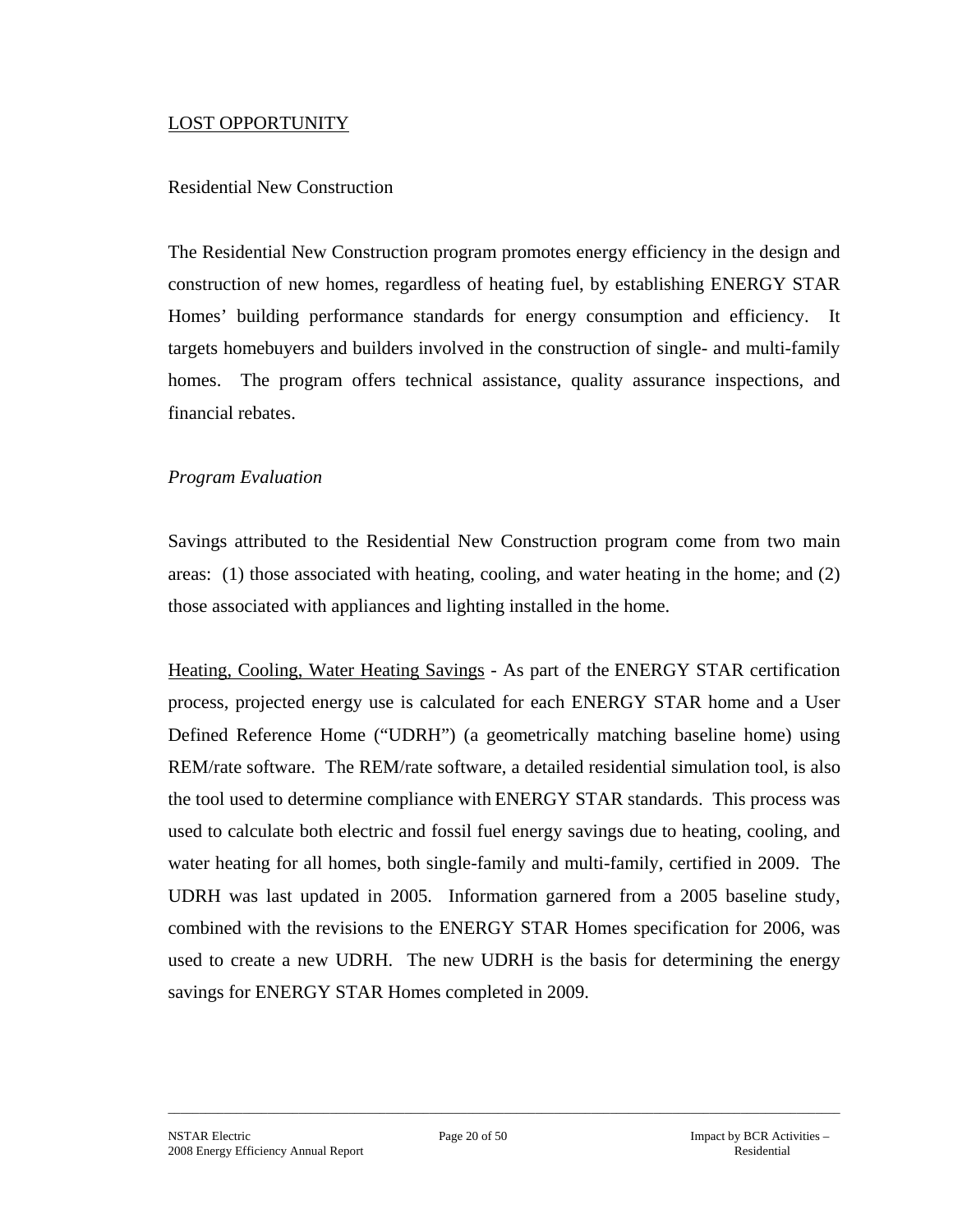Under the Residential New Construction research area there is a statewide effort to update the baseline study.

Appliance and Lighting Savings – Unit savings for ENERGY STAR appliances and lighting installed in certified homes are consistent with the unit savings used in the ENERGY STAR Appliance program and lighting offered in the various programs.

There were several evaluation studies conducted for PY09. The first report, *Evaluation of the Massachusetts New Homes with ENERGY STAR®* Program (s*ee* Appendix 6, Study 1) included the following:

- An evaluation of California's mechanisms for claiming savings from code-related activities and proposed attribution framework for Massachusetts:
- Recommendations for streamlining the process by which builders participate in the Massachusetts New Homes with ENERGY STAR program;
- Identification of lessons learned from the Zero Energy Challenge Pilot;
- Other approaches to estimating whole house savings for homes undergoing major renovations or additions.

There was also a study conducted to evaluate the quality of installations for central air conditioning systems as well as adherence to the Massachusetts New Homes with ENERGY STAR guidelines in a select number of homes. Results of these activities are summarized in *the Massachusetts New Homes with ENERGY STAR®*, *2009 COOL SMART Quality Installation Verification Evaluation Report*. *See* Appendix 6, Study 2.

The Joint Management Committee undertook an analysis that resulted in expanding the tier structure from three to four tiers, and identifying new criterion for achieving various tier levels. The new criterion is based on a percentage savings above the UDRH baseline. The new Tier levels are being structured as follows: Code+, HERS 85, HERS 85 plus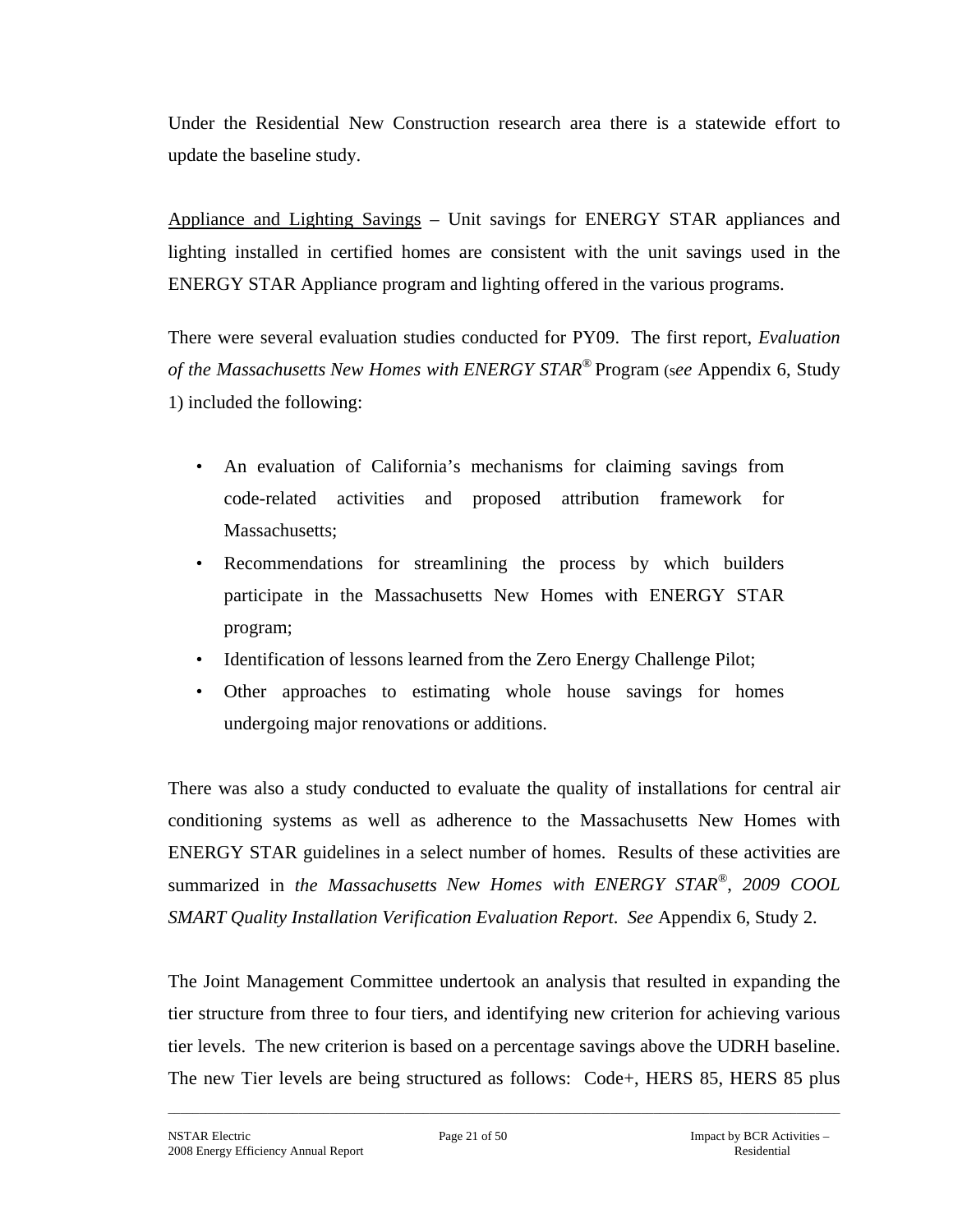30% improvement over the UDRH baseline, and HERS 85 plus 60% improvement over the UDRH baseline. This analysis can be found in the *Energy Savings Analysis for the Massachusetts New Homes with ENERGY STAR®* report. *See* Appendix 6, Study 3.

In addition to the work mentioned above, a progress report for this program was also completed. *See* Appendix 6, Study 4 - *The Massachusetts New Homes with ENERGY STAR® Program, 2009 Progress Report*. This report documents and summarizes program activity that occurred across Massachusetts during 2009. Program performance information includes historical as well as current information to show the growth of the program over time.

#### *Results*

Preliminary and final evaluation impact factors are identical.

## RESIDENTIAL HVAC

# ENERGY STAR® HVAC

NSTAR Electric, together with other electric PAs in Massachusetts, began offering the COOL SMART program in 2004. The program seeks to raise consumer awareness of recent improvements in HVAC product technologies, increase market share for ENERGY STAR-labeled furnaces and central air conditioners through market transformation based initiatives, and encourage customers to choose higher efficiency standards when purchasing HVAC equipment. The program is also designed to reduce kWh and peak demand created by the use of residential heating and central air conditioning equipment.

The COOL SMART program offers mail-in rebates for customers who purchase qualifying equipment, and also reimburses North American Technical Excellence certified technicians who install such qualifying equipment. In addition, the program offers incentives for contractors who perform Quality Installation Verification procedures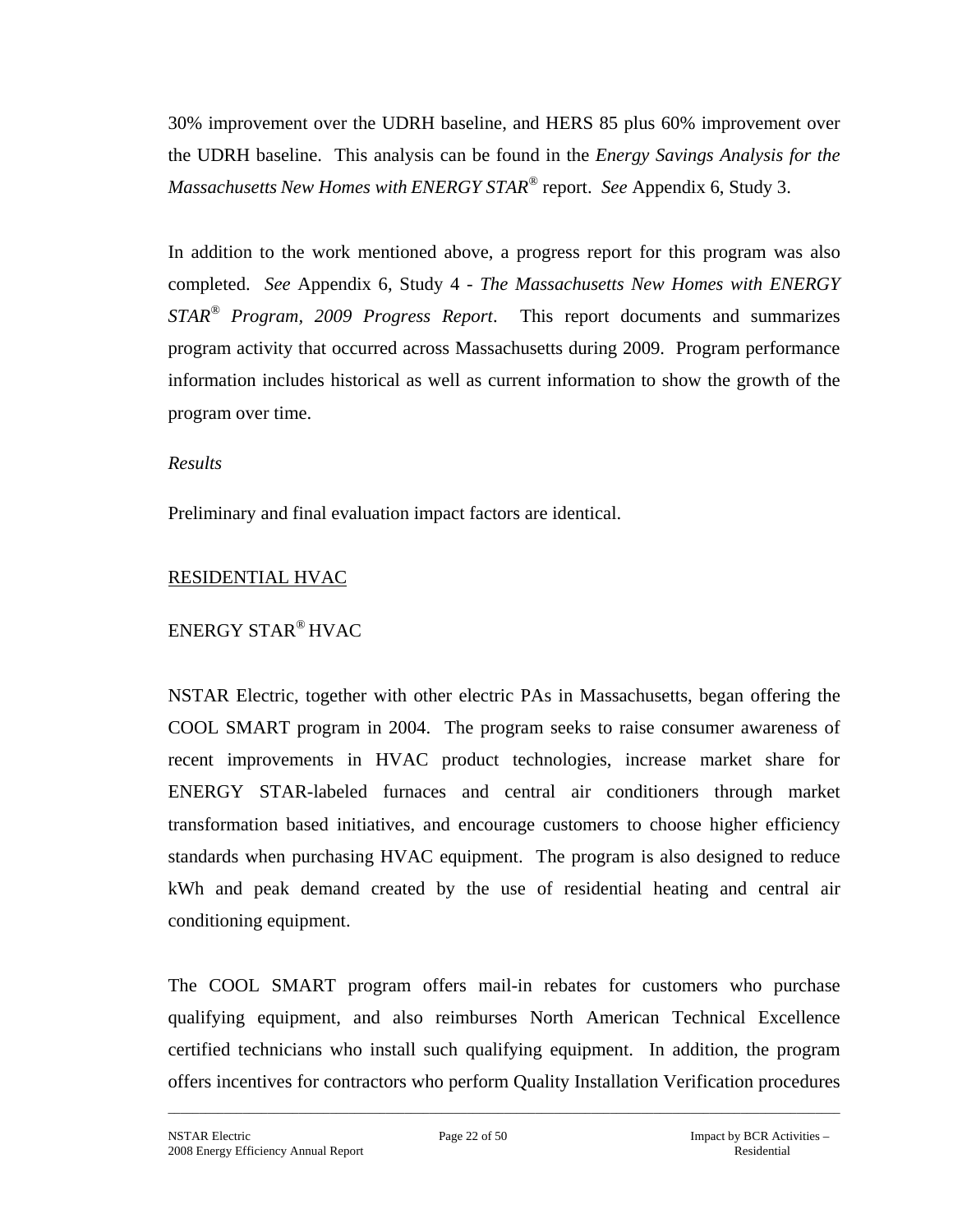on newly installed air conditioners and heat pumps. The program is administered by NSTAR Electric and coordinated with the Company's Residential New Construction and Mass Save/Residential Conservation Services ("RCS") programs, other PAs, and energy service providers whenever possible.

## *Program Evaluation*

In 2008 and 2009, NSTAR Electric participated in a residential Central Air Conditioning ("CAC") evaluation. As part of a regional effort, an impact evaluation was completed in October 2009. This evaluation was conducted to assess energy savings and demand impacts associated with the installation of efficient central air conditioning systems. Data for the assessment were collected through post installation monitoring of the operation of CAC systems installed by a sample of 96 households that received rebate incentives for purchasing high efficiency central air conditioning systems or heat pumps. The study found that the average hours of operation for these cooling systems increased from 250 to 360 hours. *See* Appendix 6, Study 5 for the *Residential Central AC Regional Evaluation*.

#### *Results*

Evaluated Lifetime MWh savings are approximately 7% higher than the preliminary savings due to a change in annual kWh saved, resulting from the increase to the average hours of operation for the central AC systems.

## RETROFIT 1-4

#### Mass Save/RCS

Initially offered in 1980, the Mass Save/RCS program is a state mandated, fuel-blind residential audit program available to any residential customer upon request. The DOER provides statewide oversight for this program, and the Company is responsible for implementation of the program in its service territory.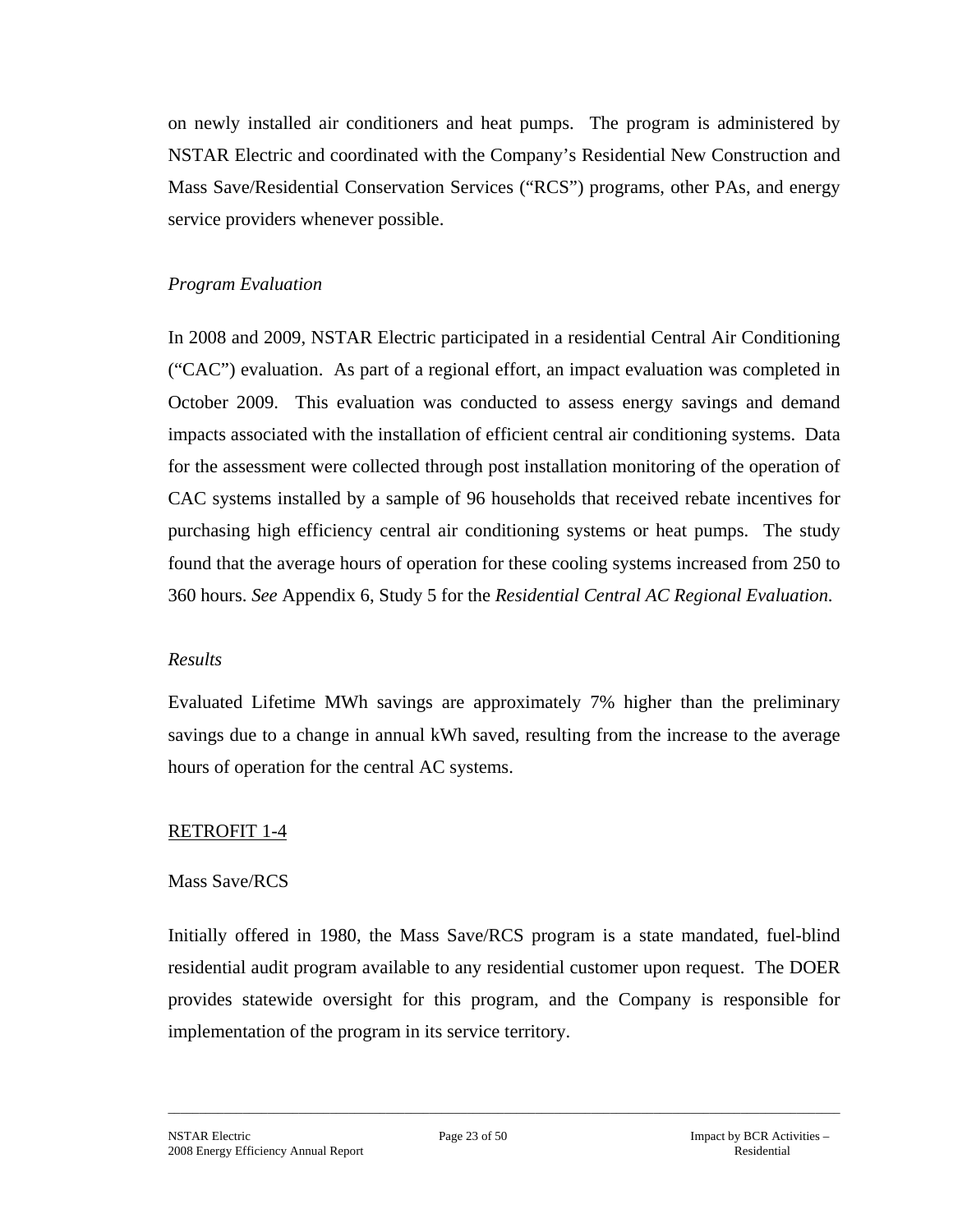The program is divided into Tier One and Tier Two services. Tier One enables customers to receive low-cost educational assistance and access to technical information, self-audit tools, and on-line resources during their initial telephone contact. This educational screening process also determines a customer's need for an in-home energy audit and other services. Low-income customers are referred to the appropriate lowincome agency for further assistance as part of this process.

Tier Two is the Home Energy Assessment ("HEA"), which focuses on delivering on-site services to the customer and motivating the customer to implement recommended energy efficiency measures. During the HEA, the building's heating and domestic hot water systems, shell insulation, and appliances are examined.

## *Program Evaluation*

From April 2009 through December 2009, NSTAR Electric offered an Energy Pay and Save ("EPS") pilot program to provide customers installing energy efficiency measures the opportunity to obtain on-bill financing. Upon completion of the pilot, a statewide evaluation study was done to determine the extent to which on-bill financing motivates customers to install energy efficiency measures. The pilot was offered to residential and small commercial customers. The findings will be used to inform financing options in future program years. *See* Appendix 6, Study *6* for the *Energy Pay and Save Pilot Program Survey and Analysis*.

#### *Results*

Preliminary and final evaluation impact factors are identical.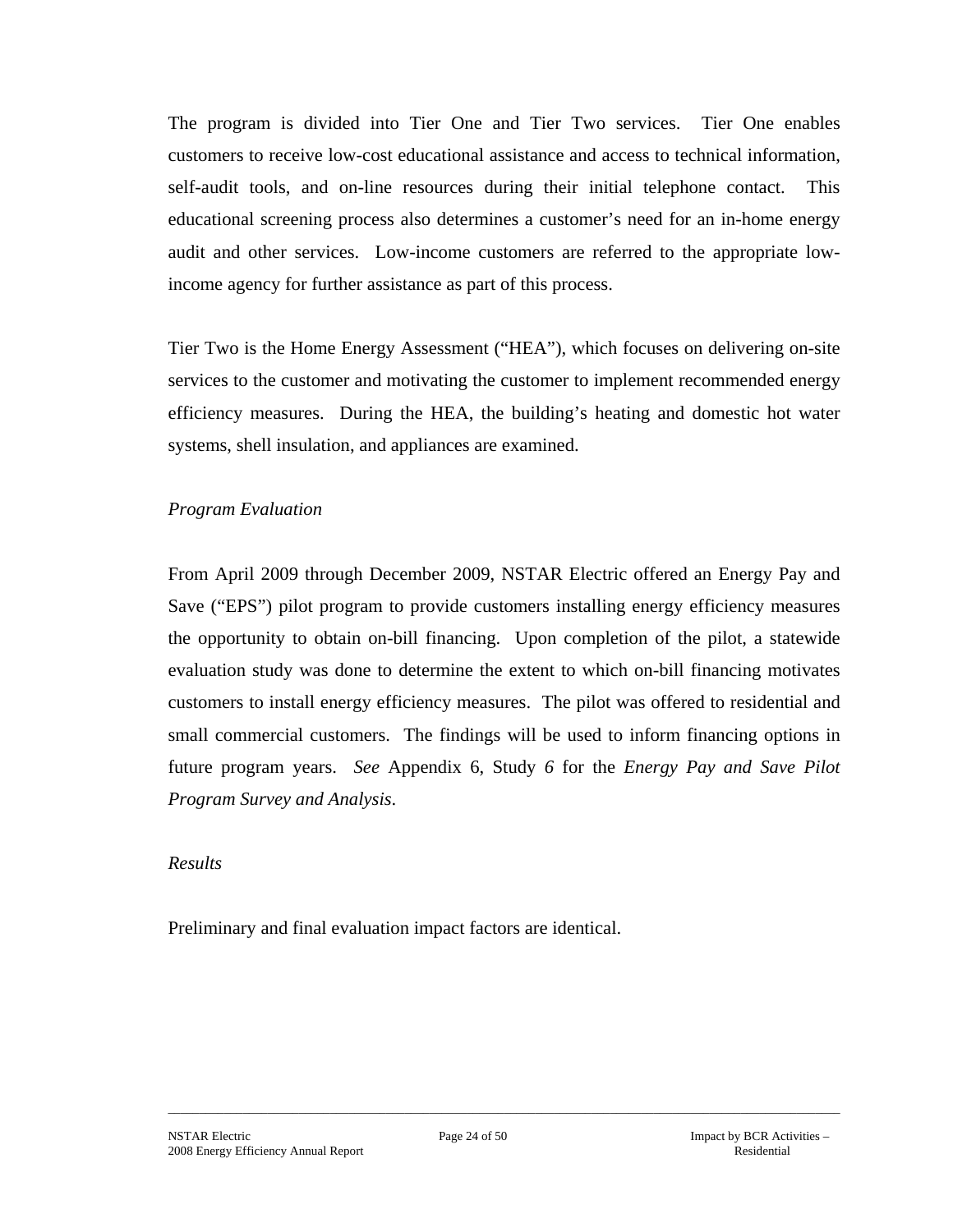#### RETROFIT MULTI-FAMILY

#### Residential Multi-Family Assessment

NSTAR Electric's Residential Multi-Family Assessment program, first introduced in the summer of 2005, serves the Company's non low-income residential customers. The program is designed to reduce the energy consumption of multi-family buildings through the provision of comprehensive, whole-house retrofit services. Eligible customers receive an energy assessment, education on energy savings opportunities, direct installation of low-cost measures, and the opportunity to install major measures at a reduced cost.

## *Program Evaluation*

On March 24, 2009 the Council issued a "Priorities Resolution" to support the development of statewide electric and natural gas efficiency investment plans. In response to the Council's resolution, a Multifamily Program Design Workshop was held in April 2009. The purpose of the workshop was to obtain key stakeholder feedback on the design elements of a successful multifamily program. The workshop was attended by customers, Council members and their consultants, vendors providing service for Massachusetts multifamily programs, and PA staff. Customers that attended the workshop were primarily from the low-income/affordable housing sector. Subsequently, an Assessment of the Multi-Family Program was performed. The purpose of this assessment was to obtain further data to inform the program design effort including:

- Confirm or disconfirm, as well as augment, the findings and recommendations from the workshop;
- Understand the progress made to date on overcoming technical barriers;
- Identify successful strategies for delivering a program that is fuel and rate class blind, takes a "whole building" approach to identifying energy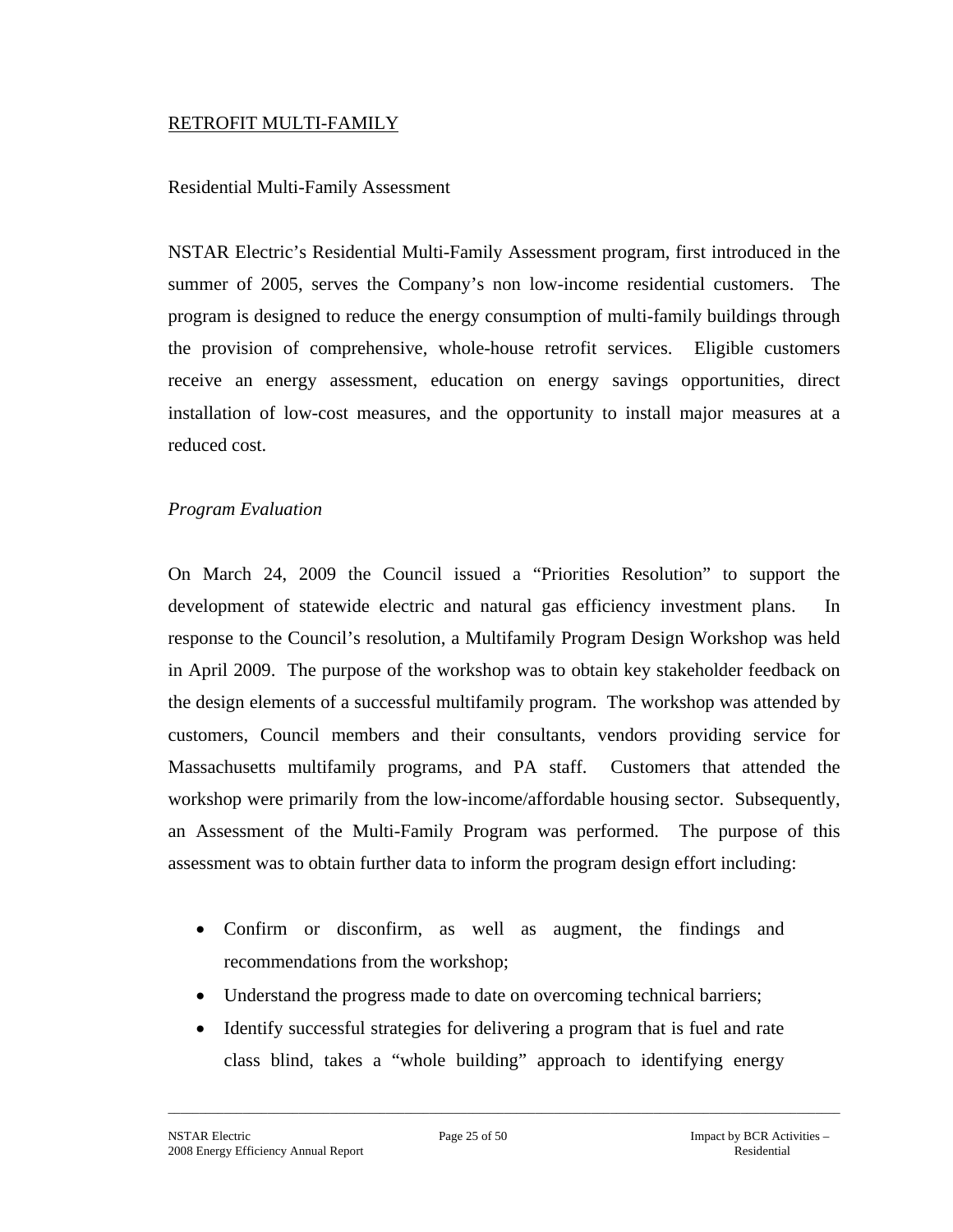efficiency opportunities, and encourages customers to achieve "deeper savings" within multifamily properties.

The following tasks were completed in support of this assessment:

- Four focus groups with multi-family building owners, managers and landlords;
- Eight interviews with program administrators in other states;
- A review of available literature and a review of the April 2009 workshop results.

Findings indicate that the same barriers identified in 1995 and 2001 hold true in 2009, suggesting continuing challenges in penetrating this market. Key strengths of the existing program include, technical assistance offered, customer service, labeling and brand recognition, the whole building approach and quality assurance. Key weaknesses include: (1) the inability to operate blind to fuel type; (2) poor uptake of tenant training services; (3) insufficient market research; (4) lack of funding for additional training services, and (5) not keeping up with client expectations. The principal barriers continue to be the split incentive issue, uncertainty of equipment performance, financial constraints and lack of program awareness. *See* Appendix 6, Study 7 – *2009 Massachusetts Multi-Family Program Assessment.*

## *Results*

Preliminary and final evaluation impact factors are identical.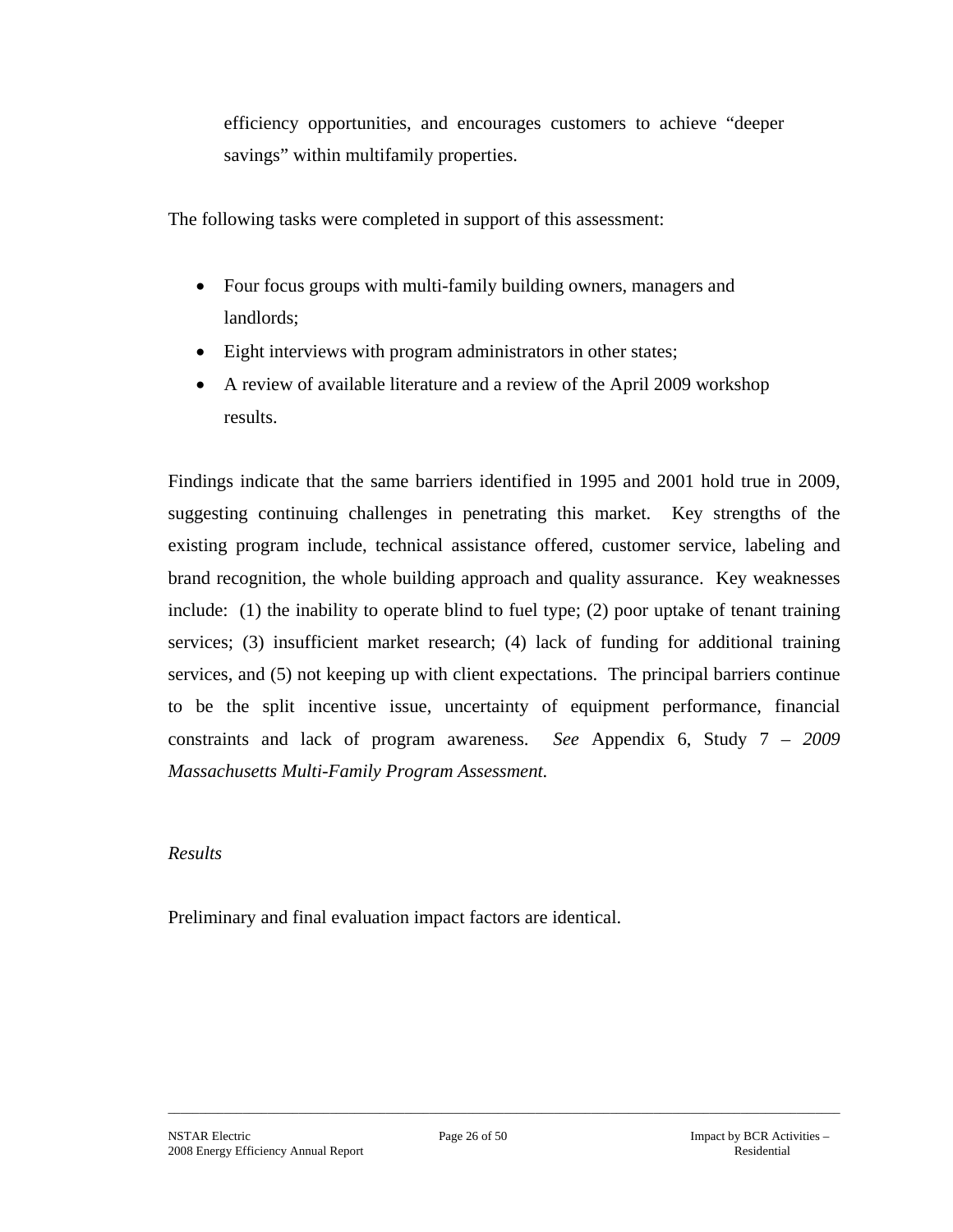## LIGHTING

# ENERGY STAR® Lighting

The ENERGY STAR Lighting program is administered jointly by the Massachusetts PAs. The program is designed to increase the overall penetration of energy-efficient lighting technologies and to transform the market for high efficiency light bulbs and fixtures.

ENERGY STAR is a voluntary labeling program established by the United States Department of Energy ("DOE") and the Environmental Protection Agency ("EPA"). Manufacturers and retailers of high efficiency lighting products can use the ENERGY STAR labels and point of purchase materials for qualifying products, and receive other marketing assistance to educate customers about the energy and environmental benefits of efficient technologies.

Customers are able to purchase efficient lighting products via three different channels: (1) mail order catalog; (2) instant rebates at participating retail stores; or (3) the Industry Initiative Proposals or "buy down" process. In 2009, PAs continued to enhance promotional campaigns by leveraging manufacturer and retailer efforts as well as national ENERGY STAR campaigns by DOE and EPA. These activities seek to increase customer awareness of the ENERGY STAR label and to encourage increased sales of qualifying products.

#### *Program Evaluation*

An evaluation entitled *The Market for CFL's in Massachusetts* was completed in January 2010. *See* Appendix 6, Study 8. This study reports on the state of the market for compact fluorescent light bulbs ("CFLs") in Massachusetts as a result of secondary research, random digit dial telephone surveys, and on-site socket inventories of sample Massachusetts residents. The findings indicate there are some opportunities for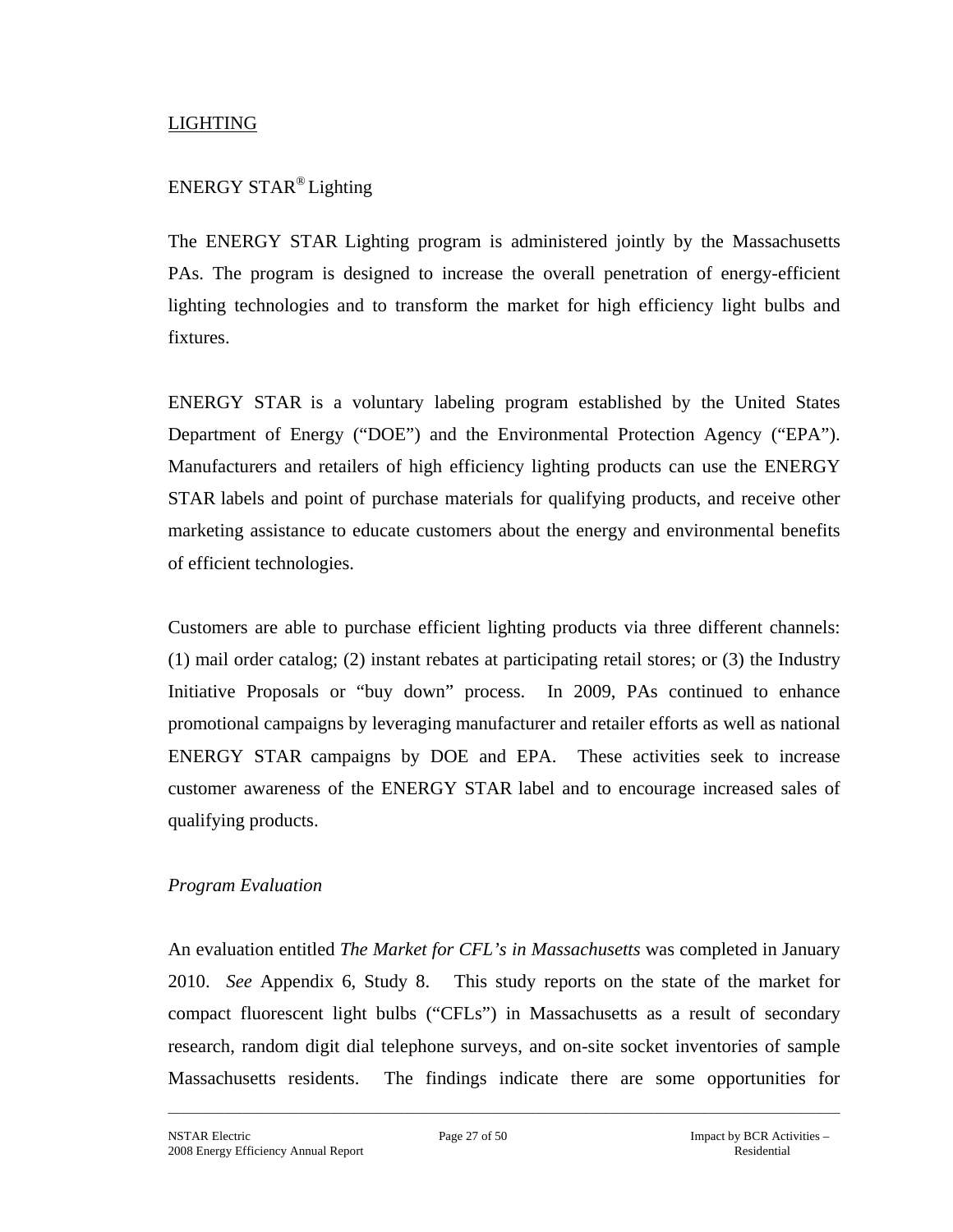penetration of CFLs into households and substantial opportunities for increasing the saturation of CFLs. Targeted recommendations for the remaining opportunities include providing incentives to retailers based on increased year-to-year sales, additional market segmentation and targeting to consumers, and increased focus on specialty bulbs. Additional findings include increased advertising as a tool for social marketing and continued monitoring to address rapid market changes.

The Massachusetts PAs also participated in an evaluation effort to assist in determining the best approach to calculating the CFL net-to-gross ("NTG") adjustment factor. This report summarizes the analyses conducted in support of the multi-state CFL modeling effort, highlighting the results as they pertain to the NTG for the Massachusetts ENERGY STAR® Lighting Program. Thirteen companies in seven states sponsored 9,300 household phone surveys and 1,400 on-site visits in 15 states to estimate the NTG ratio of sales and penetration of CFLs. The 15 surveyed states ranged from four states with established CFL programs to seven states with no CFL program. The working penetration/market transformation model is that each CFL sold via a program would induce several non-program CFL sales in the early years. As the market matured, and as sales spilled over into other states, according to plan, the ratio of non-program sales to program sales would fall, eventually to zero.

Utilizing a variety of regression models it was determine that the Massachusetts PAs should use a 41% NTG ratio. See Appendix 6, Study 9 – *Results of the Multistate CFL Modeling Effort.*

#### *Results*

Evaluated lifetime savings and benefits are approximately 58% percent lower than the preliminary savings due to a change in impact factors provided in the study noted above.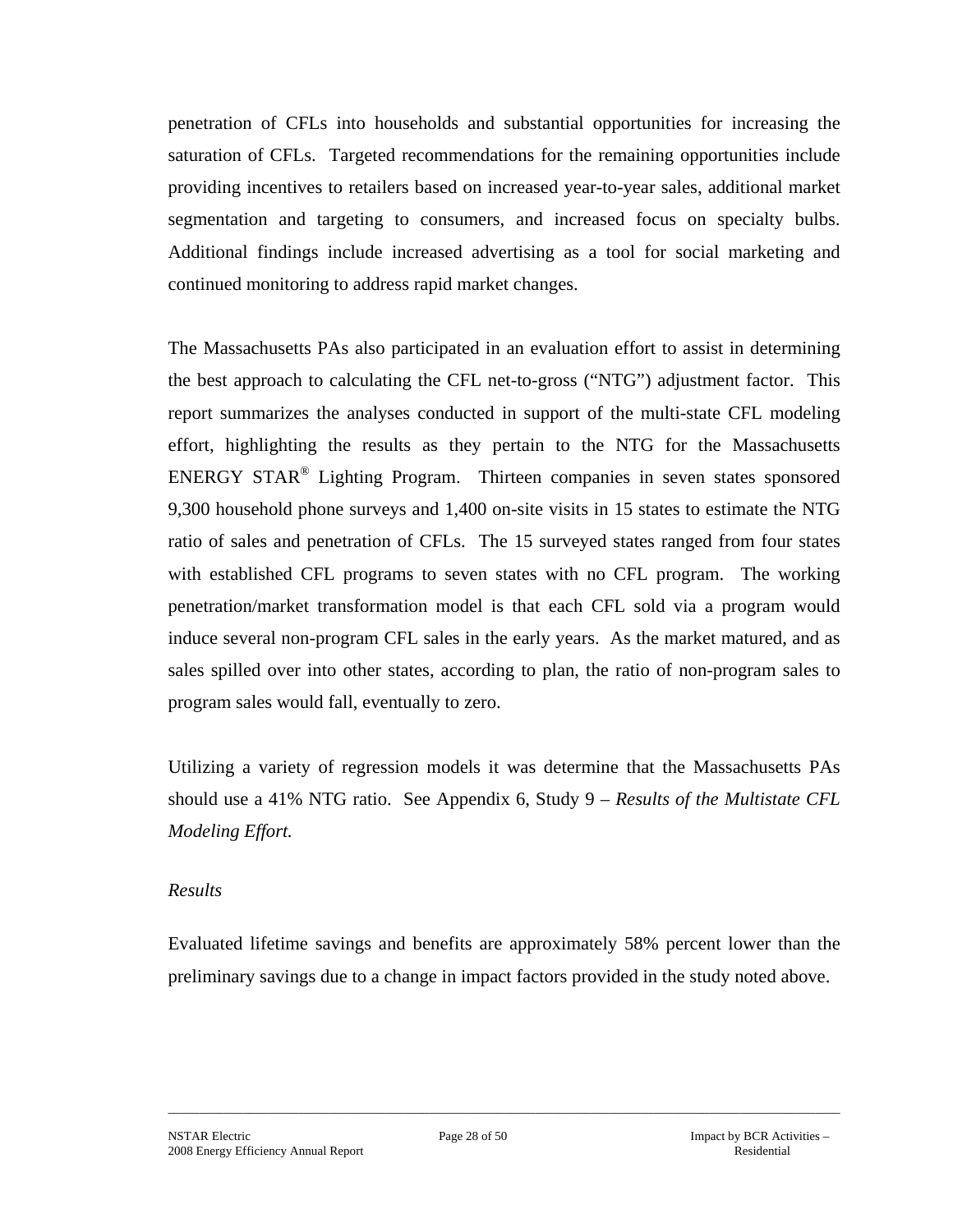#### APPLIANCES

# ENERGY STAR® Appliances

The ENERGY STAR Appliances program is administered jointly by the Massachusetts PAs. The program is designed to increase the overall penetration of energy-efficient technologies and to transform the market for high efficiency appliances.

ENERGY STAR is a voluntary labeling program established by the DOE and the EPA. Manufacturers and retailers of high efficiency electric and gas appliances and other products can use the ENERGY STAR labels and point of purchase materials for qualifying products, and receive other marketing assistance to educate customers about the energy and environmental benefits of efficient technologies.

In 2009, PAs continued to enhance promotional campaigns by leveraging manufacturer and retailer efforts as well as national ENERGY STAR campaigns by DOE and EPA. These activities seek to increase customer awareness of the ENERGY STAR label and to encourage increased sales of qualifying products.

## *Program Evaluation*

In 2008 and early 2009, NSTAR participated in a state-wide residential appliance saturation survey. The study effort consisted of a mail/internet survey of approximately 3,000 Massachusetts residential customers and an in-home verification of customerprovided data in 118 of the survey respondents' residences. One of the primary purposes of this study was to determine the penetration and saturation of Massachusetts homes with certain appliances and other energy using equipment. High level results of this survey are presented in the Executive Summary of the final report for this study. This report was included in the Company's 2008 Energy Efficiency Annual Report.

Under the new Residential Retail Products research area, discussions are currently underway to formulate an evaluation plan for the statewide appliance program.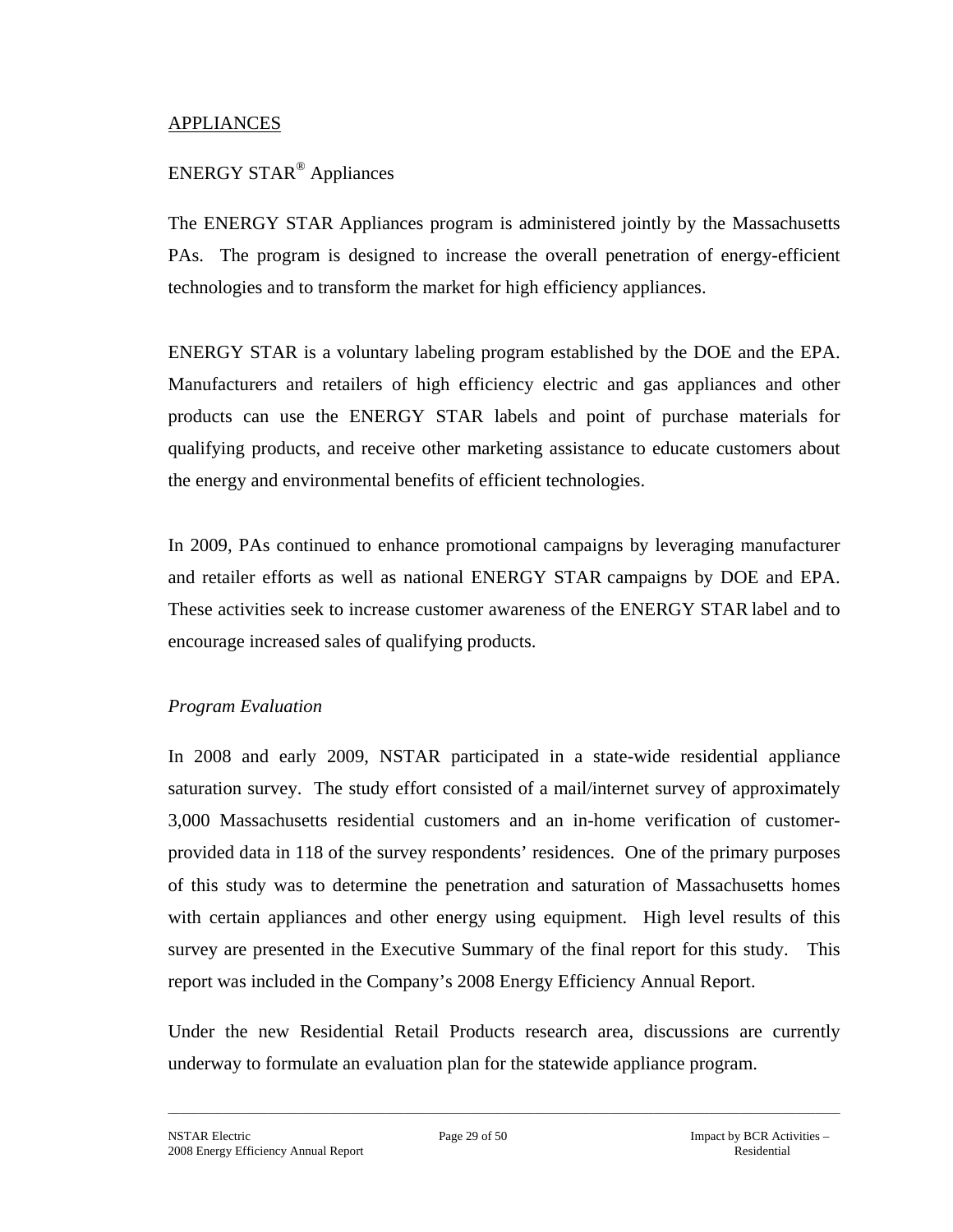*Results* 

Preliminary and final evaluation impact factors are identical.

## **Impact by End-Use**

The residential program impacts by end-use are summarized in Table 6 and in Figures 13-15 below.

|                                       |                               |         | <b>TABLE 6</b>     |        |                        |              |  |  |  |  |  |  |  |
|---------------------------------------|-------------------------------|---------|--------------------|--------|------------------------|--------------|--|--|--|--|--|--|--|
| <b>IMPACT BY RESIDENTIAL END-USES</b> |                               |         |                    |        |                        |              |  |  |  |  |  |  |  |
| <b>End Use</b>                        | <b>Lifetime MWH</b>           |         | Lifetime kW        |        | <b>Lifetime \$ NEB</b> |              |  |  |  |  |  |  |  |
|                                       | Preliminary                   | Report  | <b>Preliminary</b> | Report | <b>Preliminary</b>     | Report       |  |  |  |  |  |  |  |
| Lighting                              | 580,629                       | 287,887 | 38,428             | 21,637 | \$4,214,435            | \$2,262,407  |  |  |  |  |  |  |  |
| <b>HVAC</b>                           | 47,931                        | 48,688  | 49,033             | 49,033 | \$27,275,094           | \$27,275,094 |  |  |  |  |  |  |  |
| Refrigeration                         | 5,902                         | 5,902   | 763                | 763    | \$0                    | \$0          |  |  |  |  |  |  |  |
| <b>Hot Water</b>                      | 78                            | 78I     |                    |        | \$2,199,633            | \$2,199,633  |  |  |  |  |  |  |  |
| <b>Motors</b>                         | 11                            | 11      | ົ                  |        | \$0                    | \$0          |  |  |  |  |  |  |  |
| End User Behavior                     | 255<br>255<br>31<br>31<br>\$0 |         |                    |        |                        |              |  |  |  |  |  |  |  |
| lTotal                                | 634,806                       | 342,821 | 88,264             | 71,472 | \$33,689,163           | \$31,737,134 |  |  |  |  |  |  |  |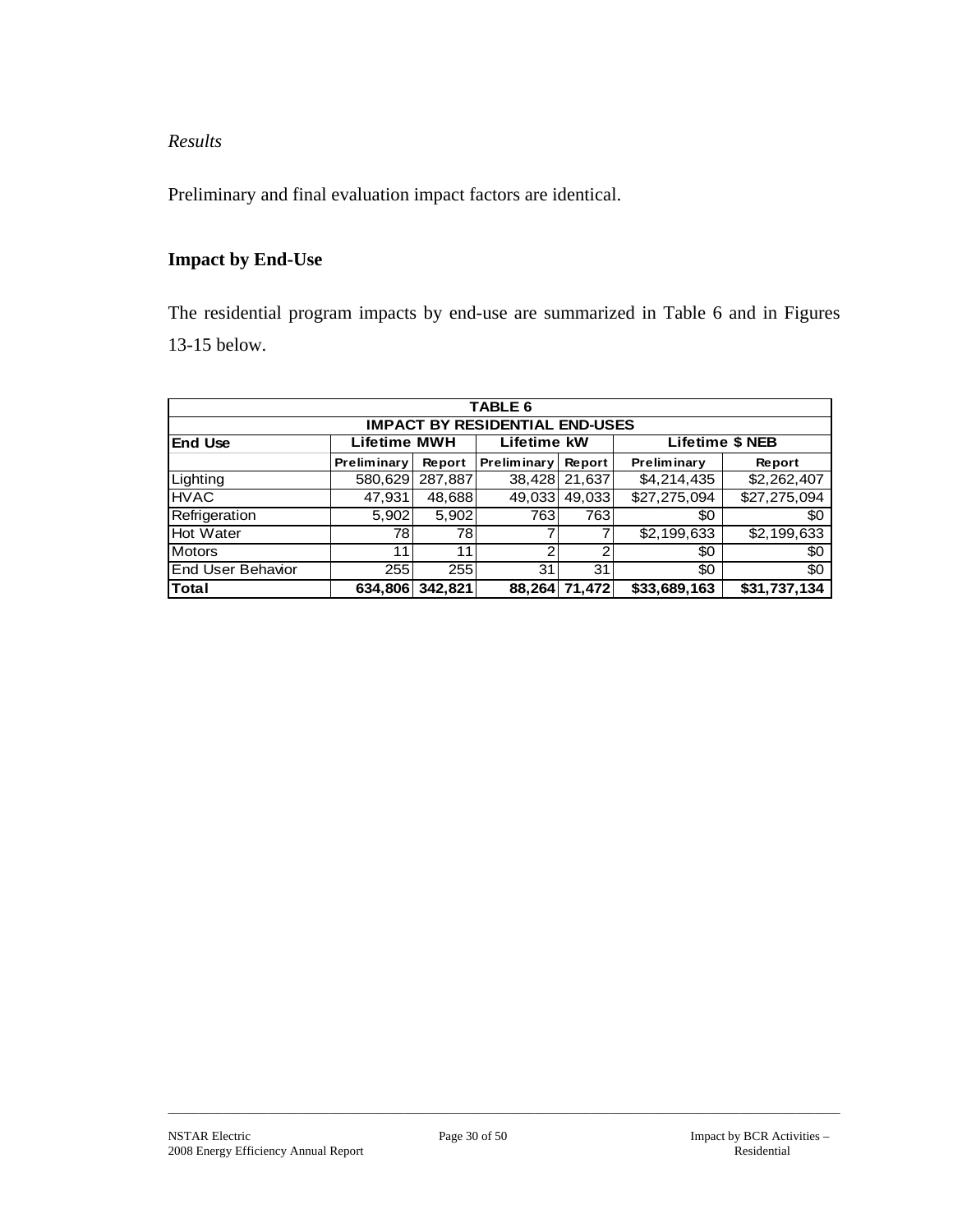

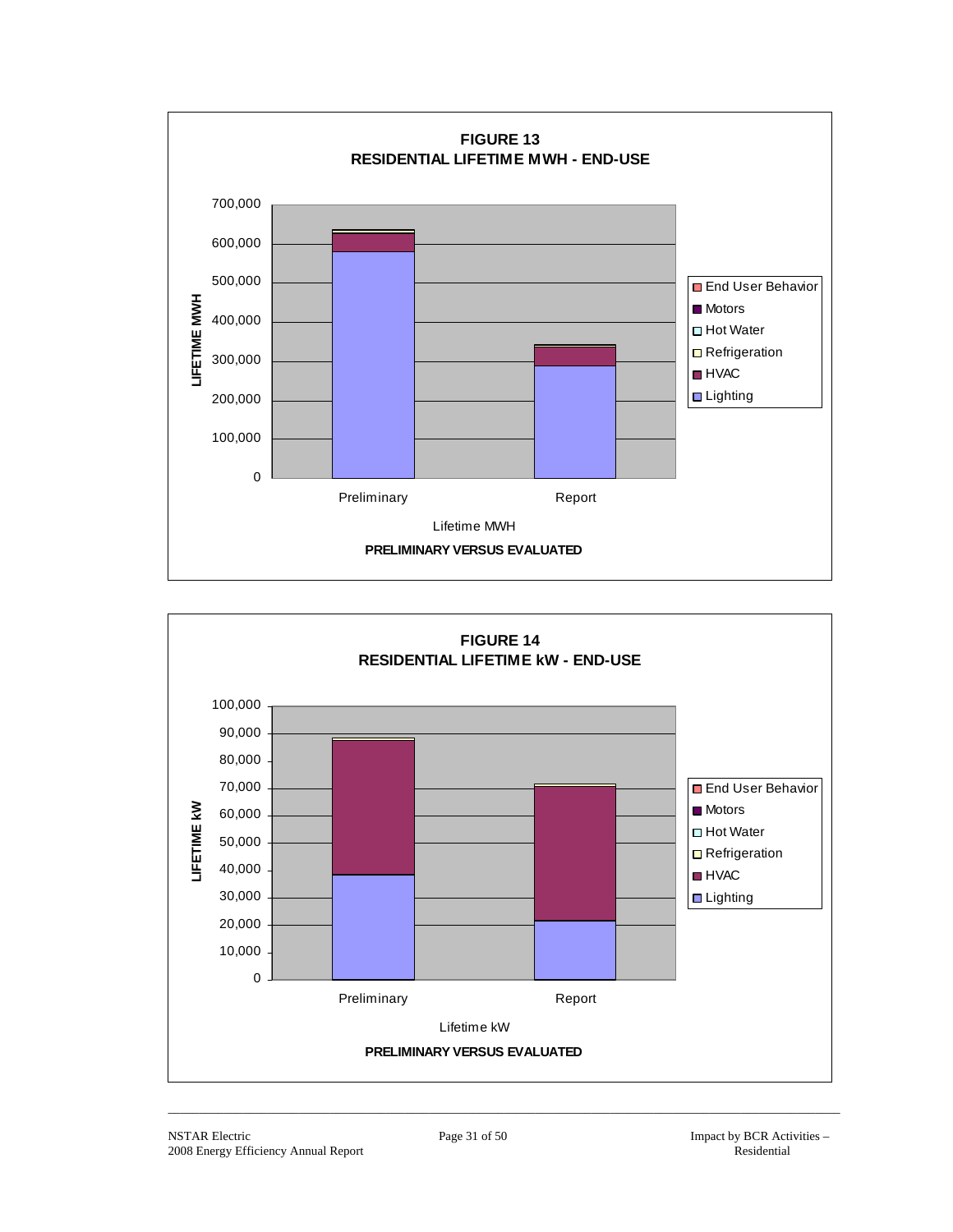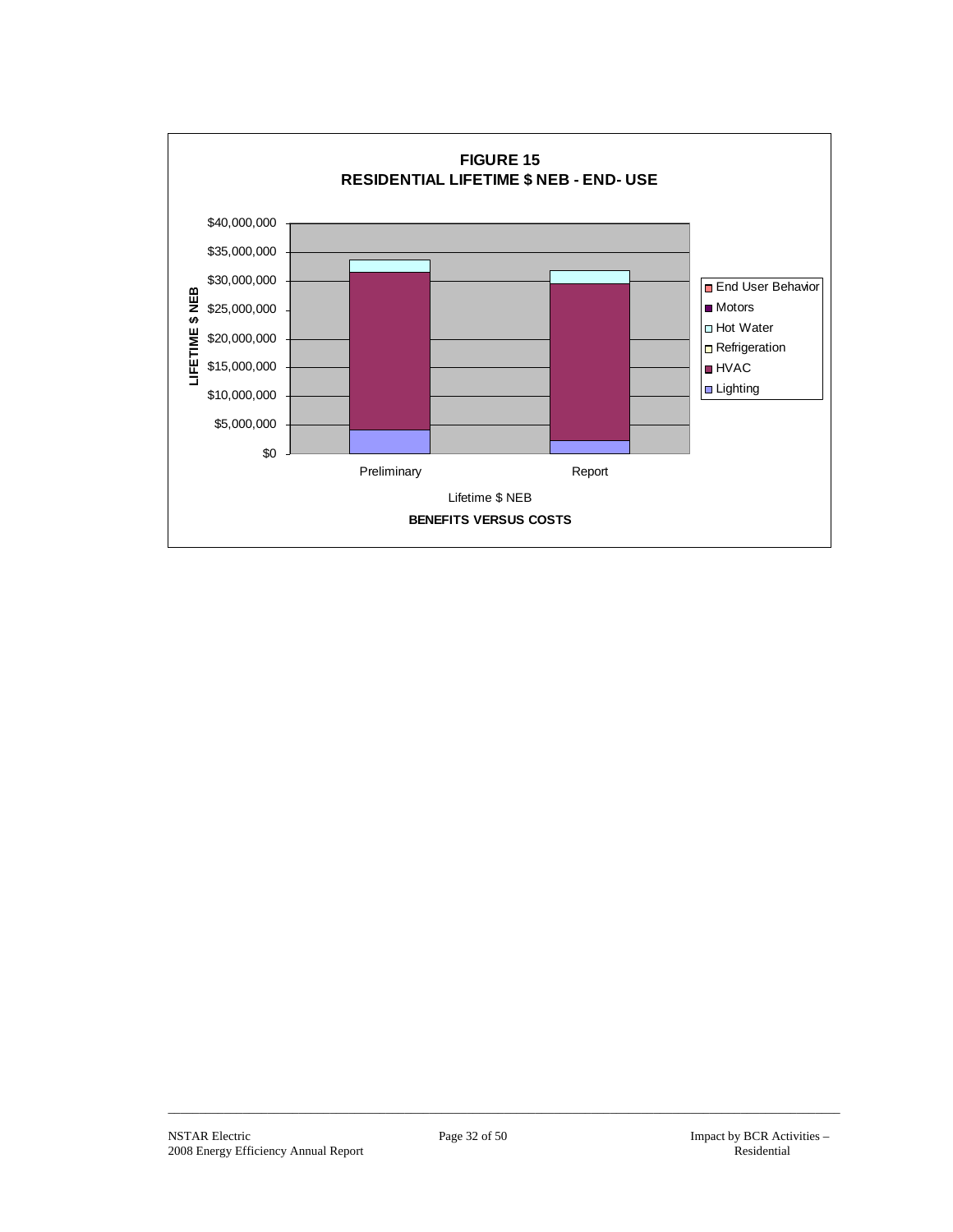## **LOW-INCOME**

## **Impact by BCR Activity**

Table 7 highlights the net impact of the Company's low-income energy efficiency programs as distinguished by the three BCR-based activities: lost opportunity; retrofit 1-4; and multi-family retrofit.

|                                            | TABLE <sub>7</sub>                            |           |                 |        |           |            |       |                    |                 |                 |                                      |  |  |
|--------------------------------------------|-----------------------------------------------|-----------|-----------------|--------|-----------|------------|-------|--------------------|-----------------|-----------------|--------------------------------------|--|--|
| <b>IMPACT BY LOW-INCOME BCR ACTIVITIES</b> |                                               |           |                 |        |           |            |       |                    |                 |                 |                                      |  |  |
| <b>Benefit-Cost Ratio</b>                  | ىپ<br>$\equiv$                                |           |                 |        |           |            |       |                    |                 | <b>Benefit-</b> |                                      |  |  |
|                                            | $\sim$<br>$\mathbf{\Omega}$                   | Annual    |                 |        |           | Lifetime   |       |                    | Cost            |                 | Cost                                 |  |  |
| <b>Activity</b>                            | ._<br><u>ت</u><br>ゼ<br>$\sim$<br>$\mathbf{a}$ | kWh       | kWh per<br>Cust | kW     | \$-NEB    | <b>MWH</b> | kW    | \$-NEB             | <b>Activity</b> | per<br>Cust     | <b>TRC</b><br>(with<br><b>DRIPE)</b> |  |  |
| B02a Low-Income Lost Opportunity           | 310                                           | 225,521   | 727             | 90.38  | \$83,444  | 3,404      | 2,103 | \$1,974,972        | \$979,670       | \$3,160         | 2.95                                 |  |  |
| B03a Low-Income Retrofit 1-4               | 2,603                                         | ,573,444  | 604             | 121.71 | \$661,579 | 17,731     |       | 1,373 \$11,496,727 | \$3,506,441     | \$1,347         | 3.88                                 |  |  |
| B03b Low-Income Retrofit Multifamily       | 2,399                                         | 3,400,962 | .418            | 317.60 | \$201,664 | 48,758     | 4,575 | \$2,043,307        | \$2,306,056     | \$961           | 3.38                                 |  |  |
| <b>TOTAL</b>                               | 5,312                                         | 5,199,927 | 979             | 529.69 | \$946,687 | 69,893     | 8,050 | \$15,515,005       | \$6,792,168     | \$1,279         | 3.57                                 |  |  |

LOST OPPORTUNITY

#### Low-Income New Construction

The Low-Income New Construction program is designed to capture lost opportunities when: (1) a building with at least 50 percent low-income residents undergoes a major renovation; (2) a customer constructs a new building; or (3) single-family homes for lowincome customers are built by organizations such as Habitat for Humanity. The program supports energy-efficient housing construction and works in collaboration with the Residential New Construction program.

The program essentially targets all end-uses within the home such as shell measures, mechanical ventilation, appliances, heating and water heating equipment, and lighting fixtures. Recommended technologies include ENERGY STAR heating systems, lighting, appliances, and windows. Other technologies recommended, as appropriate, are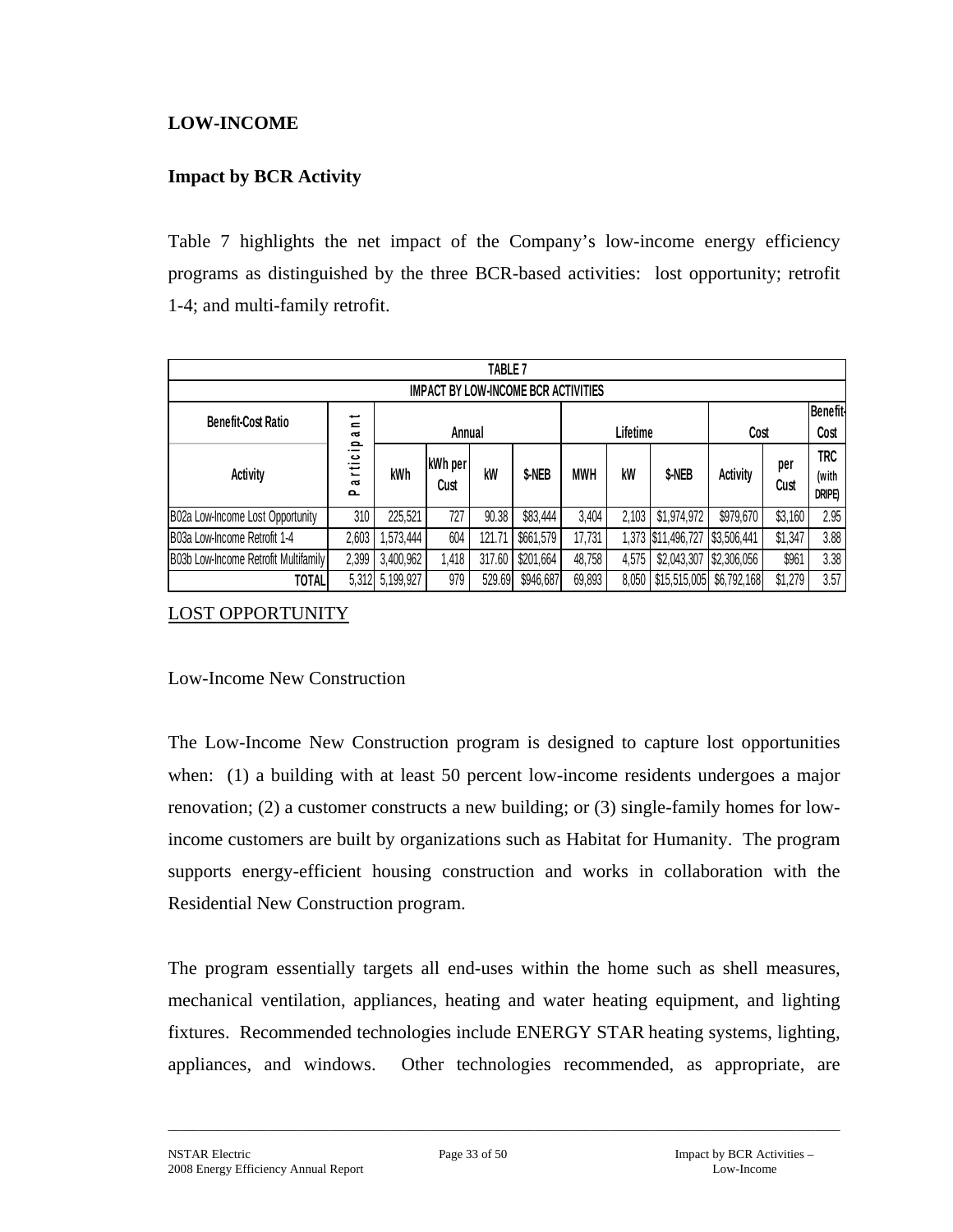increased levels of insulation and improved construction techniques to minimize air leakage, infiltration, and heat loss.

## *Program Evaluation*

The Low-Income New Construction program was included in the Residential New Construction program evaluation. Like the Residential New Construction program, as discussed above, savings in this program can be attributed to two main areas: (1) those associated with heating, cooling, and water heating in the home; and (2) those associated with appliances and lighting installed in the home.

Under the transition to the new  $EM&V$  framework, plans are underway in the residential retrofit and low-income research area to conduct a process evaluation in 2010 and possibly an impact evaluation in the future for the low-income programs.

#### *Results*

Preliminary and final evaluation impact factors are identical.

## RETROFIT 1-4

## Low-Income Single-Family

The focus of the Low-Income Single-Family program is to deliver energy-efficient products and services directly into the homes of eligible low-income customers. The program is also designed to provide non-energy benefits such as improved comfort for low-income residents and a reduction in utility arrearages. The target market for this program includes customers living in 1-4 unit dwellings who are at 60 percent of the median income level. Technologies offered by the program include weatherization measures, lighting, and appliances.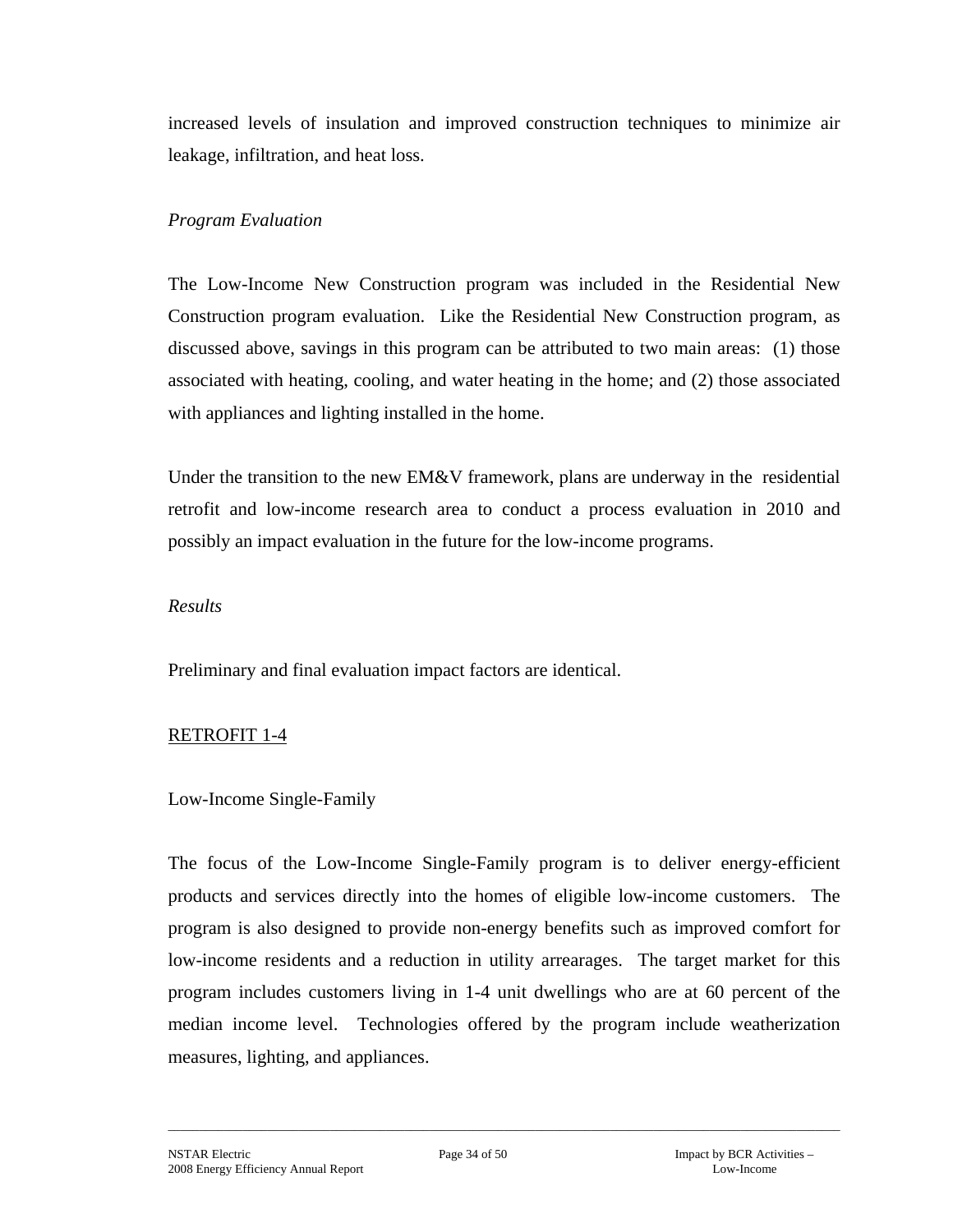#### *Program Evaluation*

The Company conducted a process evaluation of the Low-Income Single-Family program in 1999, (Megdal & Associates, *Process Evaluations of NSTAR's Low-Income Programs*, July 28, 2000). Utilizing the impact results from other evaluations has permitted the Company to keep program costs low while also reporting realistic and reliable estimates of program savings.

Under the transition to the new EM&V framework, plans are underway in the residential retrofit and low-income research area to conduct a process evaluation in 2010 and possibly an impact evaluation in the future for the low-income programs.

#### *Results*

Preliminary and final evaluation impact factors are identical.

## RETROFIT MULTI-FAMILY

Low-Income Multi-Family

The focus of the Low-Income Multi-Family program is to deliver energy-efficient products and services directly into the homes of existing, eligible low-income customers who live in multi-family housing. The target market for this program includes lowincome customers in buildings that consist of at least 50 percent low-income residents (residents at 60 percent of the median income level). Technologies offered by the program include weatherization measures, lighting, and appliances.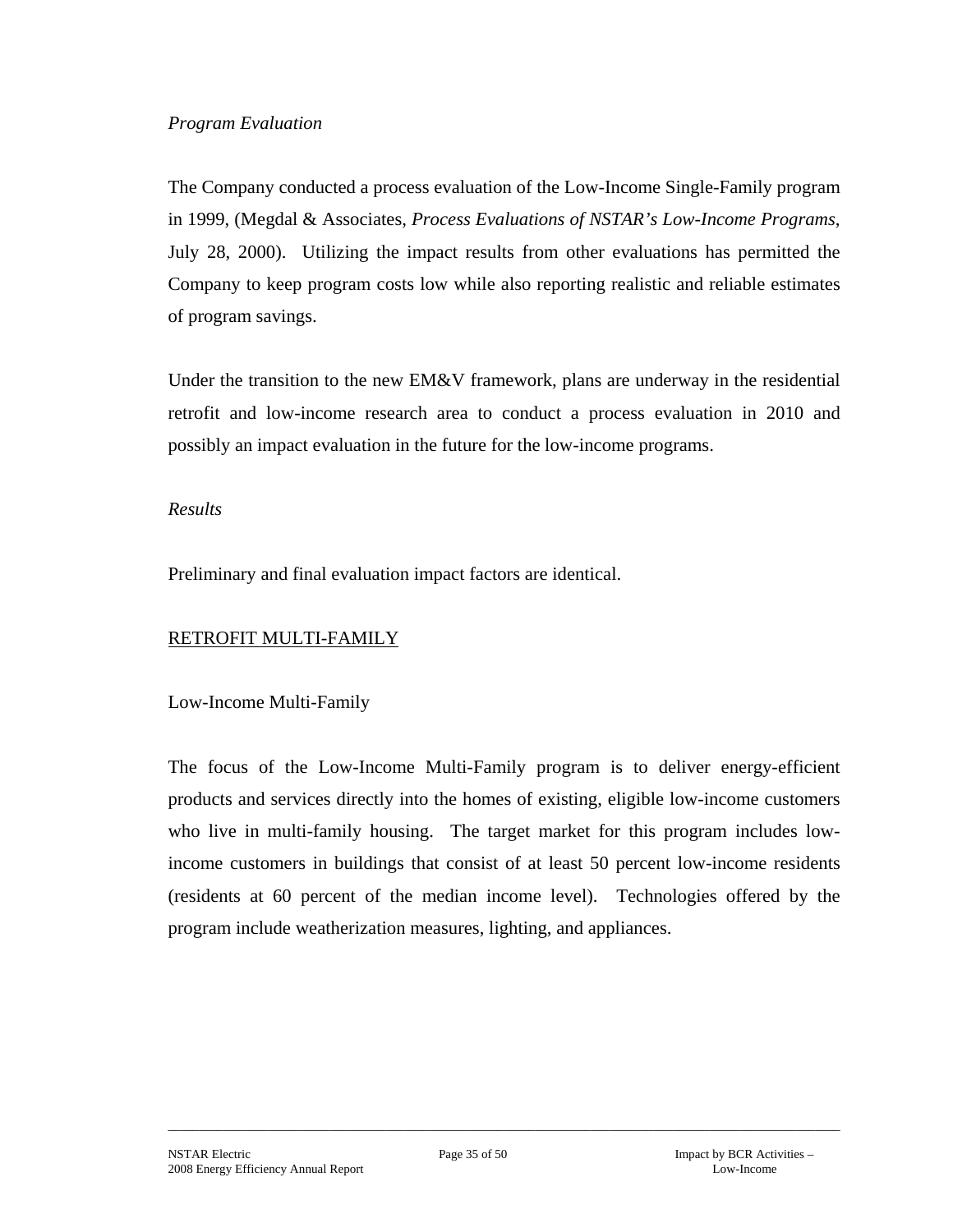## *Program Evaluation*

Under the transition to the new EM&V framework, plans are underway in the residential retrofit and low-income research area to conduct a process evaluation in 2010 and possibly an impact evaluation in the future for the low-income programs.

## *Results*

Preliminary and final evaluation impact factors are identical.

## **Impact by End-Use**

The low-income program impacts by end-use are summarized in Table 8 and Figures 16- 18 below.

|                                      | <b>TABLE 8</b>      |        |                    |          |                        |              |  |  |  |  |  |  |  |
|--------------------------------------|---------------------|--------|--------------------|----------|------------------------|--------------|--|--|--|--|--|--|--|
| <b>IMPACT BY LOW-INCOME END-USES</b> |                     |        |                    |          |                        |              |  |  |  |  |  |  |  |
| <b>End Use</b>                       | <b>Lifetime MWH</b> |        | Lifetime kW        |          | <b>Lifetime \$ NEB</b> |              |  |  |  |  |  |  |  |
|                                      | <b>Preliminary</b>  | Report | <b>Preliminary</b> | Report   | Preliminary            | Report       |  |  |  |  |  |  |  |
| Lighting                             | 53,928              | 53,928 | 5,068              | 5,068    | \$1,083,757            | \$1,083,757  |  |  |  |  |  |  |  |
| <b>HVAC</b>                          | 2,859               | 2,859  | 2,017              | 2,017    | \$13,507,896           | \$13,507,896 |  |  |  |  |  |  |  |
| Refrigeration                        | 5,744               | 5,744  | 272                | 272      | \$257,089              | \$257,089    |  |  |  |  |  |  |  |
| <b>Hot Water</b>                     | 141                 | 141    | 5                  | 5        | \$159,196              | \$159,196    |  |  |  |  |  |  |  |
| <b>Motors</b>                        |                     |        | 0                  | $\Omega$ | \$0                    | \$0          |  |  |  |  |  |  |  |
| <b>End User Behaviorl</b>            | 7,222               | 7,222  | 688                | 688      | \$516,148              | \$516,148    |  |  |  |  |  |  |  |
| <b>Total</b>                         | 69,893              | 69,893 | 8,050              | 8,050    | \$15,524,086           | \$15,524,086 |  |  |  |  |  |  |  |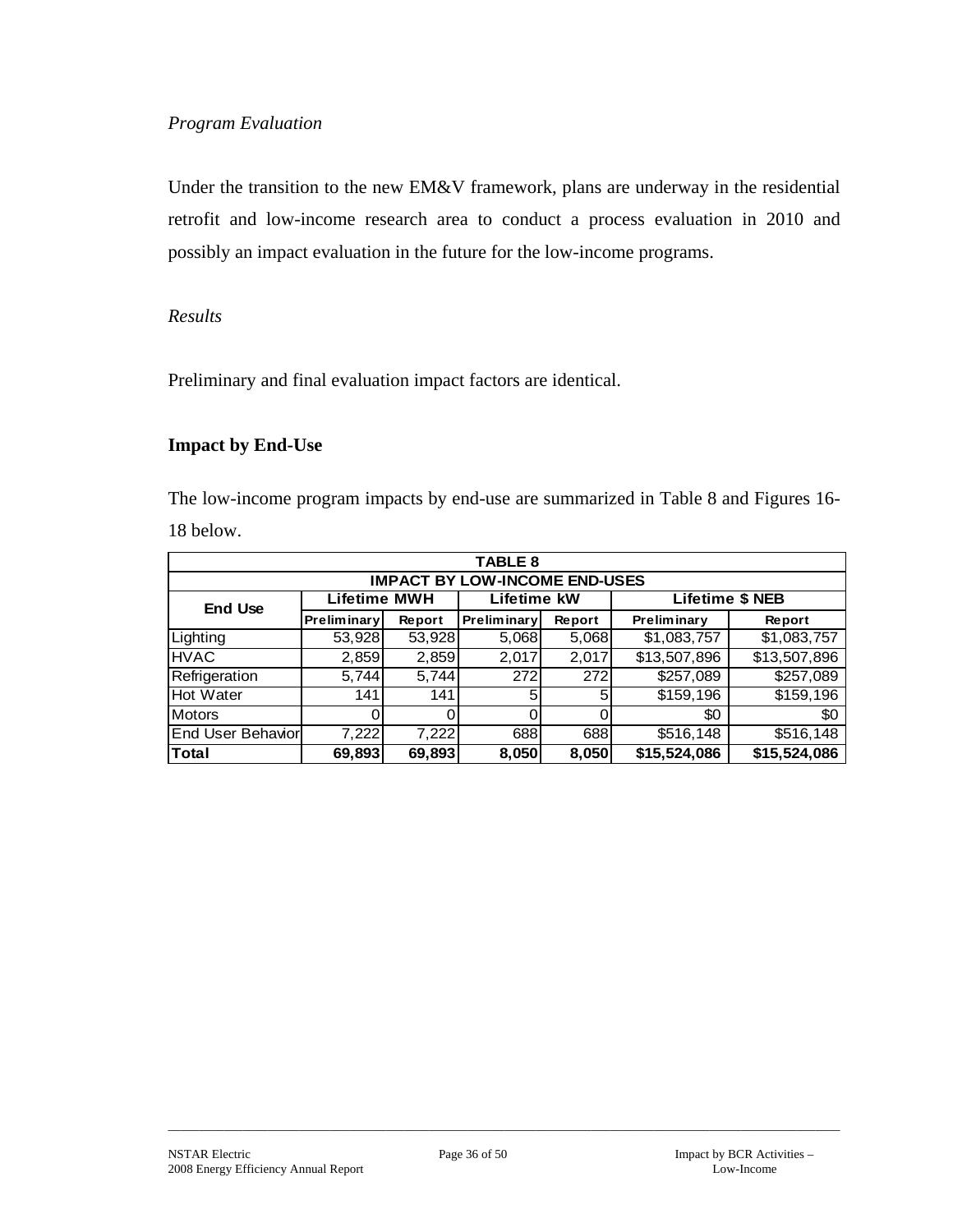

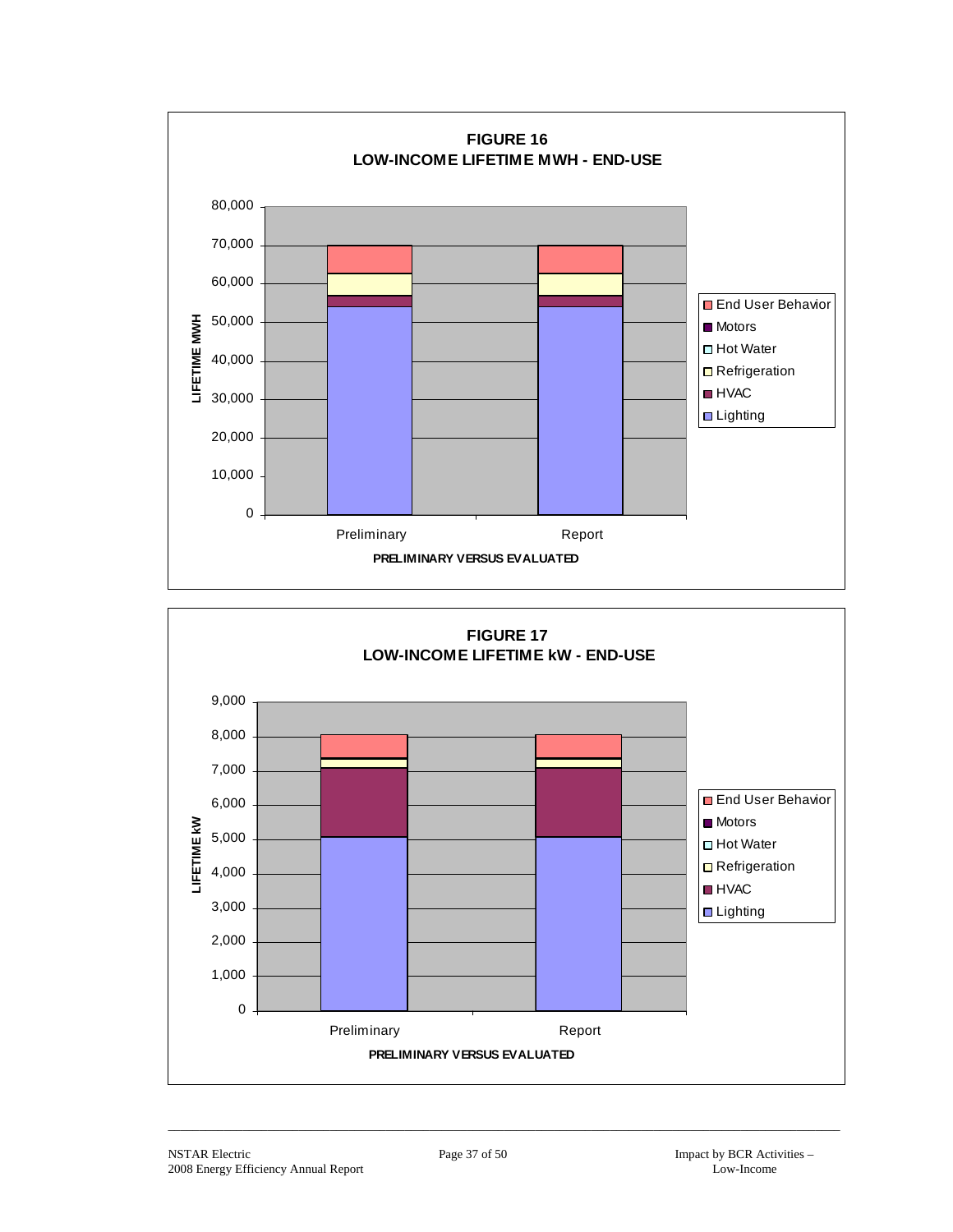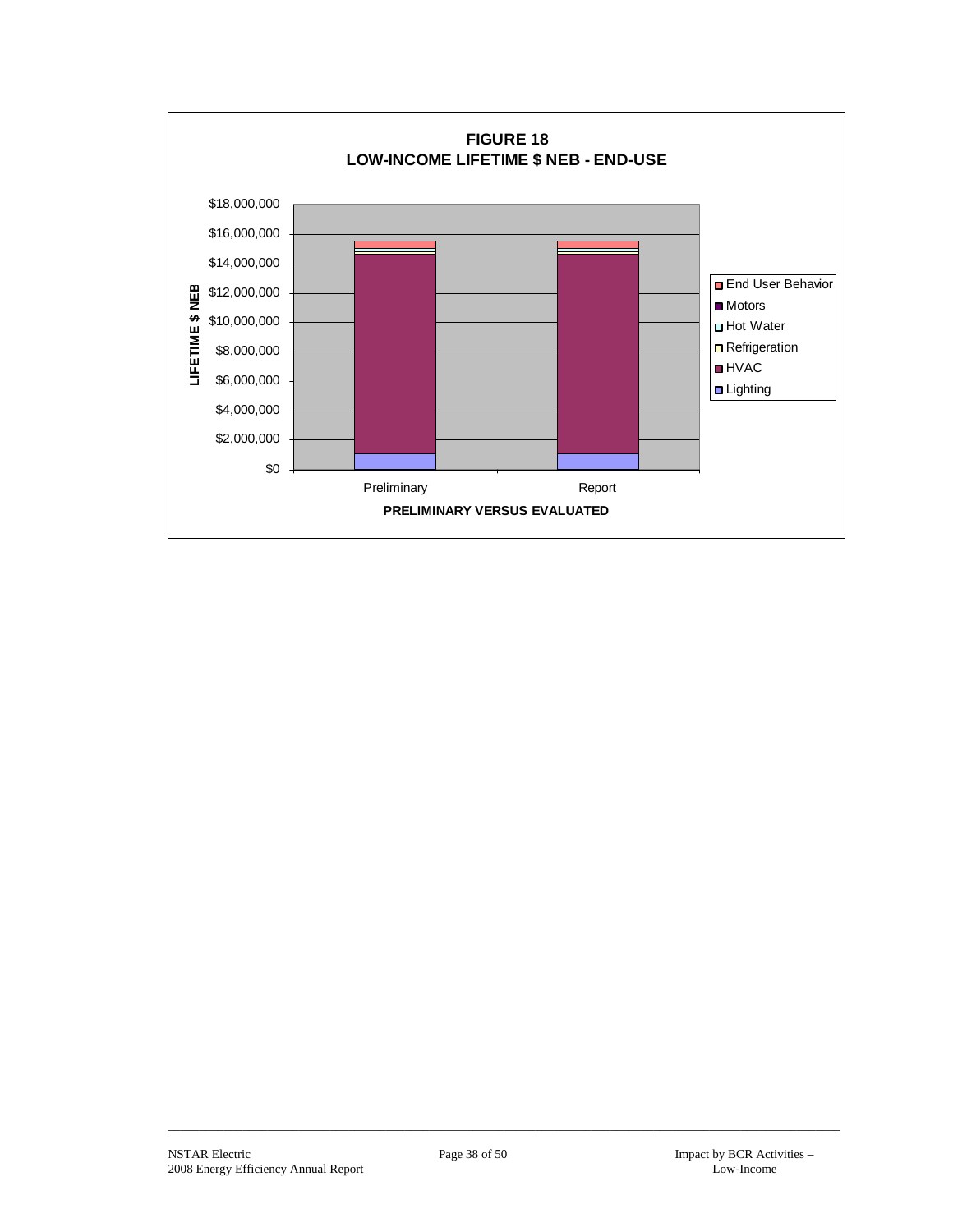## **COMMERCIAL AND INDUSTRIAL**

## **Impact by BCR Activity**

Table 9 highlights the net impact of the Company's C&I energy efficiency programs by three BCR activities: lost opportunity, large retrofit, and small retrofit.

|                                         | TABLE 9                              |             |                     |           |            |                                               |          |             |                          |                 |                               |  |  |
|-----------------------------------------|--------------------------------------|-------------|---------------------|-----------|------------|-----------------------------------------------|----------|-------------|--------------------------|-----------------|-------------------------------|--|--|
| <b>IMPACT BY C&amp;I BCR ACTIVITIES</b> |                                      |             |                     |           |            |                                               |          |             |                          |                 |                               |  |  |
| <b>Benefit-Cost Ratio</b>               |                                      |             |                     |           |            |                                               |          |             |                          | Benefit-        |                               |  |  |
|                                         | ى<br>$\equiv$                        |             | Annual              |           |            |                                               | Lifetime |             |                          | Cost            | Cost                          |  |  |
| <b>Activity</b>                         | $\mathbf{\sigma}$<br>≘<br>artic<br>௳ | kWh         | kWh per<br>Customer | kW        | \$-NEB     | <b>MWH</b><br>kW<br>\$-NEB<br><b>Activity</b> |          |             |                          | per<br>Customer | <b>TRC</b><br>(with<br>DRIPE) |  |  |
| C02a C&I Lost Opportunity               | 393                                  | 35,211,318  | 89,596              | 6,023.32  | \$20,901   | 566.649                                       | 94,006   |             | \$365,542 \$11,075,896   | \$28,183        | 8.06                          |  |  |
| C03a Large C&I Retrofit                 | 906                                  | 83,047,842  | 91,664              | 12,233.80 | (S74, 813) | 1,023,579                                     | 151,504  |             | (\$945,112) \$28,133,145 | \$31,052        | 5.58                          |  |  |
| C03b Small C&I Retrofit                 | 0.909                                | 26,520,730  | 13,892              | 5,486.11  | \$236,387  | 322.640                                       | 69,132   | \$2,957,299 | \$22,161,979             | \$11,609        | 2.65                          |  |  |
| <b>TOTAL</b>                            | 3,208                                | 144,779,890 | 45.131              | 23,743.24 | \$182,475  | 1,912,869                                     | 314,641  | \$2,377,729 | \$61,371,021             | \$19,131        | 4.97                          |  |  |

**Approach To Impact Evaluation** 

NSTAR Electric has evaluated its current C&I programs for both gross and net impact on an annual basis since their inception in 1999. The Company's approach to evaluation has been to comprehensively assess, in a statistically rigorous manner, the gross and net savings for all measures implemented during the corresponding time period in a statistically rigorous manner. Measurement protocols require extensive use of monitoring resulting in typically anywhere between 100 and 200 measurements (such as lighting logger profiles or hour-interval amp recordings) incorporated into each evaluation each year.

Recent evaluation activities include an impact evaluation to provide independent estimates of the annual lifetime energy and peak demand savings associated with the lighting end use of NSTAR Electric's 2007 Construction Solutions and Business Solutions programs. The focus of the work was to develop adjusted gross and net energy (kWh) and demand (kW) savings. This evaluation was performed by an independent third-party vendor, KEMA Inc., and was included in the Company's 2008 Energy Efficiency Annual Report.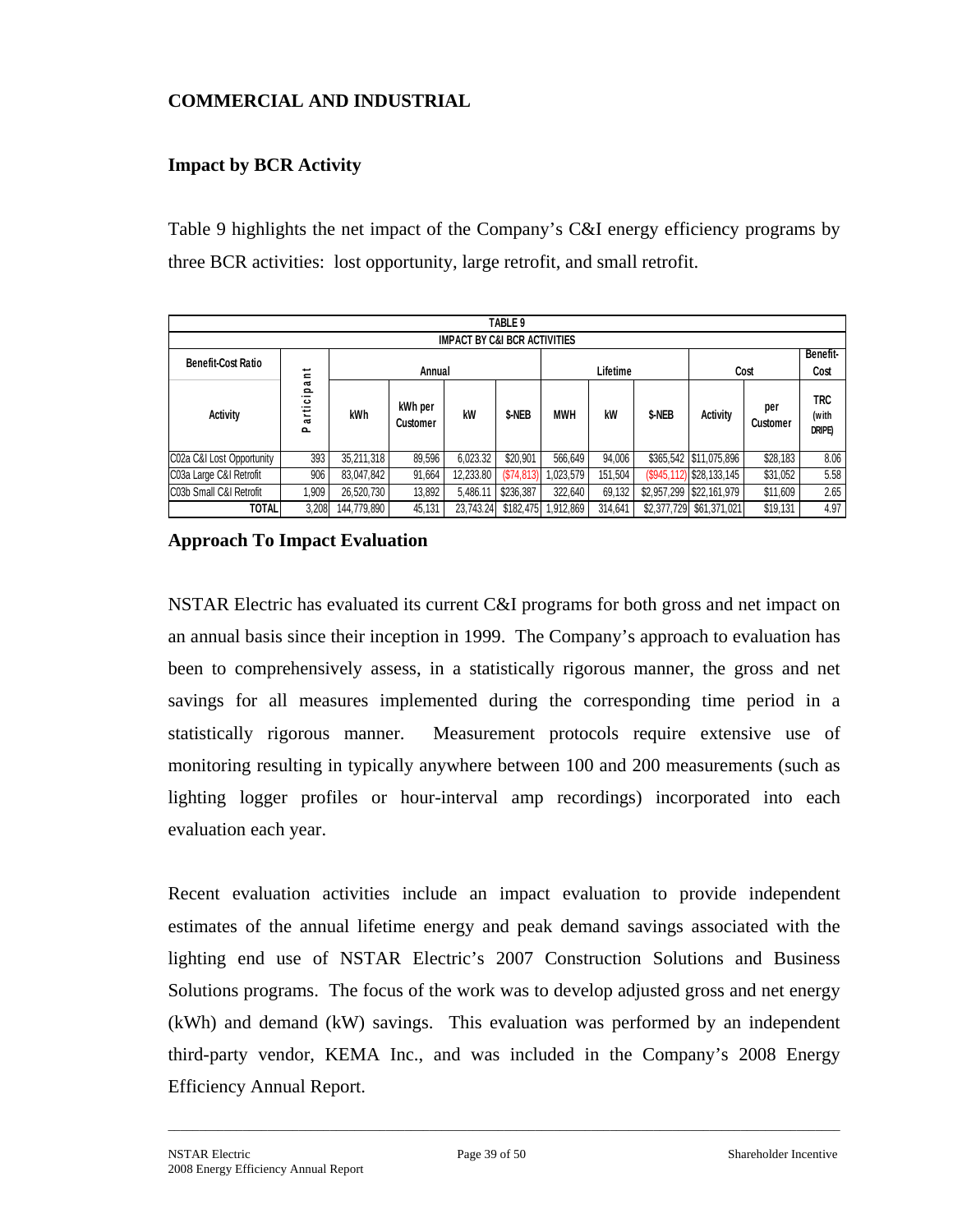Due to the transition to the new evaluation framework, NSTAR Electric did not conduct any C&I Company-specific impact evaluations which normally would have been filed with this report.

## LOST OPPORTUNITY

## Construction Solutions

Construction Solutions, the Company's primary C&I lost opportunity program, targets time dependent opportunities for the installation of energy-efficient equipment in the new construction, renovation, remodeling, and failed equipment replacement markets. In addressing these markets, the program's goal is to make consideration of energy efficiency options an integral part of the design process. In so doing, it creates long-term market transforming effects by influencing architects, engineers, and the building design community to incorporate energy-efficient design, strategies, and equipment in the early design phase, thereby raising the energy efficiency of normal building practice.

The Company implements its Construction Solutions program primarily through financial rebates for energy efficient equipment installation. These rebates are supplemented by technical assistance, design assistance, and commissioning services for complex projects and for both the Comprehensive Design and Comprehensive Chiller tracks. The Comprehensive Design track includes computer simulation of a building's energy use for new construction applications addressing multiple end-uses.

Prescriptive measures installed through Construction Solutions include energy-efficient lighting, premium efficiency motors, HVAC equipment, variable speed drives and compressed air equipment. Custom measures are initiated on a separate application form, which allows more site-specific and comprehensive energy-efficiency measures not available through the prescriptive application approach. Savings and demand values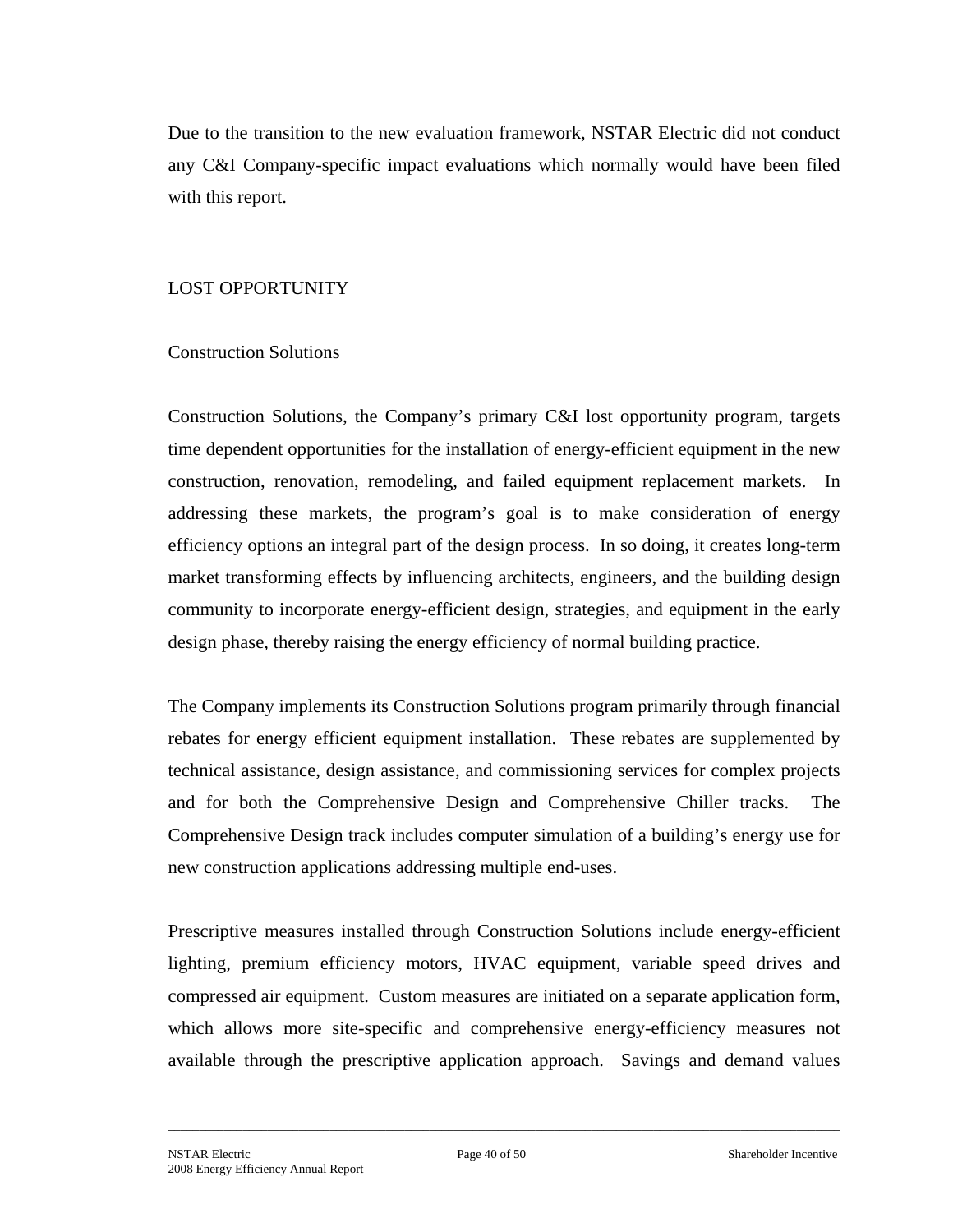associated with any MotorUp and Cool Choice offering are included with each of the other Construction Solutions' offerings described above.

## *Program Evaluation*

Final savings for program years 2006 and 2007 were evaluated using the gross and net impact factors from the impact study for the 2006 program year which looked at all measures except lighting along with the impact study for the lighting end-use 2007 program year. The resulting *NSTAR Electric & Gas Business & Construction Solutions (BS/CS) Programs Monitoring & Verification 2006 Final Report* was filed in NSTAR Electric's 2007 Energy Efficiency Annual Report, docketed by the Department as NSTAR Electric Company, D.P.U. 08-46. The July 2009 report entitled *2007 Business & Construction Solutions (BS/CS) Programs NSTAR Electric and Gas Measurements and Verification of 2007 Lighting Measures* was filed in NSTAR Electric's 2008 Energy Efficiency Annual Report, docketed by the Department as NSTAR Electric Company, D.P.U. 09-64.Combined, these two reports reflect the results of the evaluation activity for this program.

Under the transition to the new M&V framework, NSTAR Electric did not conduct a Company-specific evaluation for this program. Under the Non-Residential Large Retrofit and New Construction statewide research area evaluation plans are as follows:

- Market Characterization Study
- Prescriptive VSD Impact Evaluation
- Custom Electric HVAC Impact
- Custom Gas Measures Impact
- Prescriptive Gas Measures Impact
- Comprehensive Design Approach Impact and Process
- General Process Evaluation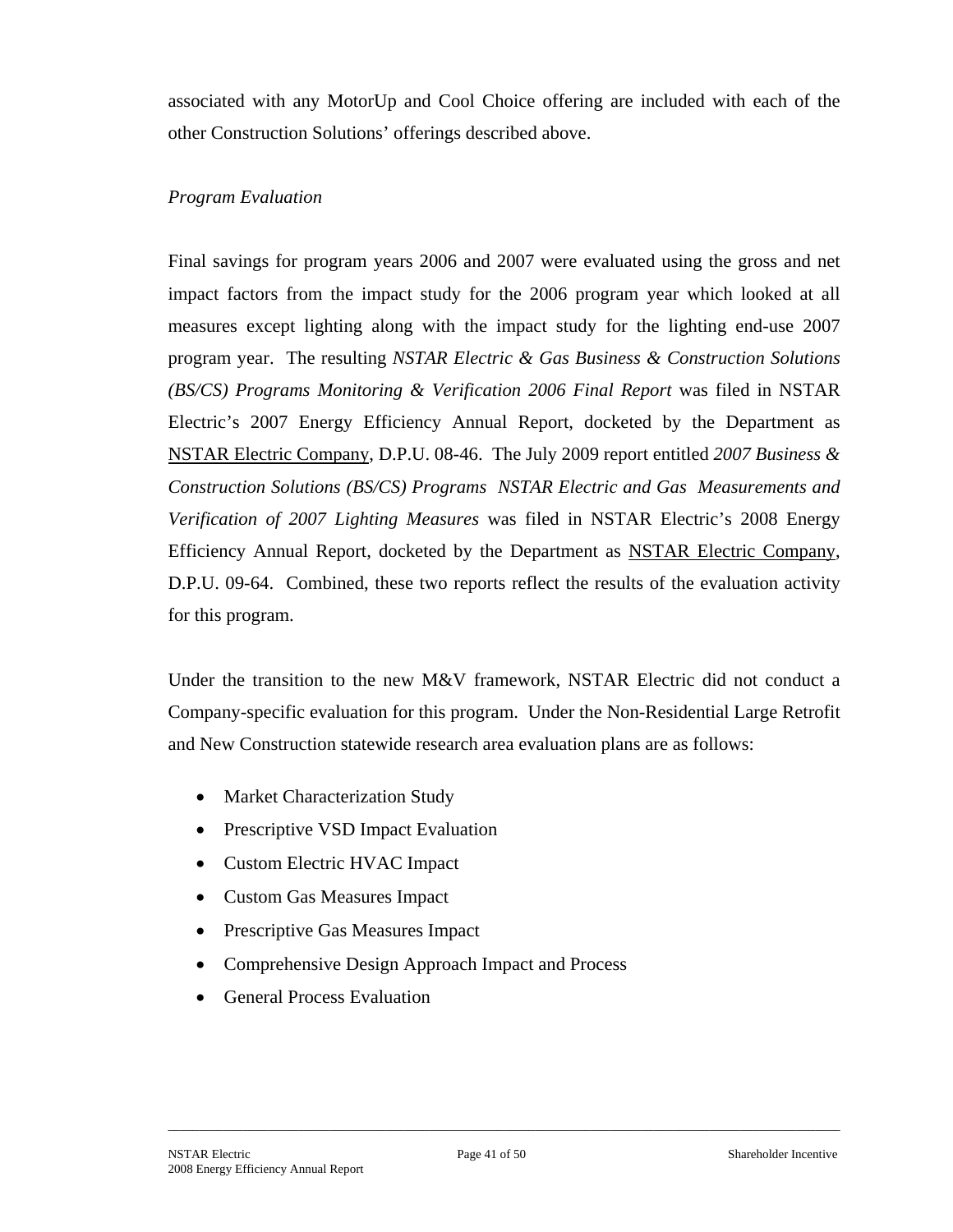#### *Results*

Preliminary and final evaluation impact factors are identical.

## LARGE RETROFIT

#### Business Solutions

Business Solutions, the Company's primary C&I retrofit program for large and mid-size customers, focuses on efficiency opportunities in existing C&I and governmental facilities. The program targets equipment that continues to function but is outdated and energy inefficient. This approach taps the largest magnitude of energy savings potential by addressing existing building stock.

Business Solutions is implemented through financial rebates for energy-efficient equipment installations, and is supplemented by technical assistance and commissioning services for complex projects. Prescriptive measures installed through Business Solutions include energy-efficient lighting, HVAC equipment, variable speed drives, variable frequency drive motor combinations, and vending machine occupancy sensors. Custom measures are initiated on a separate application form, which allows more sitespecific and comprehensive energy-efficient measures not available through the prescriptive application approach.

#### *Program Evaluation*

Final savings for program years 2006 and 2007 were evaluated using the gross and net impact factors from the impact study for the 2006 program year which looked at all measures except lighting along with the impact study for the lighting end-use 2007 program year. The resulting *NSTAR Electric & Gas Business & Construction Solutions (BS/CS) Programs Monitoring & Verification 2006 Final Report* was filed in NSTAR Electric's 2007 Energy Efficiency Annual Report, docketed by the Department as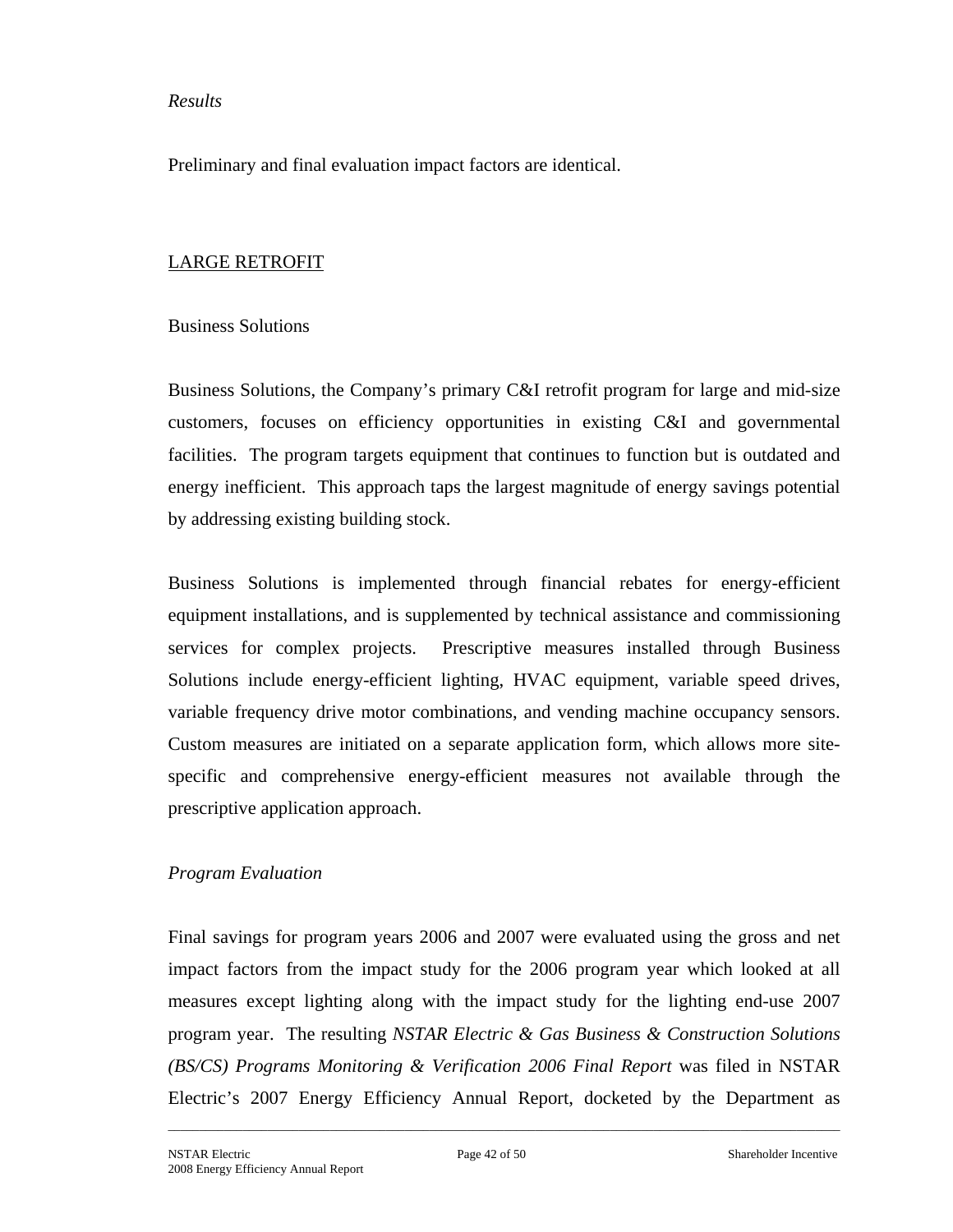NSTAR Electric Company, D.P.U. 08-46. The July 2009 report entitled *2007 Business & Construction Solutions (BS/CS) Programs NSTAR Electric and Gas Measurements and Verification of 2007 Lighting Measures* was filed in NSTAR Electric's 2008 Energy Efficiency Annual Report, docketed by the Department as NSTAR Electric Company, D.P.U. 09-64.Combined, these two reports reflect the results of the evaluation activity for this program.

Under the transition to the new M&V framework, NSTAR Electric did not conduct a Company-specific evaluation for this program. Under the Non-Residential Large Retrofit and New Construction research area statewide evaluation plans are as follows:

- Market Characterization Study
- Prescriptive VSD Impact Evaluation
- Custom Electric HVAC Impact
- Custom Gas Measures Impact
- Prescriptive Gas Measures Impact
- Comprehensive Design Approach Impact and Process
- General Process Evaluation

#### *Results*

Preliminary and final evaluation impact factors are identical.

## SMALL RETROFIT

## Small Business Solutions

Small Business Solutions, the Company's primary retrofit program for small C&I customers, provides direct installation of energy-efficient lighting and non-lighting retrofit measures - including electric water heating, space-conditioning, and refrigeration measures. The program serves non-residential customers with an average monthly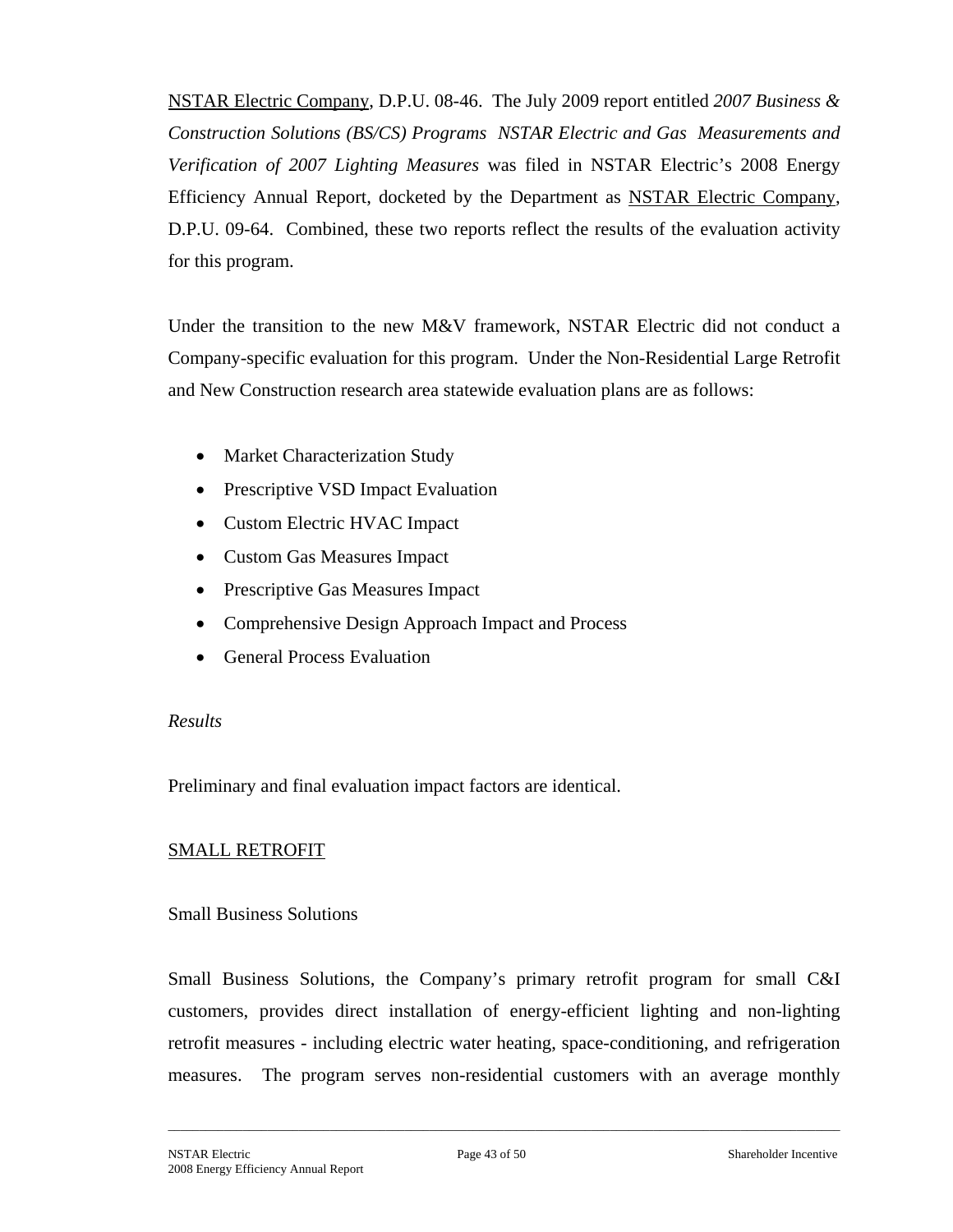demand of less than 200 kW. NSTAR Electric offers qualifying customers the ability to defer their co-payment through the Company's financing program.

## *Program Evaluation*

The Company has evaluated the Small Business Solutions program (or its predecessor the Small C&I Retrofit program) on a regular basis from program inception in 1999 through 2008.

From April 2009 through December 2009, NSTAR Electric offered an EPS pilot program to provide customers installing energy efficiency measures the opportunity to obtain onbill financing. Upon completion of the pilot, a statewide evaluation study was done to determine the extent to which on-bill financing motivates customers to install energy efficiency measures. The pilot was offered to residential and small commercial customers. The findings will be used to inform financing options in future program years. *See* Appendix 6 Study *6* for the *Energy Pay and Save Pilot Program Survey and Analysis*.

In addition there was a study performed to investigate if there were any opportunities within the small business sector that might come from plug-loads that were not being addressed by the program. A plug load is the electricity consumed by a device that plugs into an electrical outlet. The study used billing data and secondary research to determine potential devices and/or technologies that might be used to reduce the electrical load due to plug-loads. The results of this study are currently being evaluated to see how the suggested technologies might be incorporated into the portfolio of energy efficient programs and if additional primary research is called for to determine a more reliable estimate of savings potential. *See* Appendix 6 Study 10 for the *Massachusetts Market Assessment and Best Practices for Delivering Plug-Load Energy Efficiency in Business*

Under the Small Retrofit Research Area, there are plans to evaluate this program statewide. Tasks to be performed are listed below: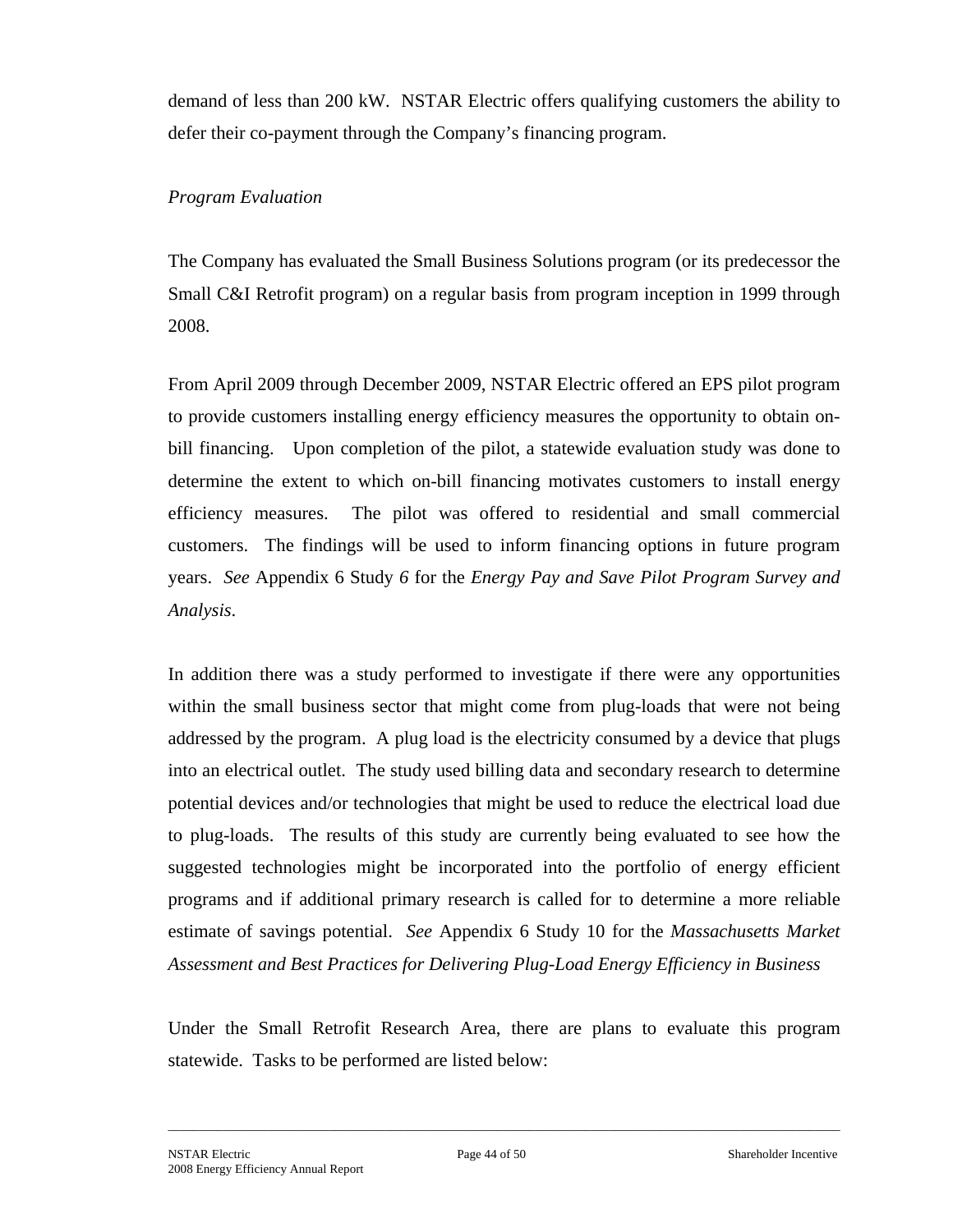- Multi-Tier Program Structure Assessment: expanded this effort to include process interviews with program implementers and data mining of pilot efforts
- Program Participant and Non-Participants Process Surveys: reviewed the survey's purpose and further defined the term "non-participant"
- Lighting Impact Evaluation: the scope of this effort is to conduct lighting control metering

## *Results*

Preliminary and final evaluation impact factors are identical.

## **Impact by End-Use**

Table 10 and Figures 19-21 tabulate total C&I net savings by end-use.

|                                   |                     |           | <b>TABLE 10</b> |         |                        |             |  |  |  |  |  |  |  |
|-----------------------------------|---------------------|-----------|-----------------|---------|------------------------|-------------|--|--|--|--|--|--|--|
| <b>IMPACT BY C&amp;I END-USES</b> |                     |           |                 |         |                        |             |  |  |  |  |  |  |  |
| <b>End Use</b>                    | <b>Lifetime MWH</b> |           | Lifetime kW     |         | <b>Lifetime \$ NEB</b> |             |  |  |  |  |  |  |  |
|                                   | Preliminary         | Report    | Preliminary     | Report  | Preliminary            | Report      |  |  |  |  |  |  |  |
| Lighting                          | 1,068,510           | 1,068,510 | 212,486         | 212,486 | \$1,550,732            | \$1,550,732 |  |  |  |  |  |  |  |
| <b>HVAC</b>                       | 659,050             | 659,050   | 80,674          | 80,674  | \$826,997              | \$826,997   |  |  |  |  |  |  |  |
| Motors / Drives                   | 9,496               | 9,496     | 1,536           | 1,536   | \$0                    | \$0         |  |  |  |  |  |  |  |
| Refrigeration                     | 84,702              | 84,702    | 4,992           | 4,992   | \$0                    | \$0         |  |  |  |  |  |  |  |
| Hot Water                         |                     |           |                 |         | \$0                    | \$0         |  |  |  |  |  |  |  |
| Compressed Air                    | 20,688              | 20,688    | 2,435           | 2,435   | \$0                    | \$0         |  |  |  |  |  |  |  |
| Process                           | 70,422              | 70,422    | 12,519          | 12,519  | \$0                    | \$0         |  |  |  |  |  |  |  |
| lEnd User Behavior                |                     |           |                 |         | \$0                    | \$0         |  |  |  |  |  |  |  |
| <b>Total</b>                      | 1,912,869           | 1,912,869 | 314,641         | 314,641 | \$2,377,729            | \$2,377,729 |  |  |  |  |  |  |  |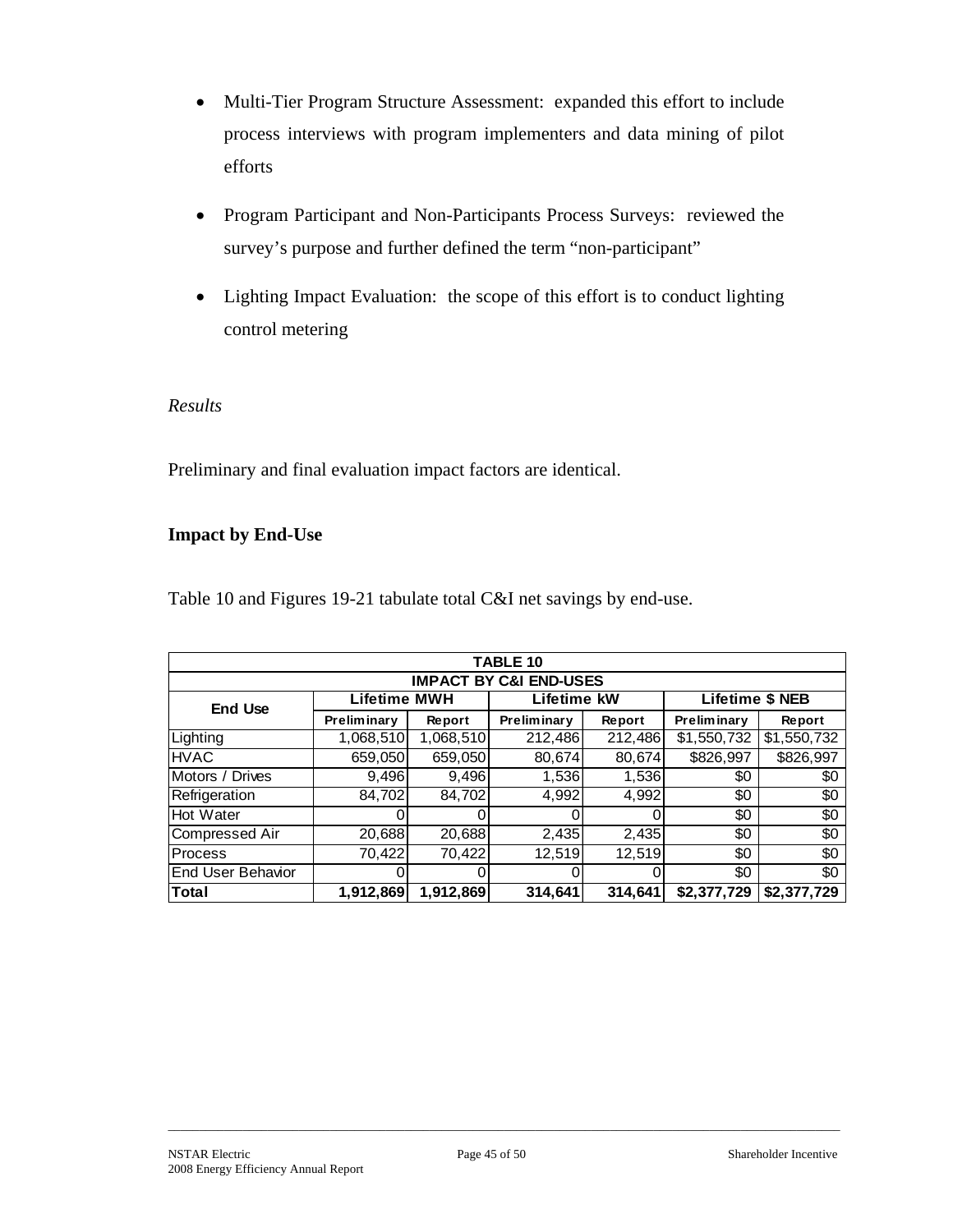

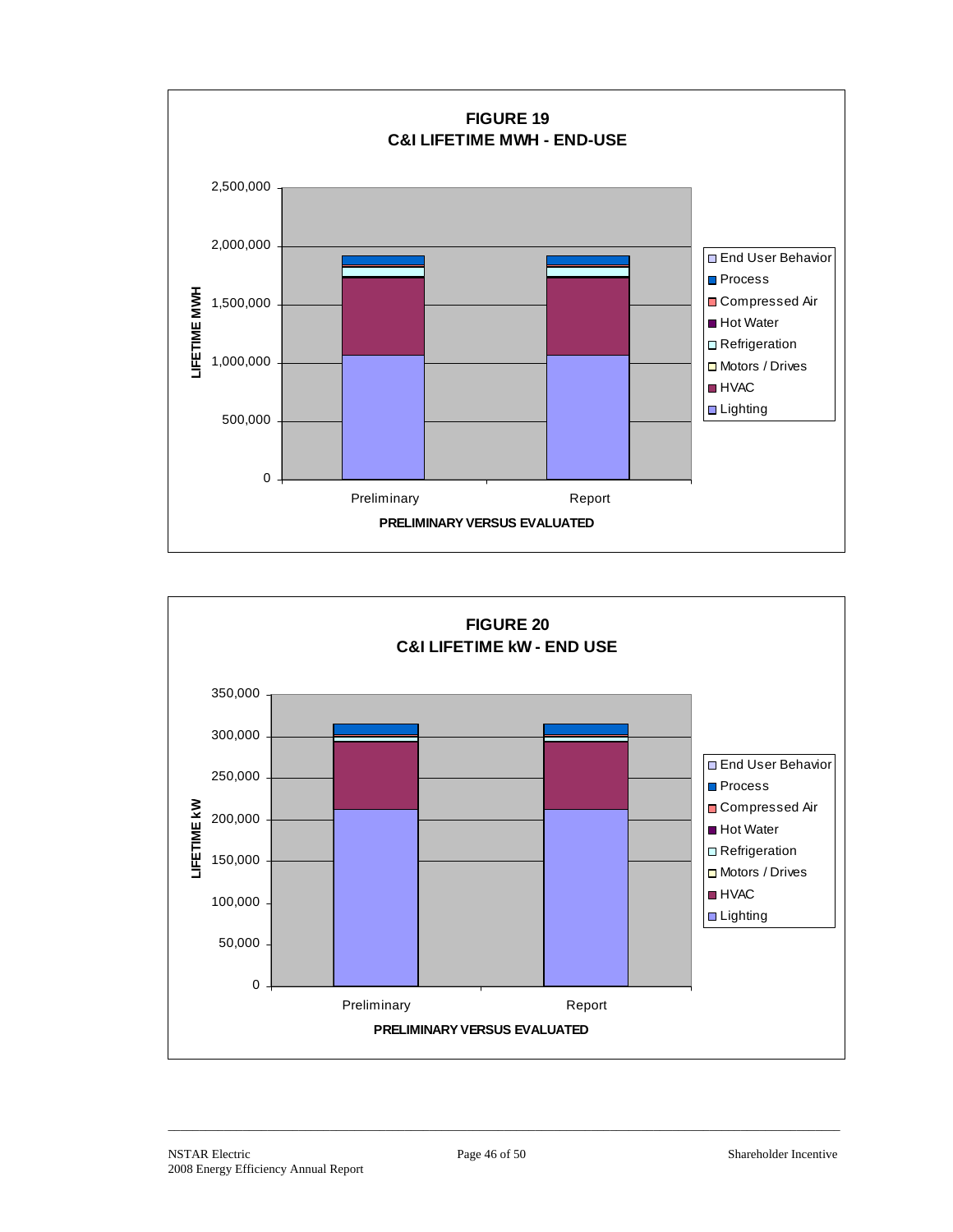

# **SHAREHOLDER INCENTIVE**

## **BACKGROUND**

Section 5 of the Guidelines provides distribution companies with direction about the Department's preferred structure for shareholder incentive mechanisms and how to calculate incentives associated with distribution companies' performance under their energy efficiency plans. The Company, with the support of the Settling Parties in D.P.U. 08-117, proposed that the calculation algorithm in D.T.E. 98-100 be modified to address concerns that the low prevailing Treasury bill rates may not provide an appropriate incentive to the electric distribution companies.

The Company's filing in D.P.U. 08-117, as approved by the Department, stated that:

- the Company's 2009 performance incentive will be calculated as five percent of energy efficiency program expenses after taxes;
- the threshold level of performance in 2009 will be set at 75 percent of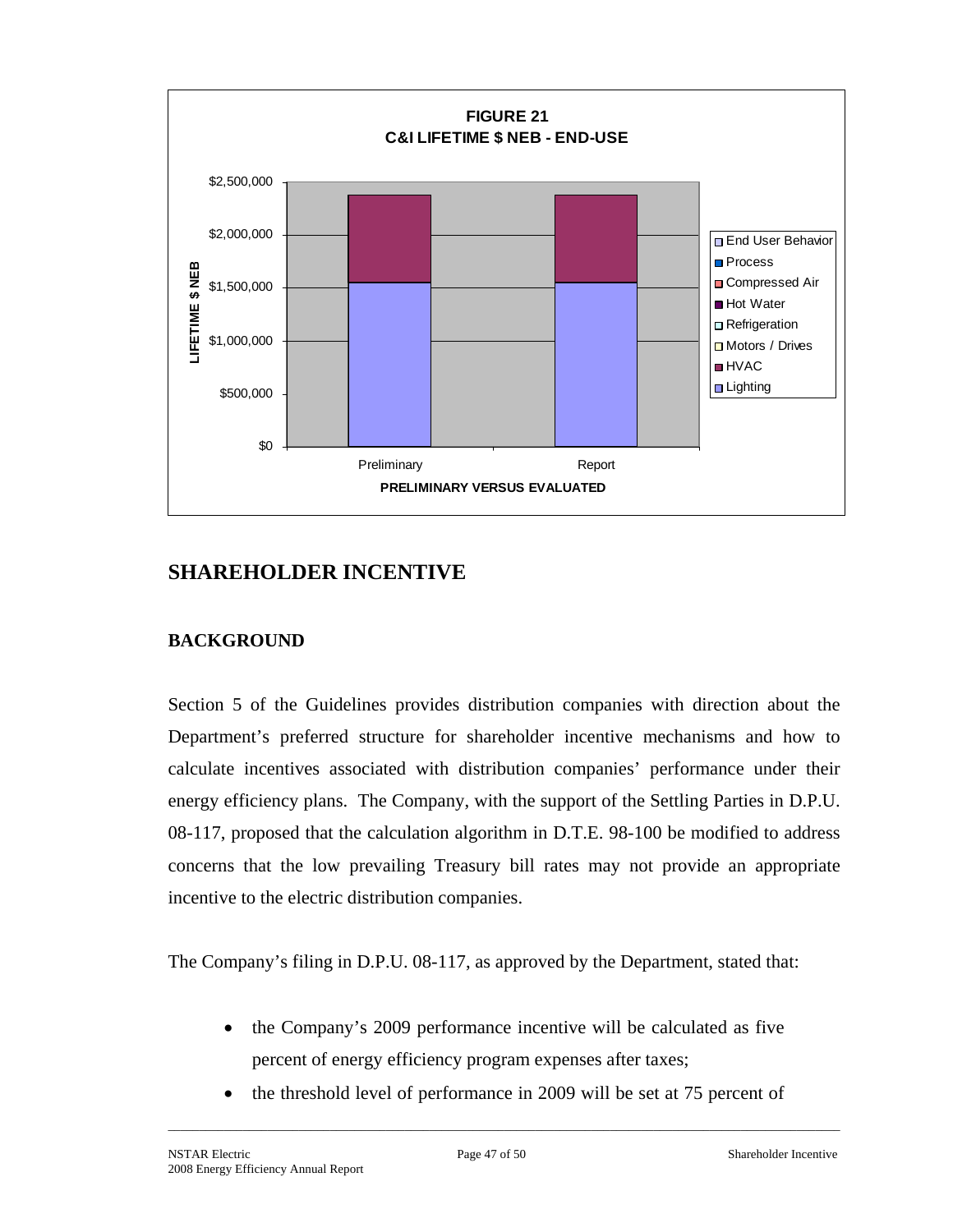design level performance;

- the exemplary level of performance in 2009 will be set at 110 percent of design level performance;
- the total after-tax performance incentive for 2009 shall be equivalent to the product of: (1) the actual 2009 energy efficiency program expenses; (2) the 5 percent performance incentive percentage rate that the distribution companies and the Settling Parties have agreed to; and (3) the percentage of the overall design performance level actually achieved, subject to the threshold and exemplary levels described above; and
- the specific calculation of the total after-tax incentive will be the sum of three incentive components (the savings mechanism, the value mechanism, and performance metrics), with the threshold and exemplary performance levels applied for each of the three components.

Details about each of the incentive mechanism components are provided in Appendix 5.

As designed, the total overall after-tax performance incentive for 2009 does not exceed the product of: (1) the actual 2009 program implementation expenses; (2) the agreed-to five percent incentive rate; and (3) the percentage of the overall design performance level actually achieved, subject to the threshold and exemplary levels described above. Each of the three components of the overall performance incentive (savings mechanism, value mechanism, and performance metrics) is capped consistent with this approach. Because actual expenses are used as the basis for calculation of the performance incentives, the Company can earn an incentive on a given dollar of funding only once, when it is actually spent.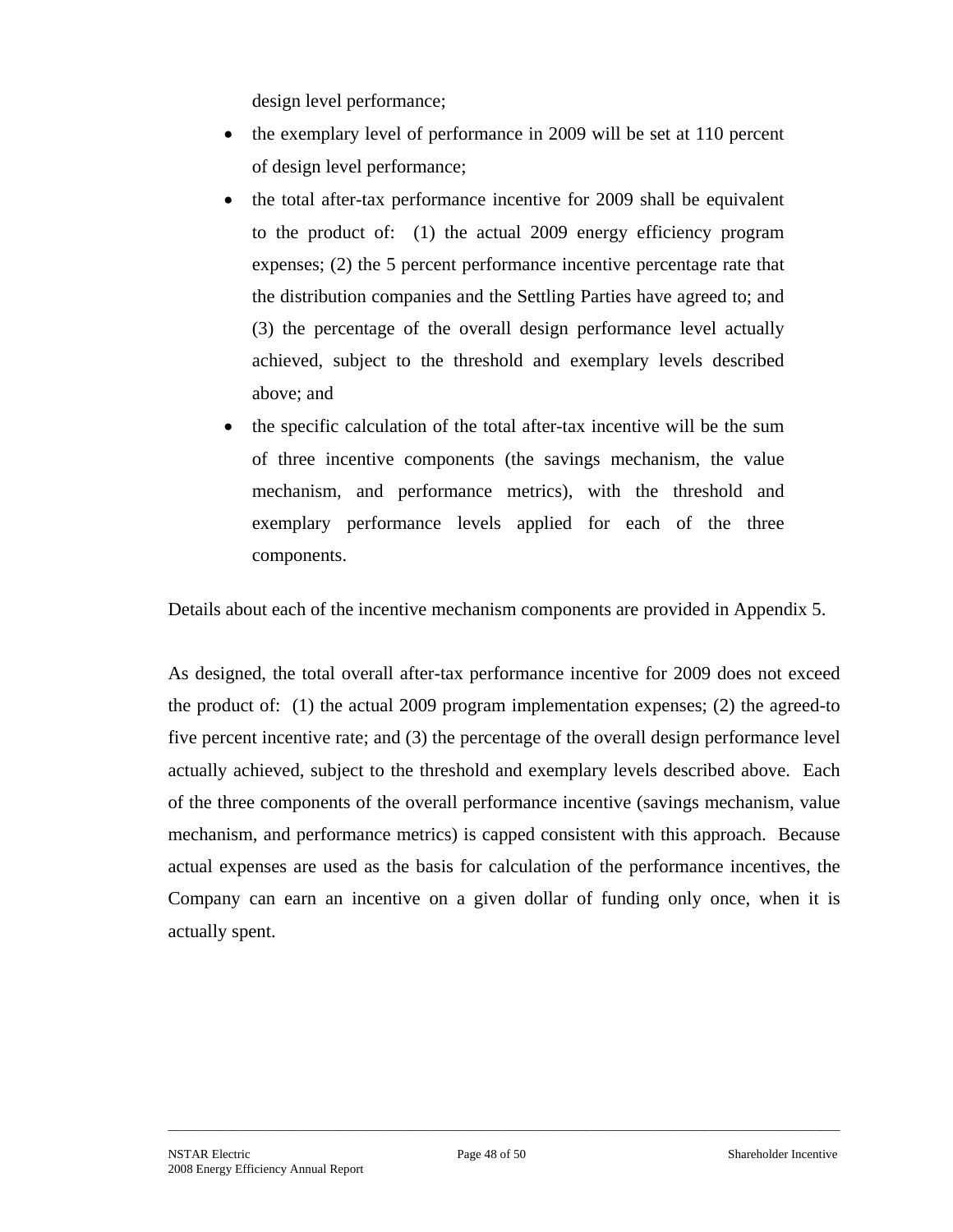# **SHAREHOLDER INCENTIVE MECHANISM**

The Company's shareholder incentive mechanism for 2009 includes three components (savings mechanism, value mechanism, and performance metrics). Results for each component are discussed below.

#### **Component 1 – Savings Mechanism**

The intent of the savings mechanism is to reward the Company for achieving portfoliolevel lifetime energy savings, demand savings, and NEBs goals, as defined in NSTAR Electric's 2009 Expanded Energy Efficiency Plan, as filed with the Department on December 1, 2008, and as approved in D.P.U. 08-117. As Appendix 5, Table 3 shows, the potential after-tax shareholder incentive at the design level of performance for the savings mechanism component was \$1,539,613. The actual incentive dollars earned by NSTAR Electric in program year 2009 for this component of the incentive mechanism is \$1,577,614, representing approximately 103 percent of the potential design level incentive for this component of the shareholder mechanism.

## **Component 2 – Value Mechanism**

The value mechanism rewards the Company for achieving positive net benefits through cost-effective program implementation. As shown in Appendix 5, Table 4, the Company exceeded the design level of performance for the value mechanism component of the shareholder incentive. The potential after-tax shareholder incentive at the design level of performance for the value mechanism component was \$1,155,737. The actual incentive dollars earned by NSTAR Electric in program year 2009 for this component of the incentive mechanism is \$1,165,663, representing approximately 101 percent of the potential design level incentive for this component of the shareholder mechanism.